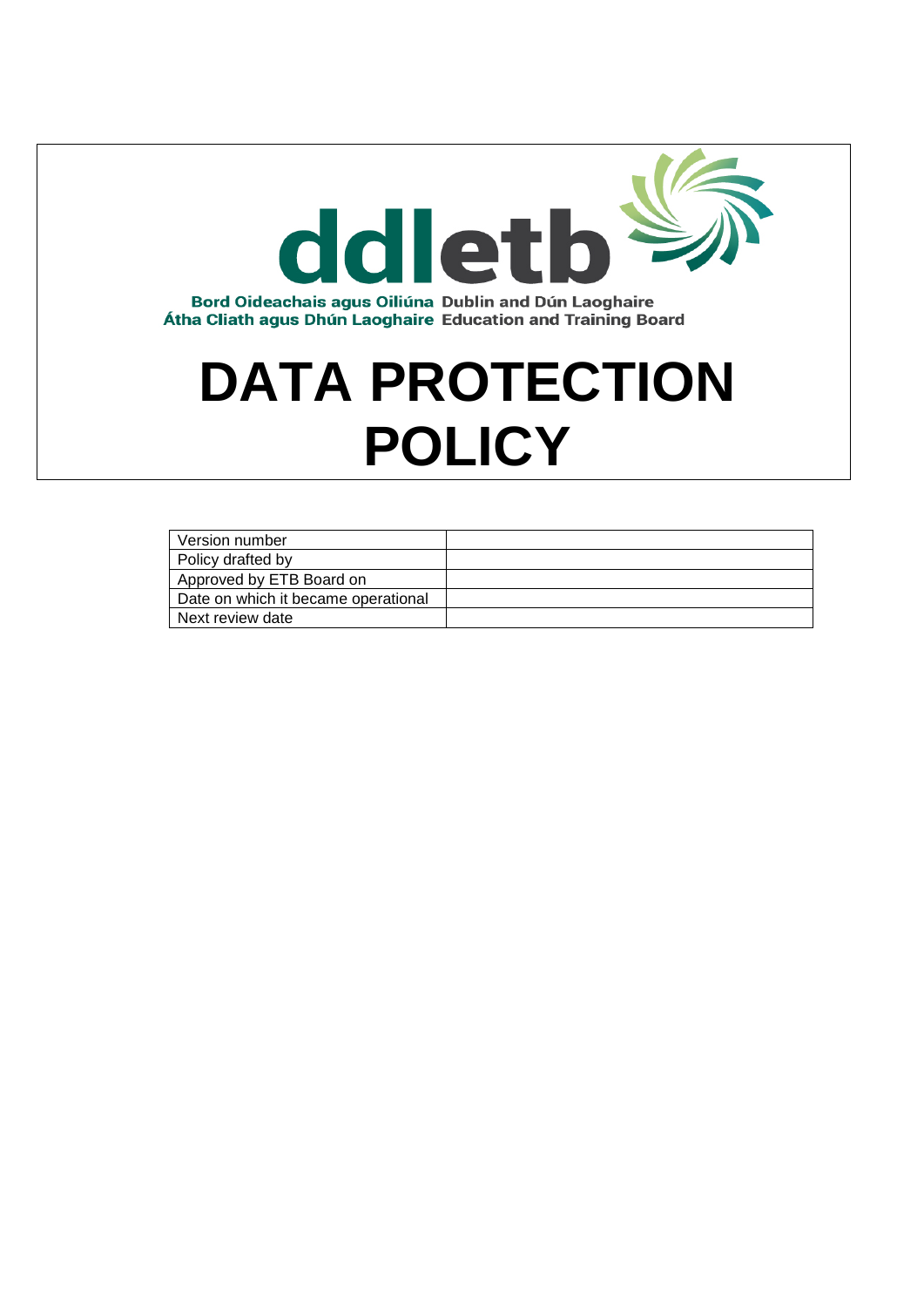# **Table of Contents**

|              |                                       | Page |
|--------------|---------------------------------------|------|
|              |                                       |      |
|              | Data Controller                       |      |
| $\mathbf{2}$ | Personal data and legal basis         |      |
| 3.           | Recipients of the personal data       |      |
| 4.           | Third country/international transfers |      |
| 5.           | <b>Automated Decision Making</b>      |      |
| 6.           | <b>Record Retention Schedule</b>      |      |
|              | Your Rights                           |      |
| 8.           | Contact our DPO                       |      |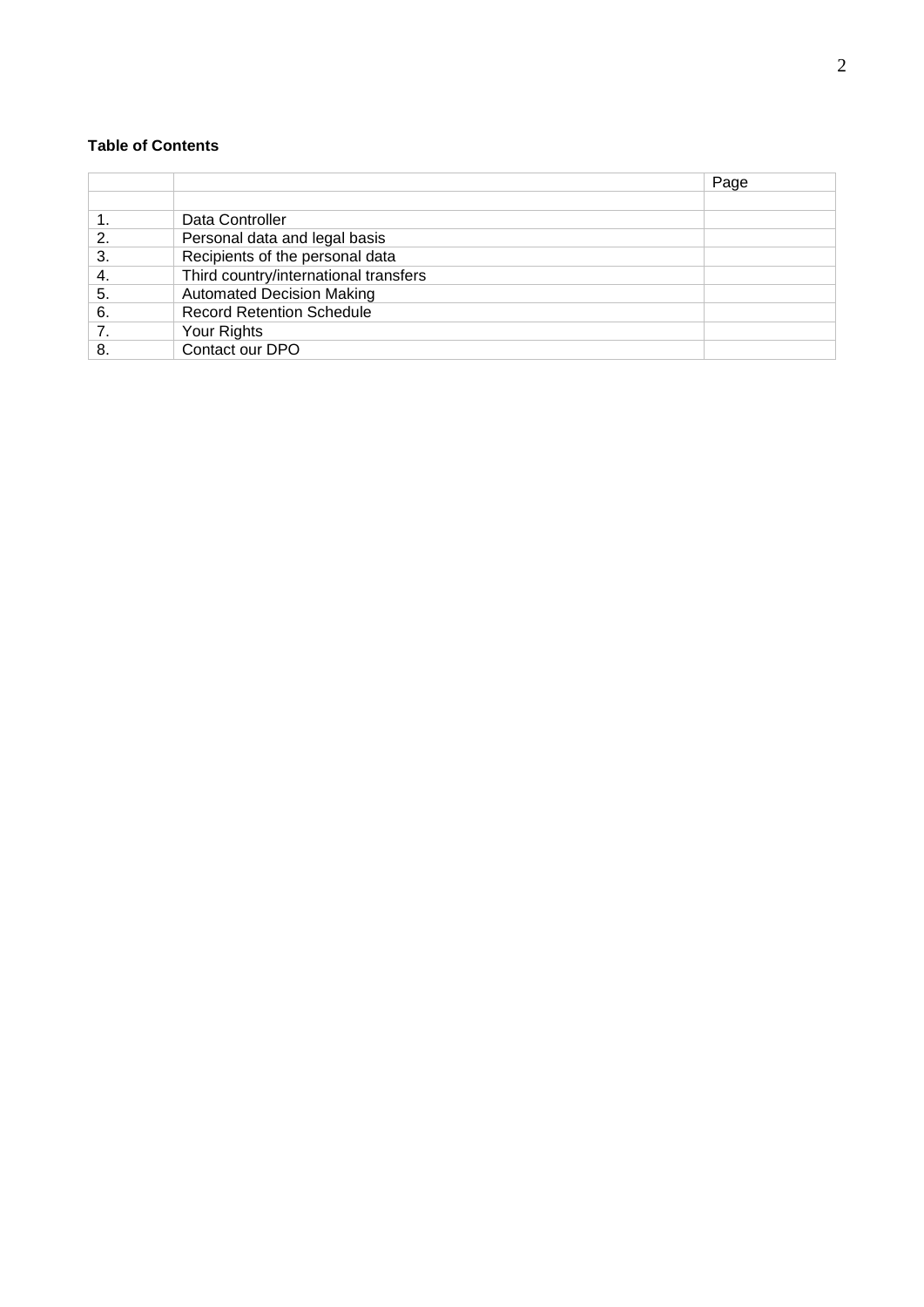#### **1. Data Controller**

-

In this section, we give you further information about us as a data controller.

- 1.1 DDLETB is the data controller. Our address and contact details are DDLETB, 1 Tuansgate, Belgard Square East, Tallaght, Dublin 24. DDLETB is established under section 8 Education and Training Boards Act 2013. DDLETB provides primary level education, secondary level education, second chance education; further education and training including apprenticeships; Youthwork, community-based education programmes; prison education, outdoor education, specialist programmes etc and other programmes/courses as maybe delivered/funded/sponsored in whole or part or in co-operation with other bodies/agencies etc. Our core functions are set out in section 10 Education and Training Boards Act 2013, together with such other matters as are set out in the Education and Training Boards Act 2013, together with such other legal and statutory obligations as may be imposed on the ETB from time to time.
- 1.2 DDLETB has developed this Data Protection Policy in order to supplement the Privacy Policy. This is in order to be transparent and accountable to data subjects in relation to the processing of their personal data.
- 1.3 This Policy applies to the bodies established or maintained by DDLETB.
- 1.4 In this Data Protection Policy, the following terms are given the following meanings<sup>1</sup>:
	- 1.4.1 **"Article"** means the corresponding Article in General Data Protection Regulations.Unless the context otherwise requires, a reference in this document to a numbered Article is a reference to the Article so numbered of the Data Protection Regulation.
	- 1.4.2 "**binding corporate rules**" means personal data protection policies which are adhered to by a controller or processor established on the territory of a Member State for transfers or a set of transfers of personal data to a controller or processor in one or more third countries within a group of undertakings, or group of enterprises engaged in a joint economic activity;
	- 1.4.3 "**biometric data**" means personal data resulting from specific technical processing relating to the physical, physiological or behavioural characteristics of a natural person, which allow or confirm the unique identification of that natural person, such as facial images or dactyloscopic data;
	- 1.4.4 **"child"** For the purposes of the application of the Data Protection Regulation in the State, a reference to "child" shall be taken to be a reference to a person under the age of 18 years.
	- 1.4.5 "**controller**" and/or "**data controller**" means DDLETB being the legal person which, alone or jointly with others, determines the purposes and means of the processing of personal data; where the purposes and means of such processing are determined by Union or Member State law, the controller or the specific criteria for its nomination may be provided for by Union or Member State law
	- 1.4.6 "**consent**" of the data subject means any freely given, specific, informed and unambiguous indication of the data subject's wishes by which he or she, by a statement or by a clear affirmative action, signifies agreement to the processing of personal data relating to him or her; **"consent of child in relation to information society services"** (1) The age of a child specified for the purposes of Article 8 is 13 years of age. (2) For the purposes of the application of Article 8 in the State, the reference in that Article to "information society services" does not include a reference to preventative or counselling services.
	- 1.4.7 "**cross-border processing**" means either: (a) processing of personal data which takes place in the context of the activities of establishments in more than one Member State of a controller or processor in the Union where the controller or processor is established in more than one Member State; or (b) processing of personal data which takes place in the context of the activities of a single establishment of a controller or processor in the Union but which substantially affects or is likely to substantially affect data subjects in more than one Member State.
	- 1.4.8 "**data concerning health**" means personal data related to the physical or mental health of a natural person, including the provision of health care services, which reveal information about his or her health status;
	- 1.4.9 "**enterprise**" means a natural or legal person engaged in an economic activity, irrespective of its legal form, including partnerships or associations regularly engaged in an economic activity;
	- 1.4.10 "**filing system**" or **"relevant filing system"** means any structured set of personal data which are accessible according to specific criteria, whether centralised, decentralised or dispersed on a

<span id="page-2-0"></span><sup>1</sup> Definitions taken from Article 6 Regulation (EU) 2016/679 of the European Parliament and of the Council of 27 April 2016 ("GDPR").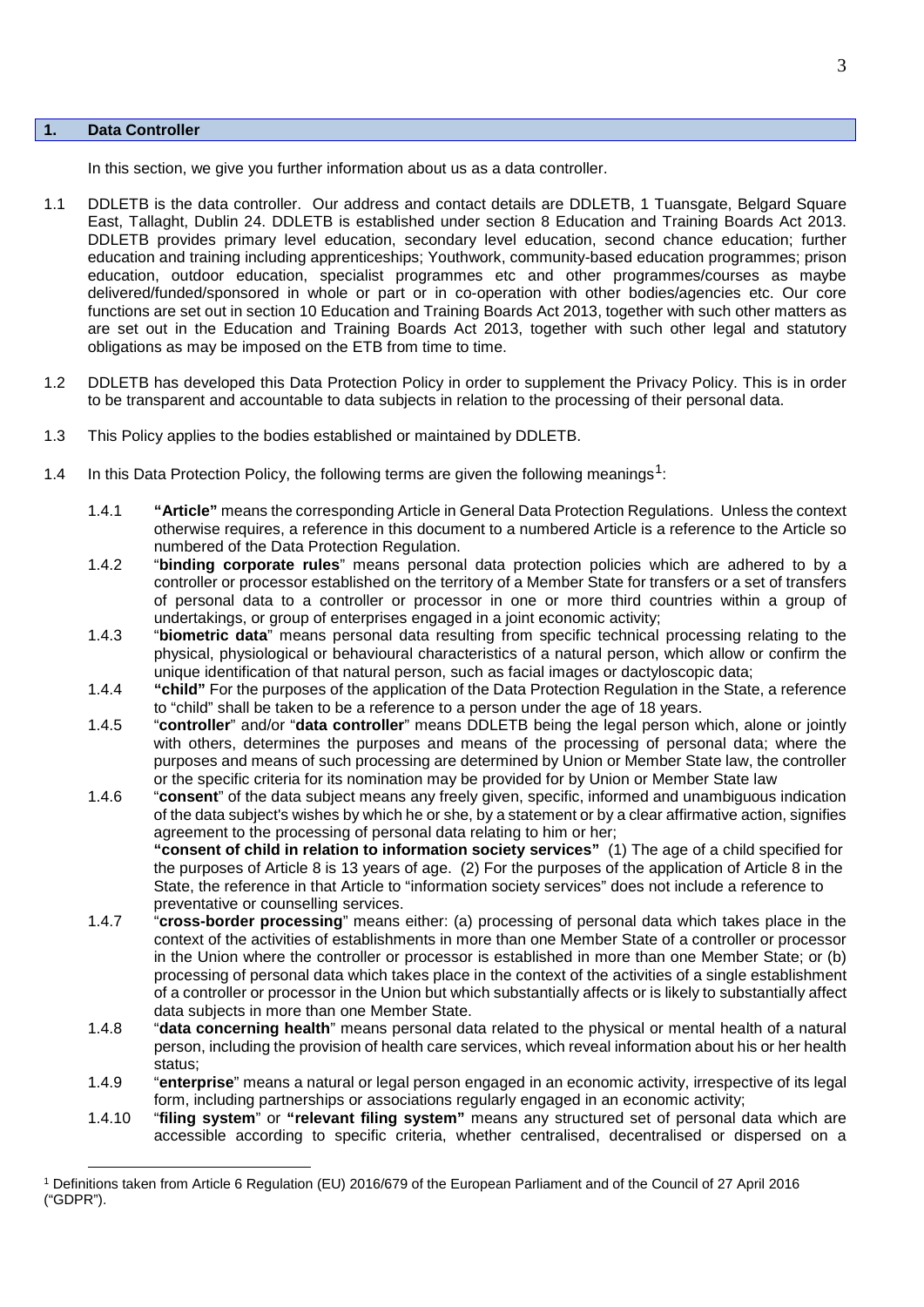functional or geographical basis;

- 1.4.11 **"GDPR"** means Regulation (EU) 2016/679 of the European Parliament and of the Council of 27 April 2016 on the protection of natural persons with regard to the processing of personal data and on the free movement of such data, and repealing Directive 95/46/EC (General Data Protection Regulation).
- 1.4.12 "**genetic data**" means personal data relating to the inherited or acquired genetic characteristics of a natural person which give unique information about the physiology or the health of that natural person and which result, in particular, from an analysis of a biological sample from the natural person in question;
- 1.4.13 "**group of undertakings**" means a controlling undertaking and its controlled undertakings;
- 1.4.14 "**information society service**" means a service as defined in point (b) of Article 1(1) of Directive (EU) 2015/1535 of the European Parliament and of the Council;
- 1.4.15 "**international organisation**" means an organisation and its subordinate bodies governed by public international law, or any other body which is set up by, or on the basis of, an agreement between two or more countries.
- 1.4.16 **"legal obligation"** means the meaning assigned to that phrase in Article 6(1)(c) GDPR:" processing is necessary for compliance with a legal obligation to which the controller is subject"
- 1.4.17 "**main establishment**" means: (a) as regards a controller with establishments in more than one Member State, the place of its central administration in the Union, unless the decisions on the purposes and means of the processing of personal data are taken in another establishment of the controller in the Union and the latter establishment has the power to have such decisions implemented, in which case the establishment having taken such decisions is to be considered to be the main establishment; (b) as regards a processor with establishments in more than one Member State, the place of its central administration in the Union, or, if the processor has no central administration in the Union, the establishment of the processor in the Union where the main processing activities in the context of the activities of an establishment of the processor take place to the extent that the processor is subject to specific obligations under this Regulation;
- 1.4.18 "**personal data**" means any information relating to an identified or identifiable natural person (a "data subject"); an identifiable natural person is one who can be identified, directly or indirectly, in particular by reference to an identifier such as a name, an identification number, location data, an online identifier or to one or more factors specific to the physical, physiological, genetic, mental, economic, cultural or social identity of that natural person;
- 1.4.19 "**personal data breach**" means a breach of security leading to the accidental or unlawful destruction, loss, alteration, unauthorised disclosure of, or access to, personal data transmitted, stored or otherwise processed;
- 1.4.20 **"Preventative or occupational medicine"** has the meaning given to it in Article 9(2)(h) GDPR, namely that "processing is necessary for the purposes of preventive or occupational medicine, for the assessment of the working capacity of the employee, medical diagnosis, the provision of health or social care or treatment or the management of health or social care systems and services on the basis of Union or Member State law or pursuant to contract with a health professional and subject to the conditions and safeguards referred to in paragraph 3";
- 1.4.21 "**processing**" means any operation or set of operations which is performed on personal data or on sets of personal data, whether or not by automated means, such as collection, recording, organisation, structuring, storage, adaptation or alteration, retrieval, consultation, use, disclosure by transmission, dissemination or otherwise making available, alignment or combination, restriction, erasure or destruction;
- 1.4.22 **"processor"** means an individual who, or a legal person, public authority, agency or other body that, processes personal data on behalf of a controller, but does not include an employee of a controller who processes such data in the course of his or her employment;
- 1.4.23 "**profiling**" means any form of automated processing of personal data consisting of the use of personal data to evaluate certain personal aspects relating to a natural person, in particular to analyse or predict aspects concerning that natural person's performance at work, economic situation, health, personal preferences, interests, reliability, behaviour, location or movements;
- 1.4.24 "**pseudonymisation**" means the processing of personal data in such a manner that the personal data can no longer be attributed to a specific data subject without the use of additional information, provided that such additional information is kept separately and is subject to technical and organisational measures to ensure that the personal data are not attributed to an identified or identifiable natural person;
- 1.4.25 "**Public Interest**" means the definition taken from Article 6(1)(e), specifically that the processing is necessary for the performance of a task carried out in the public interest or in the exercise of official authority vested in the controller;
- 1.4.26 "**rectification**", of or in relation to personal data, includes, where the data concerned are incomplete,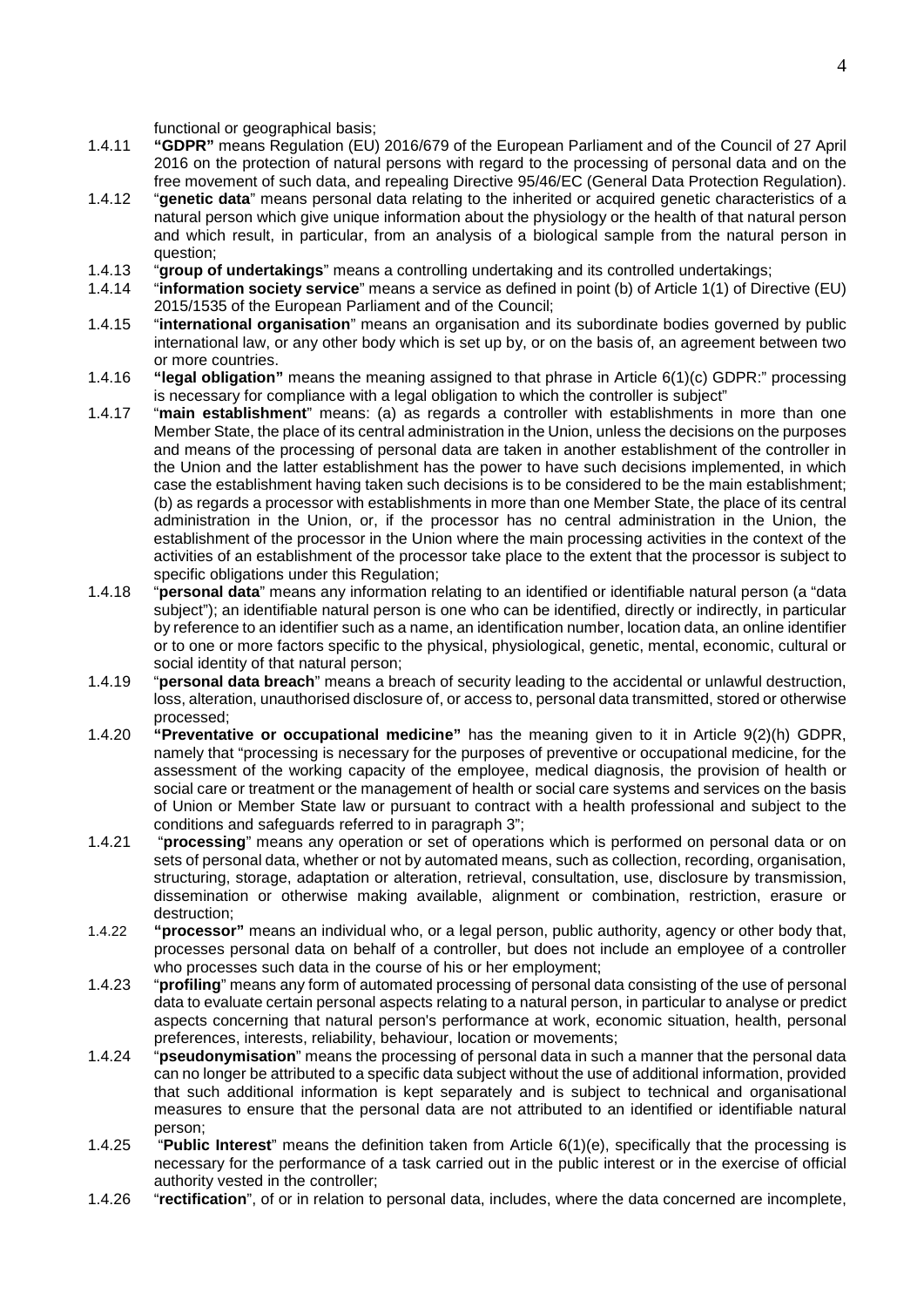the completion of the data, whether by means of a supplementary statement or otherwise;

- 1.4.27 "**recipient**" means a natural or legal person, public authority, agency or another body, to which the personal data are disclosed, whether a third party or not. However, public authorities which may receive personal data in the framework of a particular inquiry in accordance with Union or Member State law shall not be regarded as recipients; the processing of those data by those public authorities shall be in compliance with the applicable data protection rules according to the purposes of the processing;
- 1.4.28 "**relevant and reasoned objection**" means an objection to a draft decision as to whether there is an infringement of this Regulation, or whether envisaged action in relation to the controller or processor complies with this Regulation, which clearly demonstrates the significance of the risks posed by the draft decision as regards the fundamental rights and freedoms of data subjects and, where applicable, the free flow of personal data within the Union;
- 1.4.29 "**representative**" means a natural or legal person established in the Union who, designated by the controller or processor in writing pursuant to Article 27, represents the controller or processor with regard to their respective obligations under this Regulation;
- 1.4.30 "**restriction of processing**" means the marking of stored personal data with the aim of limiting their processing in the future;
- 1.4.31 **"special categories of data"** means personal data revealing racial or ethnic origin, political opinions, religious or philosophical beliefs, or trade union membership, and the processing of genetic data, biometric data for the purpose of uniquely identifying a natural person, data concerning health or data concerning a natural person's sex life or sexual orientation;
- 1.4.32 "**supervisory authority**" means an independent public authority which is established by a Member State pursuant to Article 51;
- 1.4.33 "**Substantial Public Interest**" means the definition taken from Article 9(2)(g), specifically that the processing is necessary for reasons of substantial public interest, on the basis of Union or Member State law which shall be proportionate to the aim pursued, respect the essence of the right to data protection and provide for suitable and specific measures to safeguard the fundamental rights and the interests of the data subject;
- 1.4.34 "**supervisory authority concerned**" means a supervisory authority which is concerned by the processing of personal data because: (a) the controller or processor is established on the territory of the Member State of that supervisory authority; (b) data subjects residing in the Member State of that supervisory authority are substantially affected or likely to be substantially affected by the processing; or (c) a complaint has been lodged with that supervisory authority;
- 1.4.35 "**third party**" means a natural or legal person, public authority, agency or body other than the data subject, controller, processor and persons who, under the direct authority of the controller or processor, are authorised to process personal data;
- 1.4.36 "**Vital interests**" means the definition taken from Article 6(1)(d), that the processing is necessary in order to protect the vital interests of the data subject or of another natural person.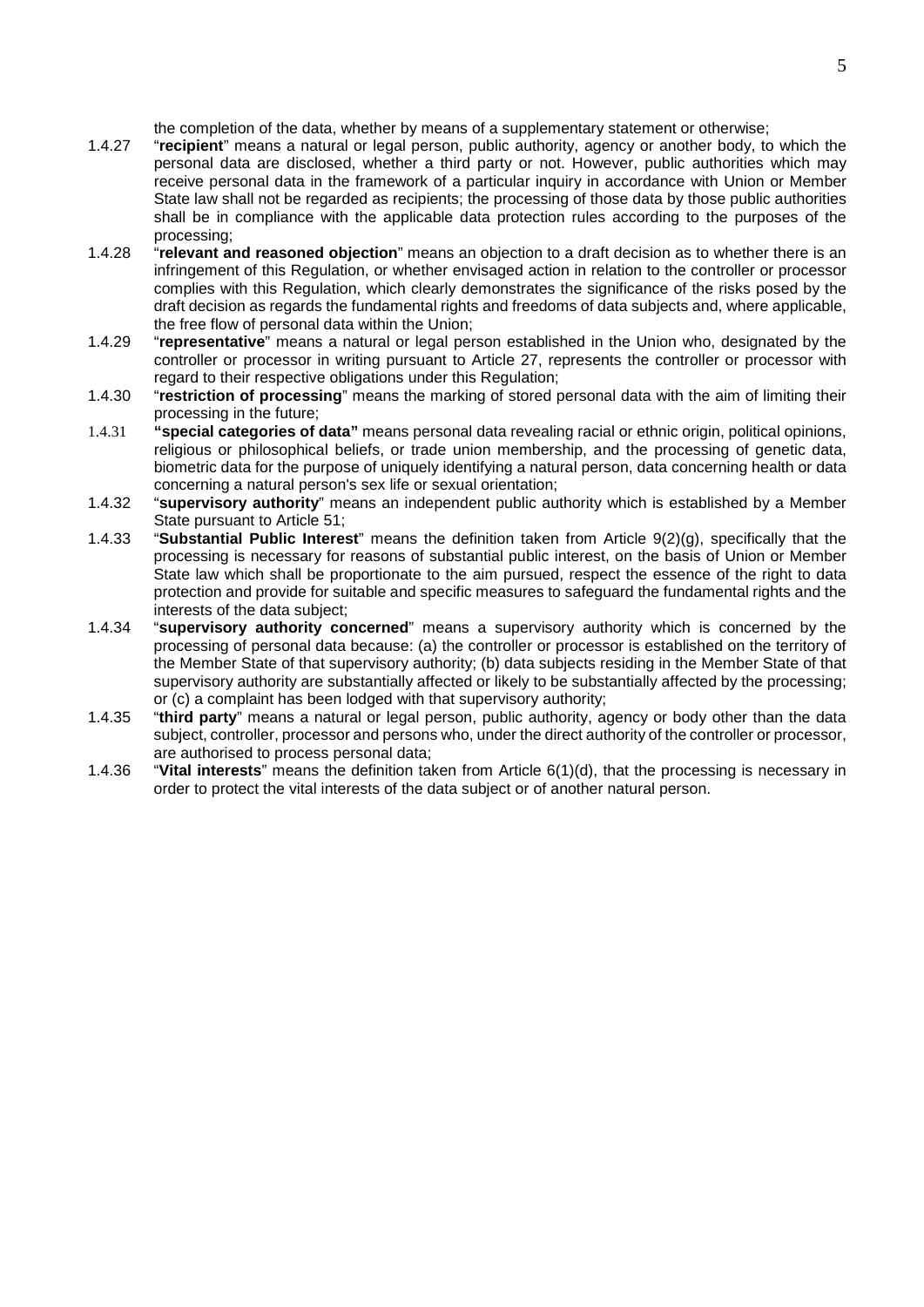# **2. Personal Data and legal basis**

In this section, we give you more information about the type of personal data we collect and the purposes for that data-collection. We also give you more information about what we do with that data, and the lawful basis relied upon. We give more detail around whether the provision of personal data is optional or required.

|    | Type of personal data                                                                                                                                                                                                                                                                                                 | Purposes and whether providing the data is                                                                                                                                                                                                                                                                                                                                                                                                                                                                                                                                                                                                                                                                                                                                                                                                                                                                                                                                                                                                                                                                                                                                                                                                                                                                                            | <b>Legal basis</b>                                                                                                                                                                                                                                                                                                                                                                                                                                                                                                                                                                                                                                                                                                                                                                                                                                                                                                                                                                                                                                                                                                                                                                                                                          |
|----|-----------------------------------------------------------------------------------------------------------------------------------------------------------------------------------------------------------------------------------------------------------------------------------------------------------------------|---------------------------------------------------------------------------------------------------------------------------------------------------------------------------------------------------------------------------------------------------------------------------------------------------------------------------------------------------------------------------------------------------------------------------------------------------------------------------------------------------------------------------------------------------------------------------------------------------------------------------------------------------------------------------------------------------------------------------------------------------------------------------------------------------------------------------------------------------------------------------------------------------------------------------------------------------------------------------------------------------------------------------------------------------------------------------------------------------------------------------------------------------------------------------------------------------------------------------------------------------------------------------------------------------------------------------------------|---------------------------------------------------------------------------------------------------------------------------------------------------------------------------------------------------------------------------------------------------------------------------------------------------------------------------------------------------------------------------------------------------------------------------------------------------------------------------------------------------------------------------------------------------------------------------------------------------------------------------------------------------------------------------------------------------------------------------------------------------------------------------------------------------------------------------------------------------------------------------------------------------------------------------------------------------------------------------------------------------------------------------------------------------------------------------------------------------------------------------------------------------------------------------------------------------------------------------------------------|
|    |                                                                                                                                                                                                                                                                                                                       | optional or required.                                                                                                                                                                                                                                                                                                                                                                                                                                                                                                                                                                                                                                                                                                                                                                                                                                                                                                                                                                                                                                                                                                                                                                                                                                                                                                                 |                                                                                                                                                                                                                                                                                                                                                                                                                                                                                                                                                                                                                                                                                                                                                                                                                                                                                                                                                                                                                                                                                                                                                                                                                                             |
|    |                                                                                                                                                                                                                                                                                                                       |                                                                                                                                                                                                                                                                                                                                                                                                                                                                                                                                                                                                                                                                                                                                                                                                                                                                                                                                                                                                                                                                                                                                                                                                                                                                                                                                       |                                                                                                                                                                                                                                                                                                                                                                                                                                                                                                                                                                                                                                                                                                                                                                                                                                                                                                                                                                                                                                                                                                                                                                                                                                             |
|    | <b>STUDENT DATA</b>                                                                                                                                                                                                                                                                                                   |                                                                                                                                                                                                                                                                                                                                                                                                                                                                                                                                                                                                                                                                                                                                                                                                                                                                                                                                                                                                                                                                                                                                                                                                                                                                                                                                       |                                                                                                                                                                                                                                                                                                                                                                                                                                                                                                                                                                                                                                                                                                                                                                                                                                                                                                                                                                                                                                                                                                                                                                                                                                             |
| 1. | <b>Identity and contact details</b>                                                                                                                                                                                                                                                                                   |                                                                                                                                                                                                                                                                                                                                                                                                                                                                                                                                                                                                                                                                                                                                                                                                                                                                                                                                                                                                                                                                                                                                                                                                                                                                                                                                       |                                                                                                                                                                                                                                                                                                                                                                                                                                                                                                                                                                                                                                                                                                                                                                                                                                                                                                                                                                                                                                                                                                                                                                                                                                             |
|    | $\bullet$ name<br>• address and contact details (to include phone numbers and<br>email addresses)<br>• family details (In the case of students who are under 18<br>years at the time of enrolment, we collect the name, address,<br>and contact details of parents/guardians).<br>$\bullet$ gender<br>· date of birth | Optional or required? Required: Without this<br>information, we cannot identify you, or contact you,<br>or enrol you in order to deliver educational services<br>to you.<br>Purposes: DDLETB adds this personal data to their<br>system in order to add them to the academic<br>register, contact the student about their course,<br>allocate the student to a particular class/programme<br>group, to contact parents/guardians:<br>in case of an emergency (ill-health or injury),<br>$\bullet$<br>to notify you of school closure (e.g. adverse<br>$\bullet$<br>weather conditions),<br>to notify parents/guardians of their child's<br>$\bullet$<br>non-attendance or late attendance,<br>to notify parents/guardians of any other<br>$\bullet$<br>issues relating to their child's welfare or<br>conduct in school,<br>to communicate with you in relation to your<br>$\bullet$<br>child's social, emotional and educational<br>progress<br>for other administrative and management<br>$\bullet$<br>tasks.<br>Pursuant to section 9(g) of the Education Act 1998,<br>we will communicate all matters related to a<br>student's progress with his/her parent/guardian until<br>such time that s/he attains 18-years-of-age. Said<br>communications may include written, oral and<br>electronic communications so as to notify the | Legal obligation: specifically, section 20<br>Education Act 1998 that requires a school<br>register to be established and maintained,<br>being a register of all students attending that<br>school, and the provisions of the Education<br>and Training Boards Act 2013.<br><b>Compliance with a Legal Obligation: in</b><br>exercise of the ETB's official functions and to<br>ensure that DDLETB is in a position to<br>discharge its duty of care to the student.<br>Under section 9(g) of the Education Act<br>1998, all schools are under a duty to "ensure<br>that parents of a student, or in the case of a<br>student who has reached the age of 18<br>years, the student, have access in the<br>prescribed manner to records kept by that<br>school relating to the progress of that student<br>in his or her education."<br><b>Public Interest/Substantial Public Interest:</b><br>Specifically in respect of education for those<br>under 18 years old, that a child's right to<br>education is recognised under international<br>law: UN Convention on the Rights of the<br>Child: Article 28: "State Parties recognise the<br>right of the child to education, and with a view<br>to achieving this right progressively and on |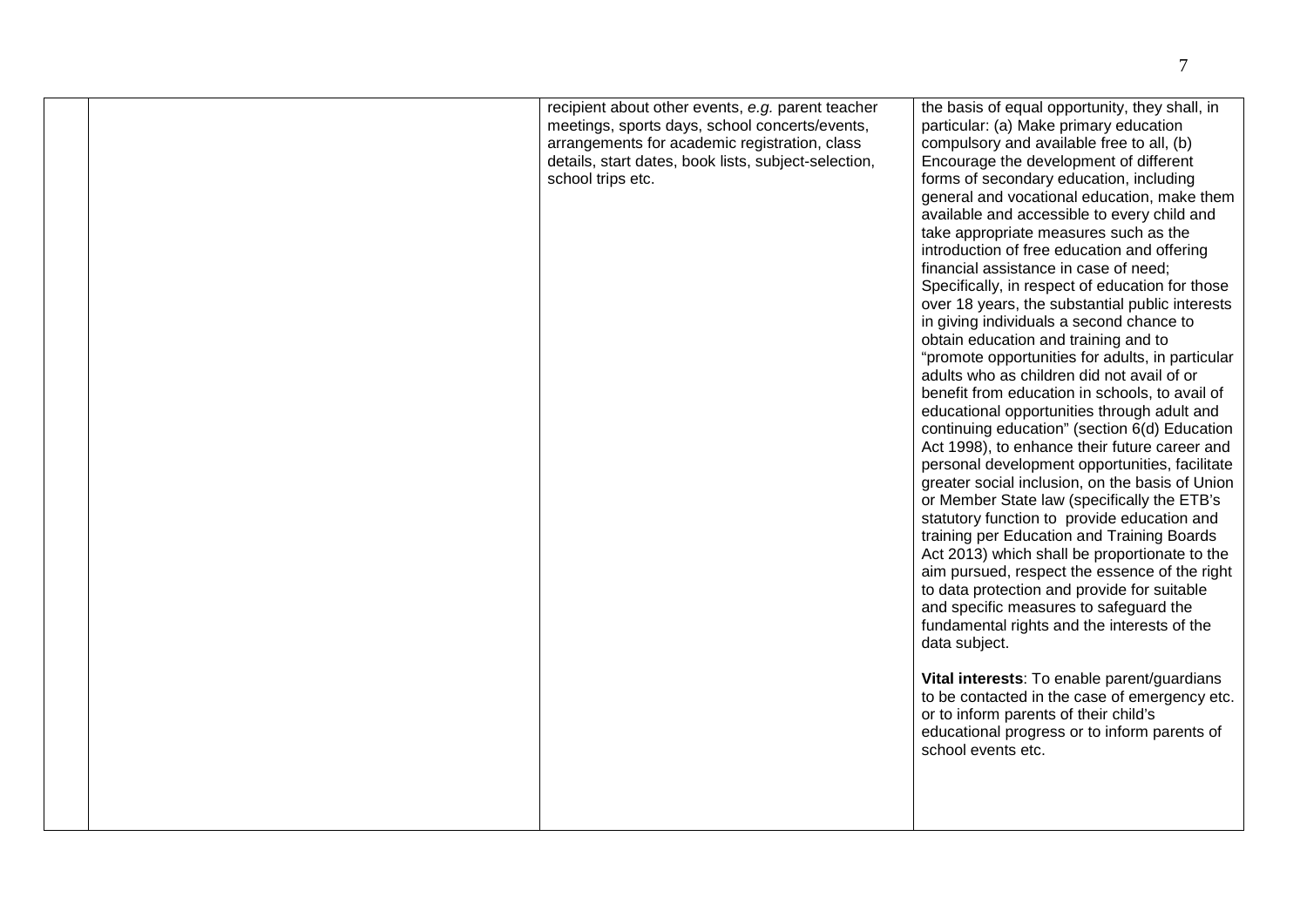<span id="page-7-5"></span><span id="page-7-4"></span><span id="page-7-3"></span><span id="page-7-2"></span><span id="page-7-1"></span><span id="page-7-0"></span>

| $\overline{2}$ . | <b>Application information</b>                                                                                                                                                                                                                                                                                                                                                                                                                                                                                                                                                                                                                                                                                                                                                                                                                                                                                                                                                                                                                                                                                                                                      |                                                                                                                                                                                                                                                                                                                                                                                                                                                                                                                                                                                                                                                                                                                                                                                                                                                                                                                                                                                                                                                                                                                                                                                                                                                    |                                                                                                                                                                                                                                                                                                                                                                                                                                                                                                                                                                                                                                                                                                                                                                                                                                                                                                                                                                                                                                                                                                                                              |
|------------------|---------------------------------------------------------------------------------------------------------------------------------------------------------------------------------------------------------------------------------------------------------------------------------------------------------------------------------------------------------------------------------------------------------------------------------------------------------------------------------------------------------------------------------------------------------------------------------------------------------------------------------------------------------------------------------------------------------------------------------------------------------------------------------------------------------------------------------------------------------------------------------------------------------------------------------------------------------------------------------------------------------------------------------------------------------------------------------------------------------------------------------------------------------------------|----------------------------------------------------------------------------------------------------------------------------------------------------------------------------------------------------------------------------------------------------------------------------------------------------------------------------------------------------------------------------------------------------------------------------------------------------------------------------------------------------------------------------------------------------------------------------------------------------------------------------------------------------------------------------------------------------------------------------------------------------------------------------------------------------------------------------------------------------------------------------------------------------------------------------------------------------------------------------------------------------------------------------------------------------------------------------------------------------------------------------------------------------------------------------------------------------------------------------------------------------|----------------------------------------------------------------------------------------------------------------------------------------------------------------------------------------------------------------------------------------------------------------------------------------------------------------------------------------------------------------------------------------------------------------------------------------------------------------------------------------------------------------------------------------------------------------------------------------------------------------------------------------------------------------------------------------------------------------------------------------------------------------------------------------------------------------------------------------------------------------------------------------------------------------------------------------------------------------------------------------------------------------------------------------------------------------------------------------------------------------------------------------------|
|                  | • Application Form<br>• Student Transfer Forms (applications to transfer from one<br>second-level school to another).<br>These Forms require the applicant to provide the following<br>types of personal data:<br>$\bullet$ Name<br>• Address<br>• Date of birth<br>• Contact details (including postal address, mobile phone<br>number, email address etc).<br>• Parent/guardians' contact details (if applicant is under 18<br>years) including postal address, mobile phone number, email<br>address etc.<br>• For established Schools: position in family and whether other<br>siblings already in the school.<br>• For Gaelscoil/Gaelcholáiste only, (education through the<br>medium of Irish) details re the student's language and<br>whether Irish is his/her mother tongue and/or whether his/her<br>parent(s) speaks to the child in Irish at home.<br>. For Designated Community Colleges: Only such religious<br>information as is required for the purposes of complying with<br>the school's admissions policy where necessitated by the<br>school's deed of trust/model agreement;<br>• Information on previous academic record (including reports, | Optional or required? Required: We cannot deal<br>with your application, or determine whether you<br>meet the admissions criteria set out in the<br>admissions policy and/or otherwise meets the<br>eligibility requirements if we do not have this<br>information.<br>Purposes: Established schools (primary and post-<br>primary), Youthreach centres, other centres of<br>education <sup>2</sup> , further education, adult education, and<br>training centres operating under the remit of<br>DDLETB publish their admissions policy and/or<br>programme of available courses, together with any<br>relevant eligibility requirements. In addition, in<br>certain limited situations, students apply to transfer<br>from one post-primary school to another, in which<br>case the student (or his/her parent/guardian)<br>submits a Student Transfer Form. Prospective<br>students (and/or their parents if the prospective<br>student is under 18 years old), are invited to submit<br>Applications Forms to schools and/or courses to<br>which they are interested in attending. DDLETB<br>processes these Application Forms to establish<br>whether each applicant meets the admissions<br>criteria set out in the admissions policy and/or | Compliance with a Legal Obligation: In the<br>case of an established schools (primary and<br>post-primary), Youthreach centres, other<br>centres of education <sup>3</sup> , processing is<br>necessary for compliance with a legal<br>obligation to which the controller is subject,<br>specifically, that collecting of personal data<br>relating to the admissions/enrolment process<br>is required per Section 9(m) Education Act<br>1998 <sup>4</sup> , Section 15(2)(d) Education Act 1998 <sup>5</sup> ,<br>and Section 19 Education Welfare Act 2000 <sup>6</sup> .<br><b>Contract:</b> In the case of further education,<br>adult education, and training centres,<br>processing is necessary for the performance<br>of a contract to which the data subject is<br>party or in order to take steps at the request<br>of the data subject prior to entering into a<br>contract.<br><b>Public Interest/Substantial Public Interest:</b><br>Specifically (a) in respect of education for<br>those under 18 years old, that a child's right<br>to education is recognised under<br>international law <sup>7</sup> and (b) in respect of |

 $\overline{a}$ <sup>2</sup> As defined in section 2(1) Education Act 1998

 $3$  As defined in section 2(1) Education Act 1998

<sup>&</sup>lt;sup>4</sup> Requires that a school establish and maintain an admissions policy which provides for maximum accessibility to the school.

<sup>5</sup> Requires the board to publish the policy of the school concerning admission to and participation in the school, including the policy of the school relating to the admission to and participation by students with disabilities or who have other special educational needs, and to ensure that as regards that policy principles of equality and the right of parents to send their children to a school of the p

<sup>&</sup>lt;sup>6</sup> Provides that the Board of Management shall not refuse to admit a student except where such refusal is in accordance with the admission policy of the school concerned.

<sup>&</sup>lt;sup>7</sup> UN Convention on the Rights of the Child: Article 28: "State Parties recognise the right of the child to education, and with a view to achieving this right progressively and on the *basis of equal opportunity, they shall, in particular:* 

*<sup>(</sup>a) Make primary education compulsory and available free to all,* 

*<sup>(</sup>b) Encourage the development of different forms of secondary education, including general and vocational education, make them available and accessible to every child and take appropriate measures such as the introduction of free education and offering financial assistance in case of need;* 

*<sup>(</sup>c) Make higher education accessible to all on the basis of capacity by every appropriate means,*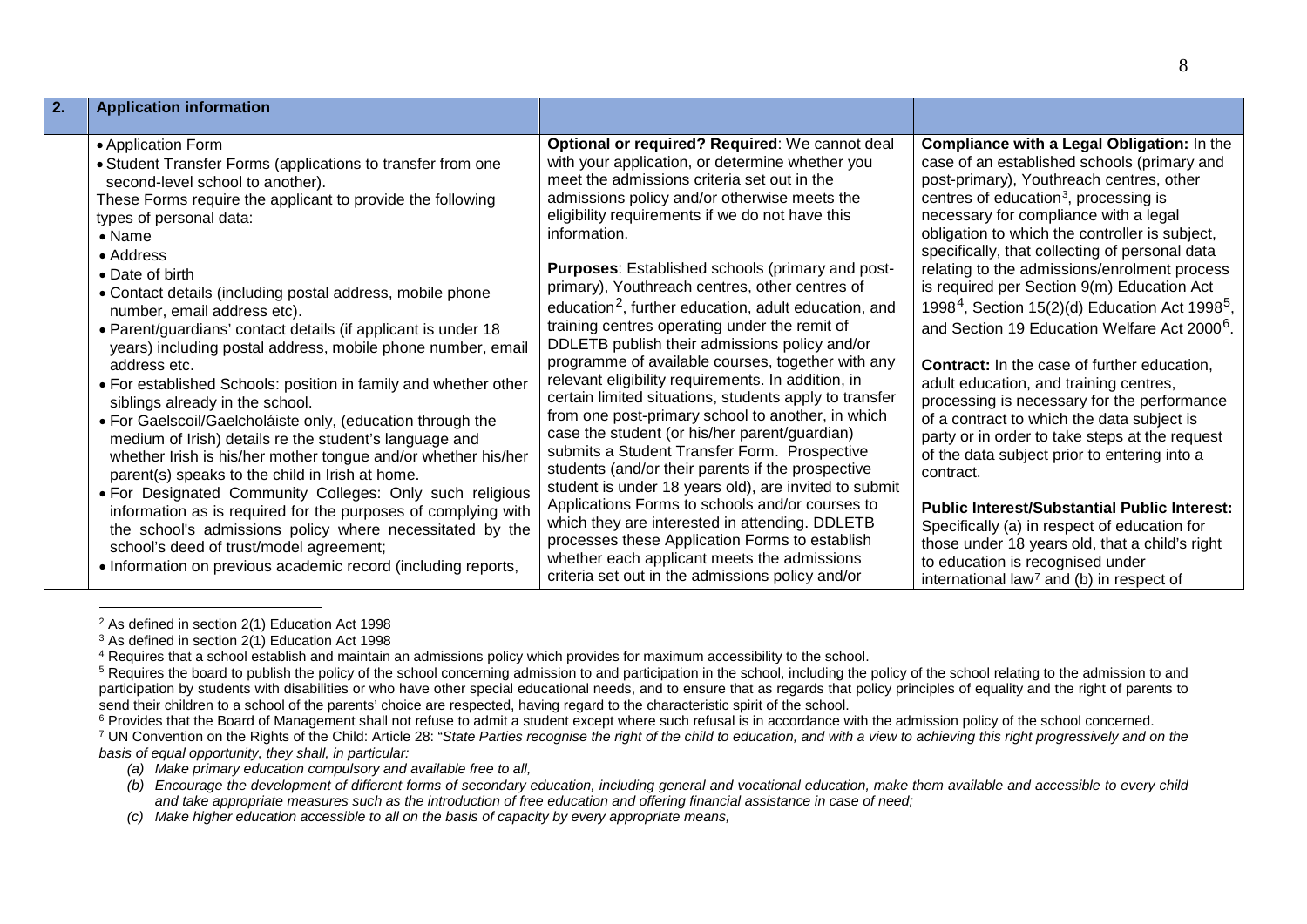<span id="page-8-0"></span>

|                  | references, assessments and other records from any<br>previous school(s) attended by the student.<br>• Other relevant information required in order to ascertain<br>whether the student meets the published Admissions Policy<br>operated by the relevant School/centre and/or otherwise<br>meets the acceptance criteria for the course/programme.<br>• (For admission to a special educational needs unit within a<br>mainstream school) details of any special educational needs.                                                     | otherwise meets the eligibility requirements.<br>Successful applicants are offered placements and<br>the enrolment process them begins (see below).<br>The completed Application Forms are placed on the<br>student's file. The personal data is then used by<br>DDLETB for the enrolment process, including<br>communicating to the student about their start date,<br>course details, book list/reading list, information<br>about fees, information about grants and<br>scholarships, and other information relating to<br>registration and course administration. For further<br>information see "Enrolment information" below. | education for those over 18 years, the<br>substantial public interests in giving<br>individuals a second chance to obtain<br>education and training and to "promote<br>opportunities for adults, in particular adults<br>who as children did not avail of or benefit<br>from education in schools, to avail of<br>educational opportunities through adult and<br>continuing education <sup>8</sup> ", to enhance their<br>future career and personal development<br>opportunities, facilitate greater social<br>inclusion, on the basis of Union or Member<br>State law (specifically the ETB's statutory<br>function to provide education and training<br>per Education and Training Boards Act 2013)<br>which shall be proportionate to the aim<br>pursued, respect the essence of the right to<br>data protection and provide for suitable and<br>specific measures to safeguard the<br>fundamental rights and the interests of the<br>data subject. |
|------------------|------------------------------------------------------------------------------------------------------------------------------------------------------------------------------------------------------------------------------------------------------------------------------------------------------------------------------------------------------------------------------------------------------------------------------------------------------------------------------------------------------------------------------------------|-------------------------------------------------------------------------------------------------------------------------------------------------------------------------------------------------------------------------------------------------------------------------------------------------------------------------------------------------------------------------------------------------------------------------------------------------------------------------------------------------------------------------------------------------------------------------------------------------------------------------------------|---------------------------------------------------------------------------------------------------------------------------------------------------------------------------------------------------------------------------------------------------------------------------------------------------------------------------------------------------------------------------------------------------------------------------------------------------------------------------------------------------------------------------------------------------------------------------------------------------------------------------------------------------------------------------------------------------------------------------------------------------------------------------------------------------------------------------------------------------------------------------------------------------------------------------------------------------------|
| $\overline{3}$ . | <b>Enrolment information</b><br>Note: In some schools, application and enrolment processes<br>are undertaken as a single process.                                                                                                                                                                                                                                                                                                                                                                                                        |                                                                                                                                                                                                                                                                                                                                                                                                                                                                                                                                                                                                                                     |                                                                                                                                                                                                                                                                                                                                                                                                                                                                                                                                                                                                                                                                                                                                                                                                                                                                                                                                                         |
|                  | Once the school/centre has accepted the student's application,<br>and has offered the student a place, in addition to retaining the<br>information set out in the "Application Form" section above, the<br>following personal data is collected:<br>Emergency contact details (and the details re their<br>$\bullet$<br>relationship to the student)<br>Details of any relevant medical information and details<br>of the student's GP (to be contacted in case of<br>emergency)<br>Details of any court orders or other arrangements in | Optional or required? Required: We cannot meet<br>our statutory obligation to deliver appropriate<br>education to students and/or we cannot satisfy our<br>duty of care to the student without this information.<br>Purposes: to ensure we know who to contact in<br>case of an emergency, to ensure that we have any<br>relevant information as may be necessary to<br>preserve the student's health, to meet the child's<br>medical/care needs, to ensure that the child is                                                                                                                                                       | <b>Compliance with a Legal Obligation: in</b><br>exercise of the ETB's official functions and to<br>ensure that DDLETB is in a position to<br>discharge its duty of care to the student.<br><b>Compliance with a Legal Obligation: to</b><br>vindicate the student's right to an inclusive<br>education per Education for Persons with<br>Special Educational Needs Act 2004.                                                                                                                                                                                                                                                                                                                                                                                                                                                                                                                                                                           |
|                  | place governing access to or custody of the child.<br>Details of any special needs/medical needs that need<br>$\bullet$                                                                                                                                                                                                                                                                                                                                                                                                                  | released to the care of the correct person at the end<br>of the School day, to apply for resources for the                                                                                                                                                                                                                                                                                                                                                                                                                                                                                                                          | <b>Public Interest/Substantial Public Interest:</b><br>see (2) above.                                                                                                                                                                                                                                                                                                                                                                                                                                                                                                                                                                                                                                                                                                                                                                                                                                                                                   |

*<sup>(</sup>d) Make educational and vocational information and guidance available and accessible to all children;* 

 $\overline{a}$ 

*<sup>(</sup>e) Take measures to encourage regular attendance at schools and the reduction of drop-out rates".* 

<sup>&</sup>lt;sup>8</sup> Section 6(d) Education Act 1998.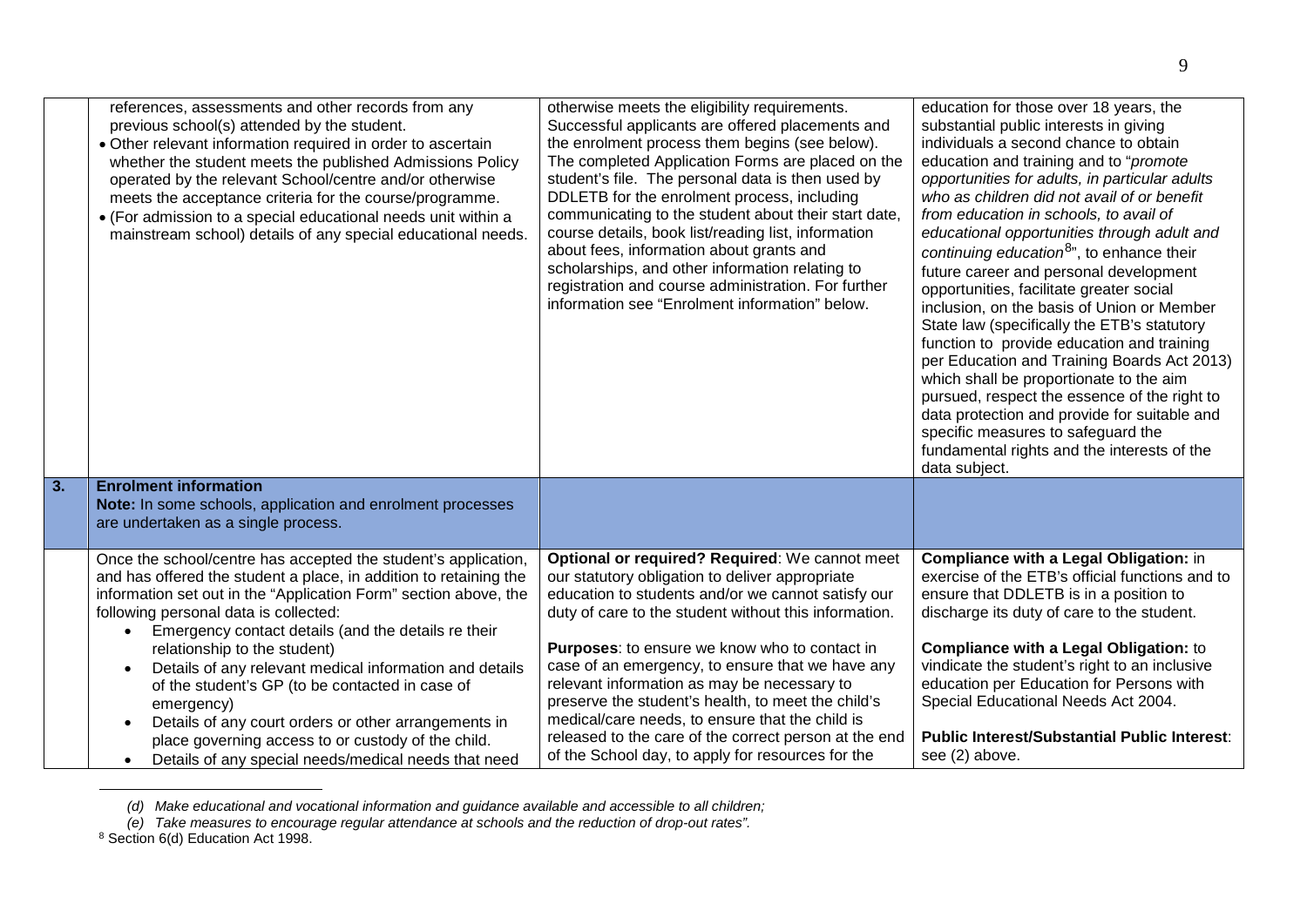| $\overline{4}$ . | to be accommodated, e.g. medical assessment,<br>psychological assessment/report. Details of whether<br>the student has been in receipt of learning support.<br>Details of whether the student been granted resource<br>teaching hours and/or special needs assistance hours<br>by the NCSE. Details of whether the student received<br>EAL (English as an Additional Language) support.<br>These are required for the purposes of making<br>application to the DES for allocation of resources to<br>support the student in his/her learning.<br>Information on previous academic record<br>Details re whether the student is exempt from studying<br>Irish (e.g. received primary school up to 11 years of<br>age outside Ireland, evidence of disability, student<br>from abroad etc). Further details on exemptions and<br>the documentation required to be exhibited to obtain<br>same are available at<br>www.education.ie/en/Parents/Information/Irish-<br>Exemption<br>Consent to standardised testing (for the purposes of<br>$\bullet$<br>assessing literacy/numeracy progress, for Reasonable<br>Accommodation in State Examinations, for assisting in<br>referrals to NEPS, and for career guidance etc.<br><b>At Enrolment Stage</b> | student, to deliver education appropriate to the<br>needs of the student, to deliver religious instruction,<br>to ascertain whether the student is exempt from the<br>study of Irish (and to arrange the student's<br>timetabling accordingly), to assess the student's<br>educational progress and apply for appropriate<br>accommodation and/or therapeutic support where<br>required. | Vital interests: To enable the<br>school/education centre to respond<br>appropriately to the needs of the student in<br>order to protect the student's vital interests.                                                                                                                                                                                                                                                                                                        |
|------------------|--------------------------------------------------------------------------------------------------------------------------------------------------------------------------------------------------------------------------------------------------------------------------------------------------------------------------------------------------------------------------------------------------------------------------------------------------------------------------------------------------------------------------------------------------------------------------------------------------------------------------------------------------------------------------------------------------------------------------------------------------------------------------------------------------------------------------------------------------------------------------------------------------------------------------------------------------------------------------------------------------------------------------------------------------------------------------------------------------------------------------------------------------------------------------------------------------------------------------------------------------|------------------------------------------------------------------------------------------------------------------------------------------------------------------------------------------------------------------------------------------------------------------------------------------------------------------------------------------------------------------------------------------|--------------------------------------------------------------------------------------------------------------------------------------------------------------------------------------------------------------------------------------------------------------------------------------------------------------------------------------------------------------------------------------------------------------------------------------------------------------------------------|
| (a)<br>(b)       | CCTV images<br>For Community National Schools, membership of an organised                                                                                                                                                                                                                                                                                                                                                                                                                                                                                                                                                                                                                                                                                                                                                                                                                                                                                                                                                                                                                                                                                                                                                                        | Optional or required? Required: for the purposes<br>outlined in our CCTV Policy, a copy of which is<br>available at www.ddletb.ie<br>Purposes: CCTV is in operation at the perimeter,<br>exterior and certain internal common areas within<br>the ETB premises. The purposes of CCTV are set<br>out in the CCTV Policy.<br>Optional or required? Optional: If the parent                 | Vital Interests: specifically, the right of ETB<br>to protect its property and equipment, and its<br>duty to ensure a safe place of work and study<br>for all who come on to the premises.<br>Public interest/substantial public interest,<br>specifically to ensure that ETB property is<br>protected, deter crime, to<br>detect/investigate/prosecute crime, and to<br>take appropriate action to protect staff and<br>students.<br>In the public interest: facilitating the |
|                  | faith / religion only insofar as it is required to enable the school<br>to facilitate the delivery of religious instruction outside of school<br>hours and to liaise with the relevant local faith community in<br>relation to preparation for religious sacraments, on foot of a                                                                                                                                                                                                                                                                                                                                                                                                                                                                                                                                                                                                                                                                                                                                                                                                                                                                                                                                                                | seeks for their child to receive religious instruction<br>in the Community national school outside of school<br>hours.                                                                                                                                                                                                                                                                   | exercise of parents' rights under Article 42.1<br>of the Constitution: "The State acknowledges<br>that the primary and natural educator of the<br>child is the family and guarantees to respect                                                                                                                                                                                                                                                                                |

10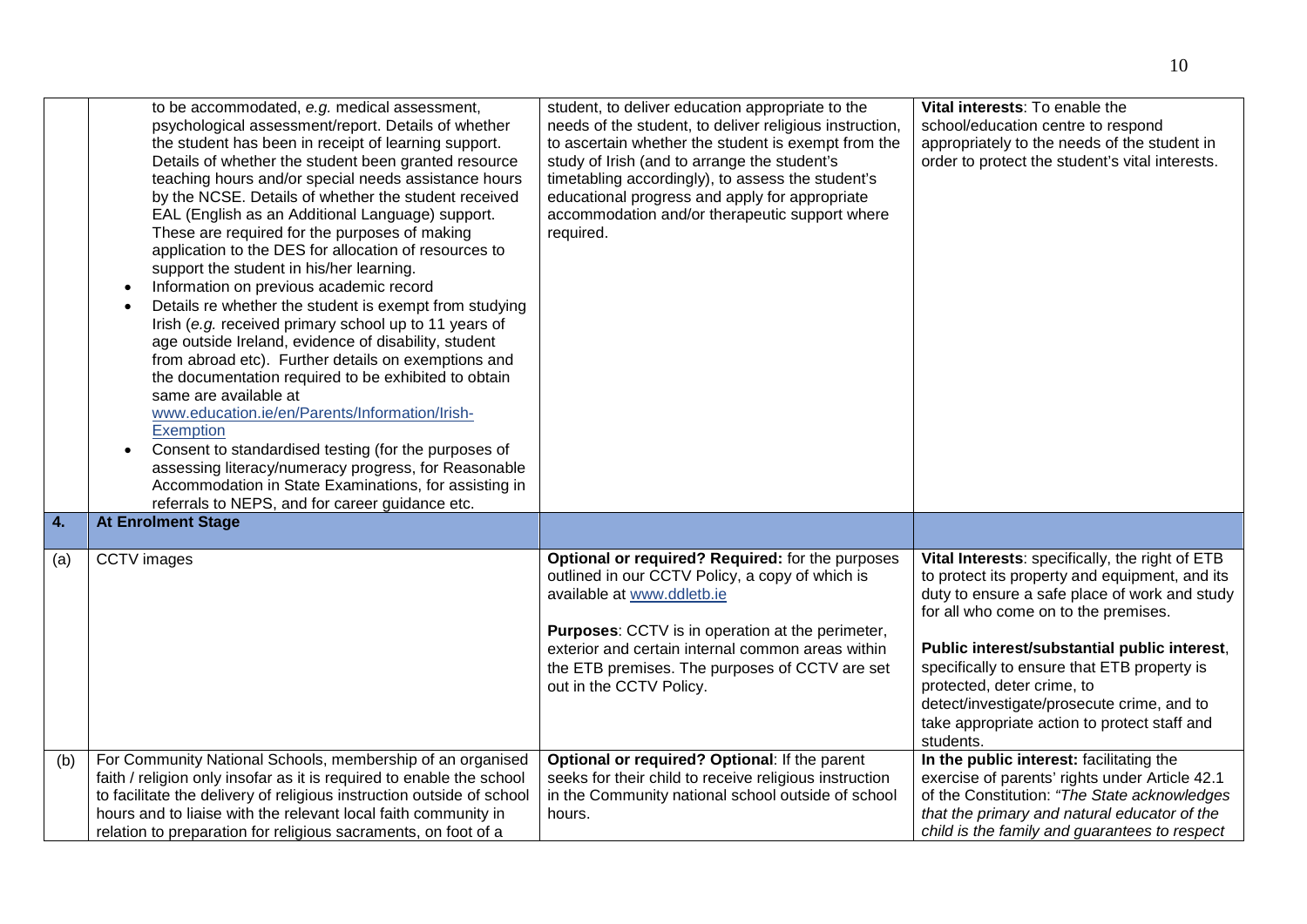|     | parent's request for same.<br>At enrolment stage, the following is also sought on the<br>basis of Consent:                                                                                                                                        | Purpose: to facilitate the use of school buildings<br>outside of school hours for religious instruction.                                                                                                                                                                                                                                                                                                                                                                                                                                                                                                                                                                                                                                                                                                                                                                             | the inalienable right and duty of parents to<br>provide, according to their means, for the<br>religious and moral, intellectual, physical and<br>social education of their children".                                               |
|-----|---------------------------------------------------------------------------------------------------------------------------------------------------------------------------------------------------------------------------------------------------|--------------------------------------------------------------------------------------------------------------------------------------------------------------------------------------------------------------------------------------------------------------------------------------------------------------------------------------------------------------------------------------------------------------------------------------------------------------------------------------------------------------------------------------------------------------------------------------------------------------------------------------------------------------------------------------------------------------------------------------------------------------------------------------------------------------------------------------------------------------------------------------|-------------------------------------------------------------------------------------------------------------------------------------------------------------------------------------------------------------------------------------|
| (c) | Parental/student preferences regarding direct marketing<br>contacts (e.g. promotions, etc). If they chose to receive such<br>direct marketing, then we will collect mobile phone numbers<br>and/or email addresses for direct marketing purposes. | Optional or required? Optional: you are not<br>required to submit this personal data to us if you do<br>not wish to be contacted for direct marketing.<br>Purposes: this is so that we know whether we can<br>contact you for the purposes of direct marketing.                                                                                                                                                                                                                                                                                                                                                                                                                                                                                                                                                                                                                      | <b>Consent:</b> You can give explicit consent to<br>the processing of your personal data for<br>direct marketing if you wish, but this is purely<br>optional. Where you give consent, that<br>Consent can be withdrawn at any time. |
| (d) | Photographs and recorded images of students (including at<br>school events and noting achievements), but excluding CCTV<br>recordings (dealt with above).                                                                                         | Optional or required? Optional: you are not<br>required to submit this personal data to us if you do<br>not wish to do so.<br>Purposes: From time to time, photos and recorded<br>images will be processed at school events.<br>Photographs, and recorded images of students are<br>taken to celebrate school achievements, compile<br>yearbooks, establish a school website, record<br>school events, and to keep a record of the history of<br>the school/centre/programme. We ask you for your<br>consent to take your photograph (or the<br>photographs of your child, where appropriate) or<br>your consent to any other form of visual or audio<br>recording (e.g. video, audio etc) (but excluding<br>CCTV recordings that are dealt with separately<br>below. For further information, please also see our<br>CCTV Policy, a copy of which is available at<br>www.ddletb.ie) | Consent: You are asked to give your explicit<br>consent to the processing of those personal<br>data. This Consent can be withdrawn at any<br>time.                                                                                  |
| 5.  | Information transferred from primary school                                                                                                                                                                                                       |                                                                                                                                                                                                                                                                                                                                                                                                                                                                                                                                                                                                                                                                                                                                                                                                                                                                                      |                                                                                                                                                                                                                                     |
|     | Education Passport (end-of-year 6 <sup>th</sup> Class Report card for<br>transferring to post-primary school),                                                                                                                                    | Optional or required? Required: this is required<br>under the Education (Welfare) Act 2000. We<br>cannot deliver appropriate education to students<br>and/or we cannot satisfy our duty of care to the<br>student without this information.                                                                                                                                                                                                                                                                                                                                                                                                                                                                                                                                                                                                                                          | <b>Compliance with a Legal Obligation:</b><br>specifically, that processing the personal data<br>is required pursuant to section 20(5)(b)                                                                                           |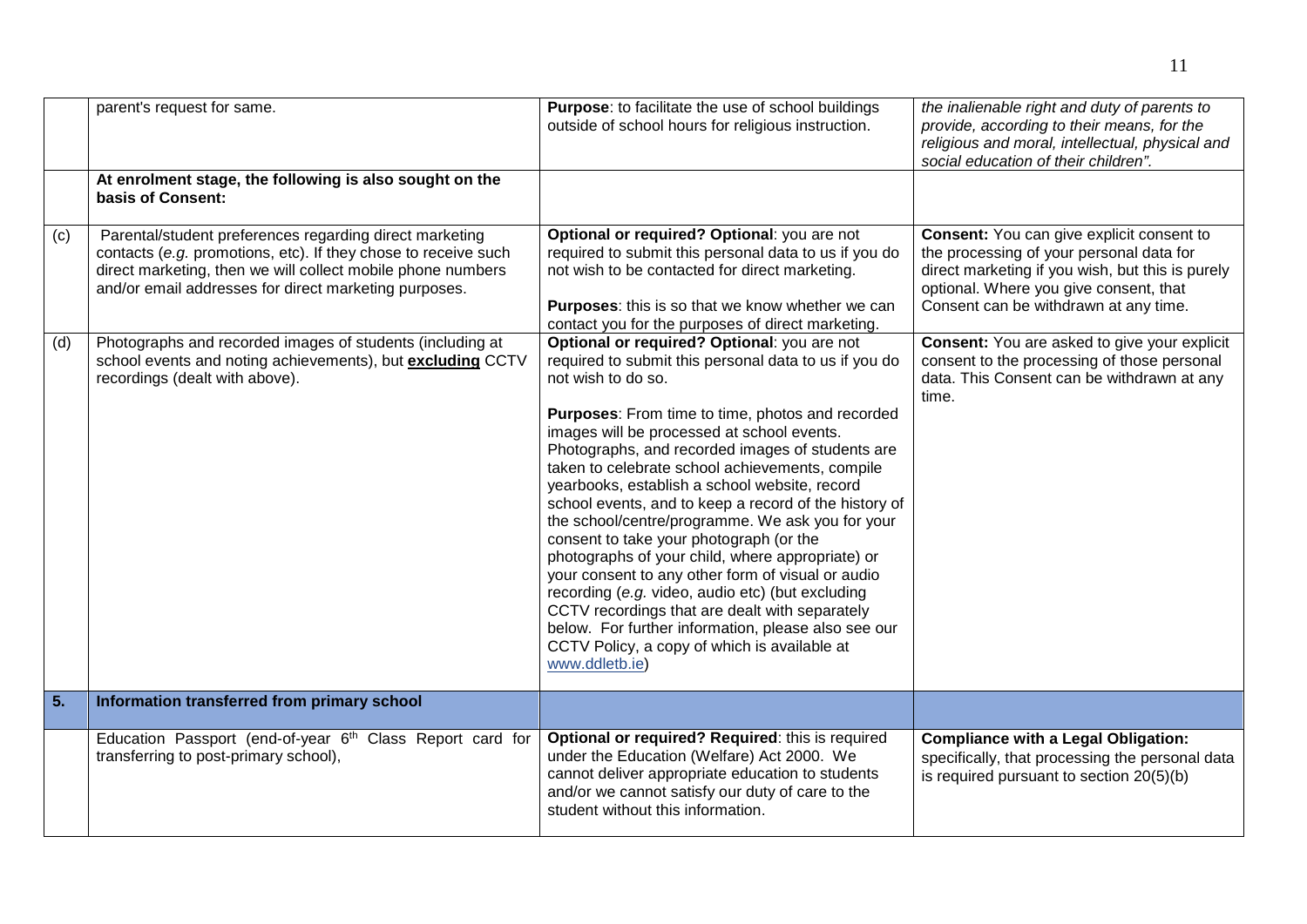<span id="page-11-1"></span><span id="page-11-0"></span>

|                                                                                                                                                                                                                                                                                                                                                                                                                                                                                                                                                                                                                                                                           | <b>Purposes:</b> The Education Passport is prepared by<br>primary schools as the end-of-year 6th Class Report<br>card for transferring to post-primary school. The<br>NCCA template states: "to support your child's<br>move to post-primary school, we will send a copy of<br>this report card to his/her new school. We will do so<br>after the post-primary principal has confirmed your<br>child's enrolment for the new school year". The<br>protocols supporting this process are set out in DES<br>Circulars 42/2015 and 34/2016.                                                                                                                                                                                                                                                                                                                        | Education (Welfare) Act 2000 <sup>9</sup> .                                                                                                                                                                                                                                                                                                                                                                                                                                                                                                                                                                                                                                                                                                                                                                                                                                                                         |
|---------------------------------------------------------------------------------------------------------------------------------------------------------------------------------------------------------------------------------------------------------------------------------------------------------------------------------------------------------------------------------------------------------------------------------------------------------------------------------------------------------------------------------------------------------------------------------------------------------------------------------------------------------------------------|-----------------------------------------------------------------------------------------------------------------------------------------------------------------------------------------------------------------------------------------------------------------------------------------------------------------------------------------------------------------------------------------------------------------------------------------------------------------------------------------------------------------------------------------------------------------------------------------------------------------------------------------------------------------------------------------------------------------------------------------------------------------------------------------------------------------------------------------------------------------|---------------------------------------------------------------------------------------------------------------------------------------------------------------------------------------------------------------------------------------------------------------------------------------------------------------------------------------------------------------------------------------------------------------------------------------------------------------------------------------------------------------------------------------------------------------------------------------------------------------------------------------------------------------------------------------------------------------------------------------------------------------------------------------------------------------------------------------------------------------------------------------------------------------------|
| 6.<br>Student data (including special category data) shared with<br>the Department of Education and Skills via POD & P-POD                                                                                                                                                                                                                                                                                                                                                                                                                                                                                                                                                |                                                                                                                                                                                                                                                                                                                                                                                                                                                                                                                                                                                                                                                                                                                                                                                                                                                                 |                                                                                                                                                                                                                                                                                                                                                                                                                                                                                                                                                                                                                                                                                                                                                                                                                                                                                                                     |
| The following personal data is transferred to DES:<br>• Forename and surname;<br>• PPS number<br>• Mother's birth name<br>• Student's date of birth<br>• Class (teacher/class name)<br>• Current Standard (e.g. Senior Infant, 1 <sup>st</sup> Class etc).<br>$\bullet$ Gender<br>• Address including Eircode<br>• Nationality<br>• Enrolment Date<br>• Enrolment Source<br>• Leaving date<br>• Leaving destination<br>• If the student is in a class for students with Special Educational<br>needs, and if so the level of integration of the student, if any,<br>in mainstream class settings<br>• If the student is in a special class, and if so the type of special | Optional or required? Required. However, if this<br>personal data is not provided by the<br>parent/guardian, then the pupil will not be counted<br>for the school's capitation payment and teacher<br>allocation (unless the parent submits a written letter<br>of objection, in which case a partial record will be<br>created for that pupil on POD and that pupil will be<br>counted for capitation purposes. For further<br>information, please see<br>www.education.ie/en/Circulars-and-Forms/Active-<br>Circulars/cl0038_2016.pdf<br><b>Purpose:</b> For primary and post-primary student,<br>personal data is requested by the Department of<br>Education and Skills - POD, P-POD etc: The<br>Department of Education and Skills requires<br>DDLETB to provide student data information to the<br>Department of Education and Skills <sup>10</sup> . The | <b>Public</b><br>obligation<br>Legal<br>and<br>interests/substantial<br>public<br>interests:<br>specifically, that the ETB is properly resourced<br>and obtains all grant payments and teacher<br>allocations to which it is eligible in order to<br>deliver appropriate education to students. A<br>specified body (which includes an established<br>schools and centres of education, and an<br>ETB) may share any prescribed information<br>with the Department of Education and Skills or<br>the HEA per section 262(6)(a) Social Welfare<br>Consolidation Act 2005. The list set out herein<br>the "prescribed" information for the<br>is<br>purposes of section 266 Social Welfare<br>Consolidation Act 2005 and S.I.317/2015<br>("Social Welfare (Consolidated Claims,<br>Payments and Control) Amendments (No.4)<br>(Sharing of Information) Regulation 2015,<br>amending Article 189 of the Social Welfare |

 $\overline{a}$ 

<sup>&</sup>lt;sup>9</sup> Section 20(5)Education Act 1998: The principal of a recognised school shall, on receiving a notification under subsection (3) in relation to a child, notify the principal of the school first-mentioned in that subsection of—(a) any problems relating to school attendance that the child concerned had while attending the second-mentioned school referred to therein, and (b) such other matters relating to the child's educational progress as he or she considers appropriate.

<sup>&</sup>lt;sup>10</sup> For Primary Schools, see circular 0024/2015 available at [www.education.ie/en/Circulars-and-Forms/Active-Circulars/cl0025\\_2015.pdf](http://www.education.ie/en/Circulars-and-Forms/Active-Circulars/cl0025_2015.pdf) Further information available at [www.education.ie/en/Publications/Statistics/Primary-Online-Database-POD-/P](http://www.education.ie/en/Publications/Statistics/Primary-Online-Database-POD-/)ost-Primary Schools, see Circular 0023/2016 available at [www.education.ie/Circulars-and-](http://www.education.ie/Circulars-and-Forms/Active-Circulars/cl0023_2016.pdf)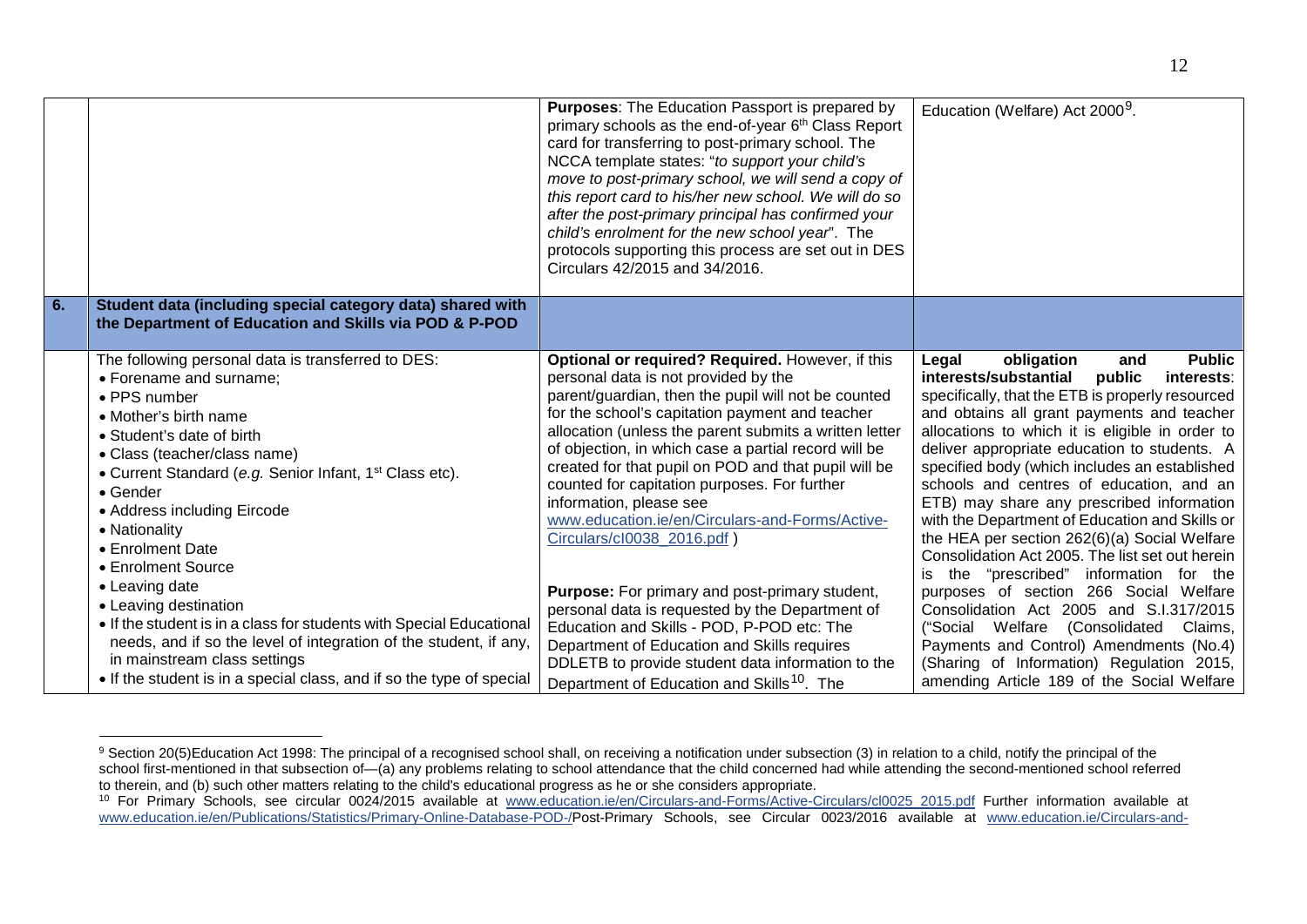|                  | class,<br>• If the student is in a special school and if so the category of<br>capitation grant that is paid in respect of that student,<br>• Is a new entrant, is repeating a year (and if so, why)<br>• If the student is a short-term placement and if so the duration<br>for which he/she is enrolled<br>• Whether the student boards at his/her school<br>• Irish Exemption (if any, and if so the reason for same)<br>• Learning support (including type)<br>• Mainstream or special class<br>• Whether the Pupil's mother tongue is English or Irish*<br>• Ethnic/Cultural background*<br>• Religion*<br>* The items marked * are optional, and parents/guardians do<br>not have to supply this information if they do not consent. | Department of Education and Skills uses this data<br>to monitor educational progress as pupils move<br>through the primary education system and on to<br>post-primary. The returns provide the Department<br>of Education and Skills with the information needed<br>to develop and evaluate educational policy, to<br>calculate teacher allocation, capitation, grant<br>payments for schools, to determine resource<br>allocation, for statistical analysis and reporting in<br>the areas of social inclusion and integration of<br>students in the education system, and for planning<br>purposes. The DDLETB collects personal data to<br>be transferred to the Department of Education and<br>Skills via the Primary Online Database ("POD")<br>and/or the Post-Primary Online Database ("P-<br>POD") systems). | (Consolidated Claims, Payments and Control)<br>Regulations 2007 S.I.142/2007<br>Explicit Consent: In respect of the following<br>classes of personal data: "Whether the<br>Pupil's mother tongue is English or Irish,<br>Ethnic/Cultural background, Religion the<br>student's parent/guardian is asked to give<br>their explicit consent to the processing of<br>those personal data.<br><b>Important note to Students and parents: if</b><br>a student or parent wishes to object to their<br>data being shared with the Department of<br>Education and Skills via the POD/P-POD<br>system, they should write to the School<br>notifying them of their objection. For further<br>information, see Department of Education<br>and Skills Circular 37/2016, page 2<br>(paragraph 2(a)). |
|------------------|--------------------------------------------------------------------------------------------------------------------------------------------------------------------------------------------------------------------------------------------------------------------------------------------------------------------------------------------------------------------------------------------------------------------------------------------------------------------------------------------------------------------------------------------------------------------------------------------------------------------------------------------------------------------------------------------------------------------------------------------|---------------------------------------------------------------------------------------------------------------------------------------------------------------------------------------------------------------------------------------------------------------------------------------------------------------------------------------------------------------------------------------------------------------------------------------------------------------------------------------------------------------------------------------------------------------------------------------------------------------------------------------------------------------------------------------------------------------------------------------------------------------------------------------------------------------------|-----------------------------------------------------------------------------------------------------------------------------------------------------------------------------------------------------------------------------------------------------------------------------------------------------------------------------------------------------------------------------------------------------------------------------------------------------------------------------------------------------------------------------------------------------------------------------------------------------------------------------------------------------------------------------------------------------------------------------------------------------------------------------------------|
| $\overline{7}$ . | Section 29 Appeals under the Education Act 1998                                                                                                                                                                                                                                                                                                                                                                                                                                                                                                                                                                                                                                                                                            |                                                                                                                                                                                                                                                                                                                                                                                                                                                                                                                                                                                                                                                                                                                                                                                                                     |                                                                                                                                                                                                                                                                                                                                                                                                                                                                                                                                                                                                                                                                                                                                                                                         |
|                  | Section 29 Appeals documentation (permanent exclusion,<br>suspension, refusal to enrol etc). The type of personal data that<br>will be processed as part of this process will include those<br>documents as recommended in the NEWB document:<br>"Developing a Code of Behaviour: Guidelines for Schools"<br>available at:<br>www.tusla.ie/uploads/content/guidelines_school_codes_eng.p<br><u>df</u>                                                                                                                                                                                                                                                                                                                                      | Optional or required? Required: This is a<br>statutory process outlined at section 29 Education<br>Act 1998. Where a parent makes a section 29<br>Appeal, and the internal ETB process is exhausted,<br>by progressing with the appeal the parent<br>acknowledges and understands that the personal<br>data relating to them/their child shall be transferred<br>by the ETB to the Department of Education and<br>Skills for the purposes of their administering the<br>appeal, convening the section 29 hearing etc.<br><b>Purposes:</b> Section 29 Appeals documentation<br>(permanent exclusion, suspension, refusal to enrol                                                                                                                                                                                    | <b>Compliance with a Legal Obligation:</b><br>specifically, section 29 Education Act 1998.<br><b>Public Interest/Substantial Public Interest:</b><br>Specifically the public interest/substantial<br>public interest of<br>• vindicating a child's right to education and<br>ensuring that any decision to expel,<br>suspend, or refusal to enrol, is lawful and<br>proportionate.<br>• to ensure that other students do not have<br>their learning seriously disrupted by<br>misbehaviour of other students.                                                                                                                                                                                                                                                                           |

[Forms/Active-Circulars/cl0023\\_2016.pdf.](http://www.education.ie/Circulars-and-Forms/Active-Circulars/cl0023_2016.pdf) Further information available at [www.education.ie/en/Schools-Colleges/Services/Returns/Post-Primary-Online-Database-P-POD-](http://www.education.ie/en/Schools-Colleges/Services/Returns/Post-Primary-Online-Database-P-POD-Project/)[Project/](http://www.education.ie/en/Schools-Colleges/Services/Returns/Post-Primary-Online-Database-P-POD-Project/)

 $\overline{a}$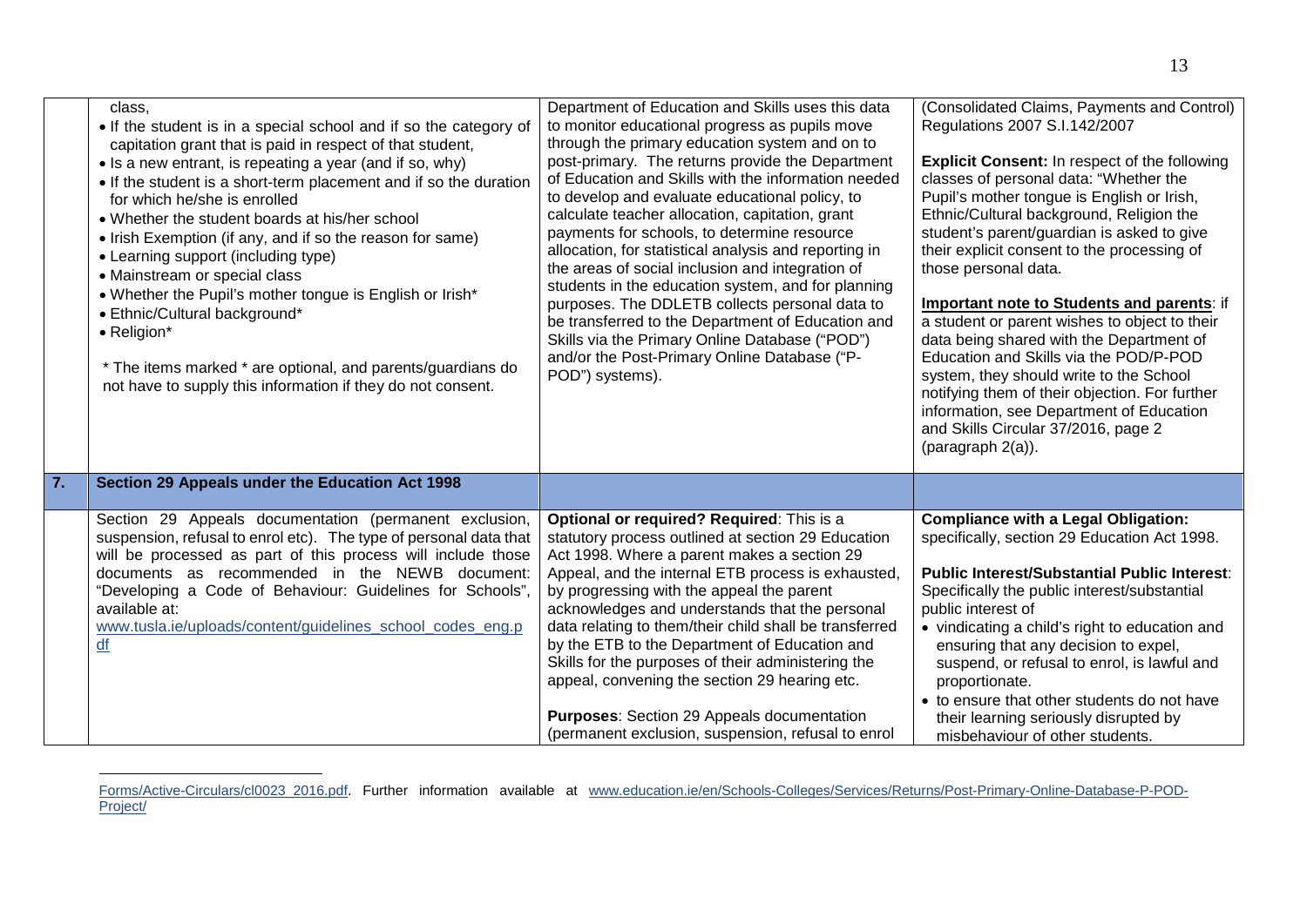<span id="page-13-0"></span>

|    |                                                                                                                                                                                                                                                                                                                                                                                                                                                                                                                                                                                                                                                                                     | etc). In the case of a school established or<br>maintained by an ETB, an appeal against a<br>decision to permanently exclude a student from the<br>school, or suspend a student from the school for a<br>cumulative period of 20 days, or to refuse to enrol a<br>student in the school is made in the first instance to<br>the $ETB11$ . The ETB hearing and appeals process<br>will be heard by a committee established by the<br>ETB for that purpose. By submitting an appeal, a<br>parent/guardian understands and acknowledges<br>that their personal data and that relating to their<br>child data will be transferred to the DES and<br>processed by that committee for the purposes of<br>hearing their appeal and issuing its determination.                                                                                                                                                                                                          | • To ensure that another student's<br>misbehaviour/dangerous behaviour does<br>not cause distress, anxiety, or pose a<br>threat to the physical safety of other<br>students and staff.<br>Vital interests: specifically, to ensure that<br>students and staff are not subjected to<br>potentially dangerous or violent behaviour<br>from another student.                                                                                                                                                                                                                                                                                                                                                                                                                                                                                                                                                                                                                                                                  |
|----|-------------------------------------------------------------------------------------------------------------------------------------------------------------------------------------------------------------------------------------------------------------------------------------------------------------------------------------------------------------------------------------------------------------------------------------------------------------------------------------------------------------------------------------------------------------------------------------------------------------------------------------------------------------------------------------|-----------------------------------------------------------------------------------------------------------------------------------------------------------------------------------------------------------------------------------------------------------------------------------------------------------------------------------------------------------------------------------------------------------------------------------------------------------------------------------------------------------------------------------------------------------------------------------------------------------------------------------------------------------------------------------------------------------------------------------------------------------------------------------------------------------------------------------------------------------------------------------------------------------------------------------------------------------------|----------------------------------------------------------------------------------------------------------------------------------------------------------------------------------------------------------------------------------------------------------------------------------------------------------------------------------------------------------------------------------------------------------------------------------------------------------------------------------------------------------------------------------------------------------------------------------------------------------------------------------------------------------------------------------------------------------------------------------------------------------------------------------------------------------------------------------------------------------------------------------------------------------------------------------------------------------------------------------------------------------------------------|
| 8. | Student data (including special category data) sought<br>under the Programme Learner Support System (PLSS)                                                                                                                                                                                                                                                                                                                                                                                                                                                                                                                                                                          |                                                                                                                                                                                                                                                                                                                                                                                                                                                                                                                                                                                                                                                                                                                                                                                                                                                                                                                                                                 |                                                                                                                                                                                                                                                                                                                                                                                                                                                                                                                                                                                                                                                                                                                                                                                                                                                                                                                                                                                                                            |
|    | PLSS: When you apply to attend a FET programme funded<br>through SOLAS<br>When you apply to attend a FET programme funded through<br>SOLAS, personal data and information that you provide will be<br>held by one or more of the following entities (SOLAS, the ETB,<br>ETBI, the Higher Education Authority, the Department of<br>Education and Skills, Quality and Qualifications Ireland, the<br>Department of Social Protection, CSO):<br><b>PPSN</b><br><b>First Name</b><br>Last Name<br>Gender<br>$\bullet$<br>Date of Birth<br>Address<br>$\bullet$<br>County<br>$\bullet$<br>Email address<br>Mobile<br>$\bullet$<br>Phone<br>$\bullet$<br>Nationality<br>Country of Birth | Optional or required? Required.<br>Purpose: it is necessary to process personal data<br>you provide in connection with your application to<br>and attendance on a FET programme funded<br>through SOLAS:<br>1. To contact you about the application.<br>2. To administer the application and to assess<br>your eligibility for a FET programme funded<br>through SOLAS in a particular academic year.<br>3. To follow up with you after the application is<br>received, as required.<br>4. Maintenance of your learner record (including<br>personal and course details).<br>5.<br>Management of course processes (including<br>commencement, completion, progressions).<br>Providing advice and support through the FET<br>6.<br>provider Guidance Services, where available.<br>7. To contact you after the course completion in<br>order to measure course impact in relation to<br>your further education and training participation<br>and/ or employment. | Legal obligation: European Social Fund<br>Regulation (EU) 1304/2013 of the European<br>Parliament and of the Council 17 December<br>2013 ("ESF Regulation"). Under the ESF<br>Regulation, SOLAS (under the aegis of the<br>DES) has responsibility for coordinating FET<br>provision in Ireland. SOLAS has a number of<br>statutory obligations under the ESF<br>Regulation which confers reporting and<br>operational functions on SOLAS. In order to<br>receive funding, SOLAS must evaluate FET<br>provision for the purposes of reporting to the<br>European Commission on the benefits and<br>uses of ESF co-funding which Ireland has<br>received. An aim of the ESF Regulation is to<br>ensure that the societal and FET needs of<br>various groups within society are catered to.<br>The European Commission requires annual<br>reports to evaluate the provision of ESF co-<br>funding (i.e. the effectiveness and<br>advantages) and to ensure that no group in<br>society is being discriminated against. To do |

 $\overline{a}$ <sup>11</sup> Section 29(9) Education Act 1998.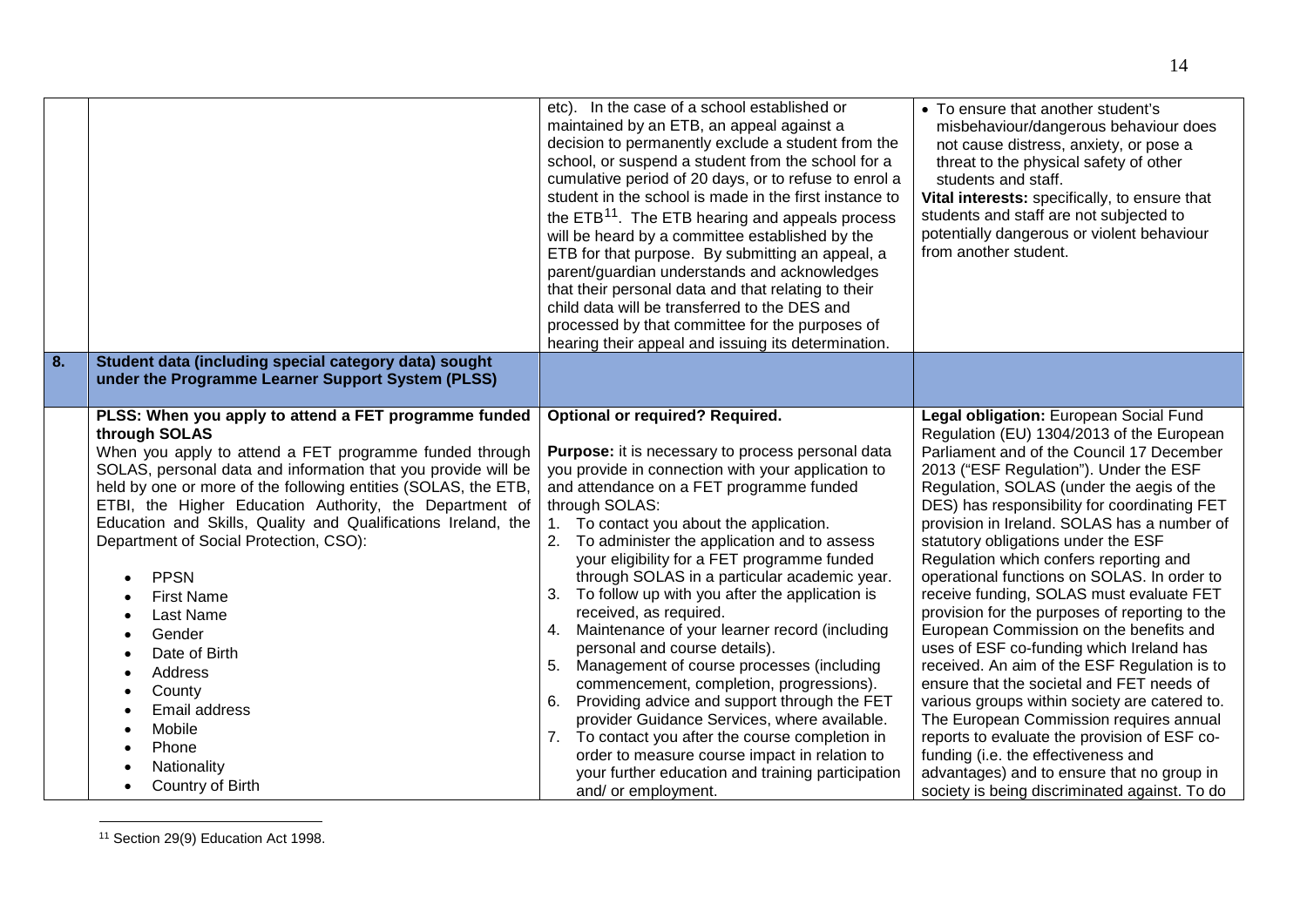| Follow Up Consent<br>$\bullet$<br>Parental Consent for Persons Under 18 Years of Age<br>$\bullet$<br>Parental Details for Persons Under 18 Years of Age<br>Length of Residency In Ireland<br>$\bullet$<br><b>Residency Status</b><br>Highest Formal Education: (Award), (Level),<br>Highest Formal Level field (ISCED)<br><b>Highest Formal Level Institution Type</b><br>Highest Formal Level Country, Duration, Year<br>$\bullet$<br>Level of English Proficiency<br>Non-Formal (0-N) Type, Level, Field, Institution,<br>$\bullet$<br>Delivery Mode, Delivery Method, Duration<br><b>Literacy Level</b><br>$\bullet$<br>Numeracy Level<br><b>ICT Literacy</b><br>Funding<br>Referral/EOI Source<br>Formal Education History (0-N) Award, Level, Field,<br>$\bullet$<br>Institution, Country, Duration<br>Non-Formal Education History (0-N) Type, Level, Field,<br>$\bullet$<br>Institution, Duration<br><b>RPL</b><br>$\bullet$<br>Driver's Licence<br><b>Irish Speaker</b><br>Other Languages<br>$\bullet$<br><b>Economic Status-current</b><br>Economic status - current: start date<br>If employed, current employment: type, tenure,<br>$\bullet$<br>occupation, sector, duration with current employer<br>If unemployed, previous employment type, tenure,<br>$\bullet$<br>occupation, sector, duration with last employer<br>Total work experience: length of time in paid<br>employment (including current employer, if employed)<br>If unemployed: DSP PEX score (probability of exit)<br>$\bullet$<br>Employment history (0-N): type, tenure, occupation,<br>$\bullet$<br>sector, duration<br>On Live Register<br>In receipt of jobseekers' benefit, duration<br>In receipt of jobseekers' allowance, duration | 8.<br>To track, evaluate and assess the outcomes of<br>the FET programme.<br>To comply with European Union monitoring and<br>9.<br>reporting requirements.<br>10. To check/verify the accuracy of your personal<br>data: to support efficient processing of the<br>application, the ETB may need to check the<br>accuracy of personal information you provide<br>with external data sources. For example, if you<br>have achieved certifications previously from<br>another institution, the FET programme<br>provider may need to contact the other<br>institution(s) for confirmation of any<br>qualifications obtained. | this, a complete data set must exist which<br>captures the multiple variables of personal<br>data (e.g. gender, employment status, age,<br>education level and household situation) to<br>form representative of examples for the<br>purposes of reporting on and evaluating the<br>provision of ESF co-funding.<br>Article 125(d) states that SOLAS (as<br>managing authority) shall, 'establish a system<br>to record and store in computerised form<br>data on each operation necessary for<br>monitoring, evaluation, financial<br>management, verification and audit,<br>including data on individual participants<br>in operations, where applicable' (emphasis<br>added) |
|-----------------------------------------------------------------------------------------------------------------------------------------------------------------------------------------------------------------------------------------------------------------------------------------------------------------------------------------------------------------------------------------------------------------------------------------------------------------------------------------------------------------------------------------------------------------------------------------------------------------------------------------------------------------------------------------------------------------------------------------------------------------------------------------------------------------------------------------------------------------------------------------------------------------------------------------------------------------------------------------------------------------------------------------------------------------------------------------------------------------------------------------------------------------------------------------------------------------------------------------------------------------------------------------------------------------------------------------------------------------------------------------------------------------------------------------------------------------------------------------------------------------------------------------------------------------------------------------------------------------------------------------------------------------------------------------------------------------------------|----------------------------------------------------------------------------------------------------------------------------------------------------------------------------------------------------------------------------------------------------------------------------------------------------------------------------------------------------------------------------------------------------------------------------------------------------------------------------------------------------------------------------------------------------------------------------------------------------------------------------|---------------------------------------------------------------------------------------------------------------------------------------------------------------------------------------------------------------------------------------------------------------------------------------------------------------------------------------------------------------------------------------------------------------------------------------------------------------------------------------------------------------------------------------------------------------------------------------------------------------------------------------------------------------------------------|
|-----------------------------------------------------------------------------------------------------------------------------------------------------------------------------------------------------------------------------------------------------------------------------------------------------------------------------------------------------------------------------------------------------------------------------------------------------------------------------------------------------------------------------------------------------------------------------------------------------------------------------------------------------------------------------------------------------------------------------------------------------------------------------------------------------------------------------------------------------------------------------------------------------------------------------------------------------------------------------------------------------------------------------------------------------------------------------------------------------------------------------------------------------------------------------------------------------------------------------------------------------------------------------------------------------------------------------------------------------------------------------------------------------------------------------------------------------------------------------------------------------------------------------------------------------------------------------------------------------------------------------------------------------------------------------------------------------------------------------|----------------------------------------------------------------------------------------------------------------------------------------------------------------------------------------------------------------------------------------------------------------------------------------------------------------------------------------------------------------------------------------------------------------------------------------------------------------------------------------------------------------------------------------------------------------------------------------------------------------------------|---------------------------------------------------------------------------------------------------------------------------------------------------------------------------------------------------------------------------------------------------------------------------------------------------------------------------------------------------------------------------------------------------------------------------------------------------------------------------------------------------------------------------------------------------------------------------------------------------------------------------------------------------------------------------------|

15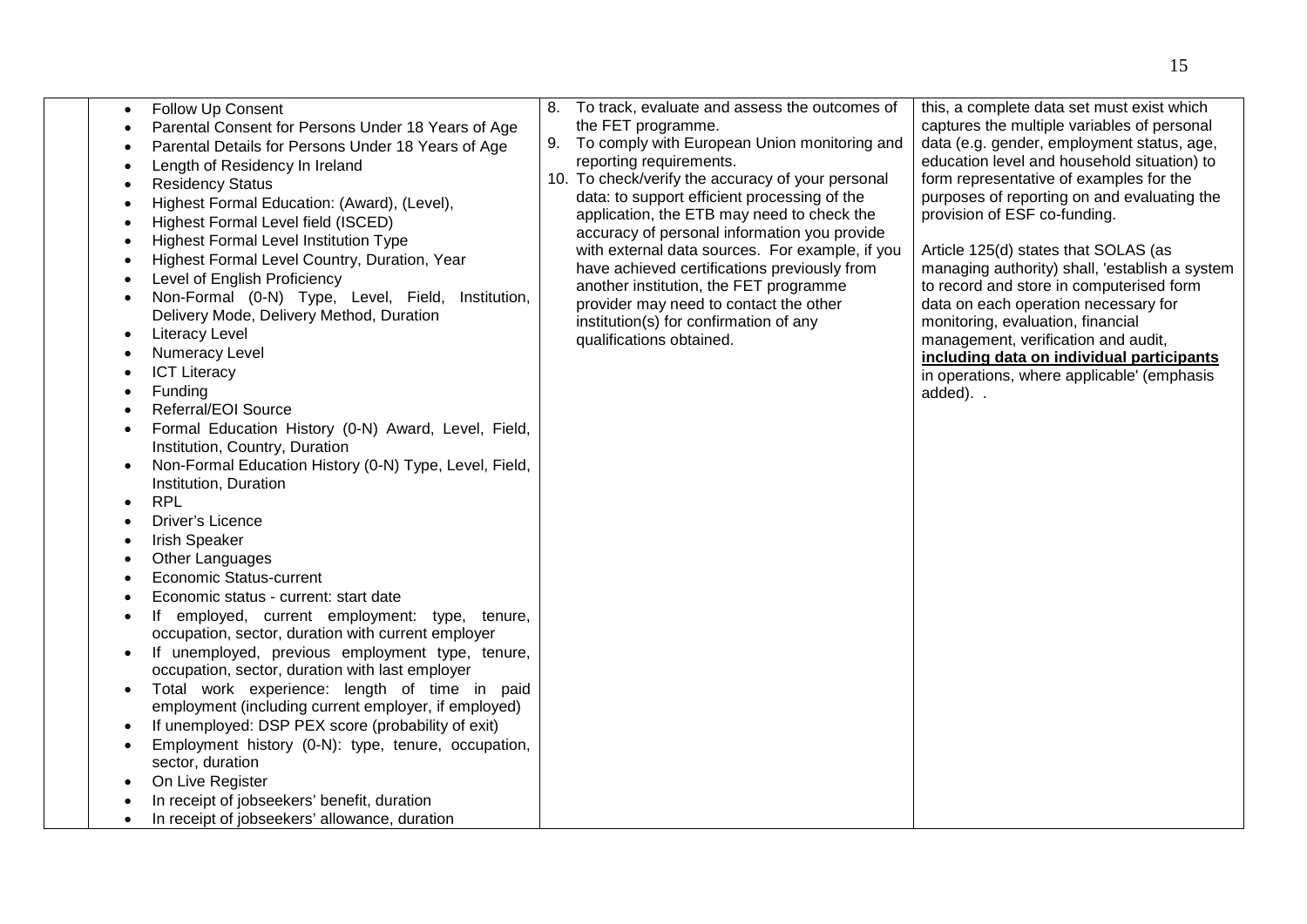|  | In receipt of credits (Live Register)                       |  |
|--|-------------------------------------------------------------|--|
|  | In receipt of credits: duration                             |  |
|  | In receipt of back to work allowance, duration              |  |
|  | In receipt of back to education allowance, duration         |  |
|  | In receipt of training allowance                            |  |
|  | In receipt of training allowance: duration                  |  |
|  | In receipt of one-parent family payment                     |  |
|  | In receipt of one-parent family payment: duration           |  |
|  | In receipt of farm assistance, duration                     |  |
|  | In receipt of rural social scheme, duration                 |  |
|  | In receipt of back to work enterprise allowance             |  |
|  | In receipt of back to work enterprise allowance: duration   |  |
|  | In receipt of family income supplement                      |  |
|  | In receipt of family income supplement: duration            |  |
|  | In receipt of continued child payment, duration             |  |
|  | In receipt of any other welfare payment                     |  |
|  | In receipt of any other welfare payment: type               |  |
|  | In receipt of any other welfare payment: duration           |  |
|  | In receipt of a Medical Card                                |  |
|  | Welfare payment history (0-N): type, duration               |  |
|  | Homeless                                                    |  |
|  | <b>Disability</b>                                           |  |
|  | Parenting/caring duties                                     |  |
|  | In receipt of a disability welfare payment                  |  |
|  | In receipt of a disability welfare payment: duration        |  |
|  | In need of learner supports                                 |  |
|  | Type of learner support required                            |  |
|  | Refugee                                                     |  |
|  | Asylum seeker                                               |  |
|  | Member of a Minority Group                                  |  |
|  | Living in a jobless household                               |  |
|  | <b>Eligibility Outcome</b>                                  |  |
|  | <b>Suitability Outcome</b>                                  |  |
|  | <b>Start Date</b>                                           |  |
|  | <b>Finish Date</b>                                          |  |
|  | Finish Reason                                               |  |
|  | Progression/Placement                                       |  |
|  | Sensitive information about you such as ethnic or cultural  |  |
|  | background, living circumstances may be requested by a data |  |

16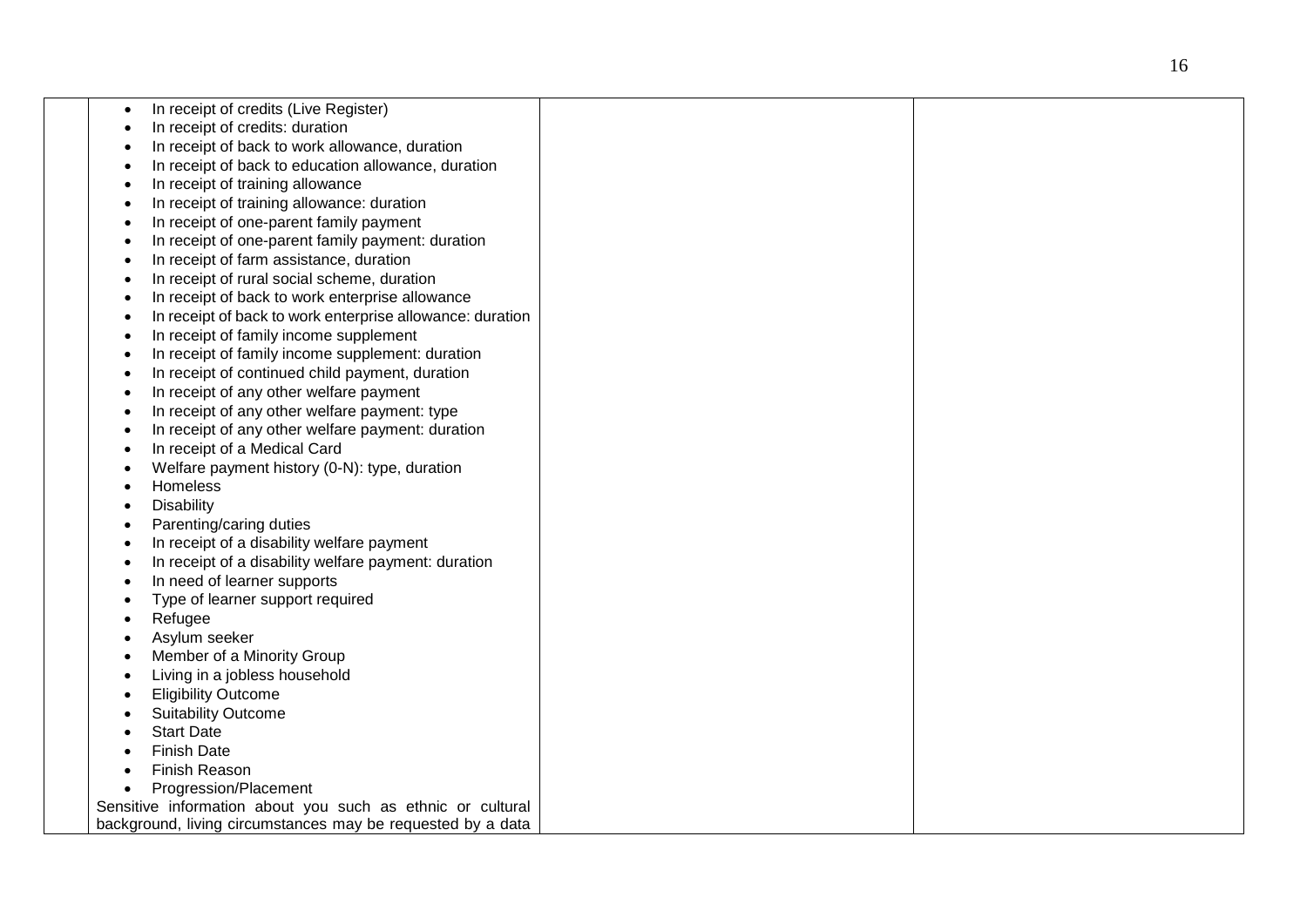<span id="page-16-1"></span><span id="page-16-0"></span>

|     | controller listed below, which you may freely decide to give or<br>not - this is an entirely optional disclosure.                                                                                              |                                                                                                                                                                                                                                                                                                                                                                                                                                                                                                                                                                                                                                                     |                                                                                                                                                                                                                                                                                                                                                                                                                                                                                                                                                                            |
|-----|----------------------------------------------------------------------------------------------------------------------------------------------------------------------------------------------------------------|-----------------------------------------------------------------------------------------------------------------------------------------------------------------------------------------------------------------------------------------------------------------------------------------------------------------------------------------------------------------------------------------------------------------------------------------------------------------------------------------------------------------------------------------------------------------------------------------------------------------------------------------------------|----------------------------------------------------------------------------------------------------------------------------------------------------------------------------------------------------------------------------------------------------------------------------------------------------------------------------------------------------------------------------------------------------------------------------------------------------------------------------------------------------------------------------------------------------------------------------|
| 9.  | Academic progress and other personal data gathered<br>during the student's time in the School/education centre                                                                                                 |                                                                                                                                                                                                                                                                                                                                                                                                                                                                                                                                                                                                                                                     |                                                                                                                                                                                                                                                                                                                                                                                                                                                                                                                                                                            |
| (a) | Academic progress and results,<br>State exam results,<br>Results of in-school tests/exams (i.e. end of term, end of<br>year exams, assessment results),<br>Continuous assessment and end of term/year reports, | Optional or required? Required: We cannot meet<br>our statutory obligation to deliver appropriate<br>education to students and/or we cannot satisfy our<br>duty of care to the student without this information.<br>Purposes: DDLETB processes this personal data<br>in order to deliver education to students, and to<br>evaluate students' academic progress, to register<br>the student for State Examinations (Junior Cycle,<br>Leaving Cycle), to submit the students' work to the<br>recognised accrediting body etc                                                                                                                          | <b>Compliance with a Legal Obligation:</b><br>specifically, Education Act 1998; Education<br>and Training Boards Act 2013; European<br>Social Fund Regulation (EU) 1304/2013 of<br>the European Parliament and of the Council<br>17 December 2013. Programme for<br>Employability, Inclusion and Learning 2014-<br>2020                                                                                                                                                                                                                                                    |
| (b) | Attendance records including Registers and Roll books etc.                                                                                                                                                     | Optional or required? Required: We are required<br>to collect this data (and in certain situations,<br>transfer this data to TUSLA) pursuant to the<br>Education (Welfare) Act 2000.<br>Purposes: DDLETB monitors attendance records.<br>Schools are required to make statutory notifications<br>to the Education Welfare Officer (TUSLA) in certain<br>circumstances, such as where the student is<br>suspended for 6 days or more, where the student is<br>absent for an aggregate period of 20 school days<br>during the course of the year, and/or if the Principal<br>is of the opinion that the student is not attending<br>school regularly. | <b>Compliance with a Legal Obligation:</b><br>specifically, section 21 Education (Welfare)<br>Act 2000 <sup>12</sup> .<br><b>Public Interest/Substantial Public Interest:</b><br>specifically, the public interest/substantial<br>public interest of ensuring that students are<br>attending their course, to increase the<br>number of young people staying in full-time<br>education, to improve the number of students<br>successfully completing education courses,<br>and to have a positive impact on retention for<br>young people at risk of early school leaving. |
| (c) | Records of school tours/trips, including permission slips,<br>itinerary reports, any documents required by Irish Border<br>Control/INIS <sup>13</sup> .                                                        | Optional or required? Required: Although going<br>on school tours/trips etc is generally optional<br>(unless it is a field trip and is a core part of the<br>course) if the student does choose to attend, then<br>we require this information in order to make<br>appropriate travel/transportation arrangements,                                                                                                                                                                                                                                                                                                                                  | Explicit Consent: as stated, going on these<br>school tours/trips etc is generally optional.<br>The data subject (and/or their<br>parent/guardian) has given explicit consent to<br>the processing of those personal data.                                                                                                                                                                                                                                                                                                                                                 |

 $\overline{a}$  $12$  21.—(1) The principal of a recognised school shall cause to be maintained in respect of each school year a record of the attendance or non-attendance on each school day of each student registered at that school. (2) A record maintained under subsection (1) shall specify the following, that is to say: (a) where a student attends at the school concerned on a school day, the fact of his or her attendance, or (b) where a student fails to so attend, the fact of his or her failure and the reasons for such failure. (3) A record to which this section applies shall be maintained at the recognised school concerned and shall be in such form as may be specified by the Board.

<sup>13</sup> http://www.inis.gov.ie/en/INIS/Pages/travel-with-children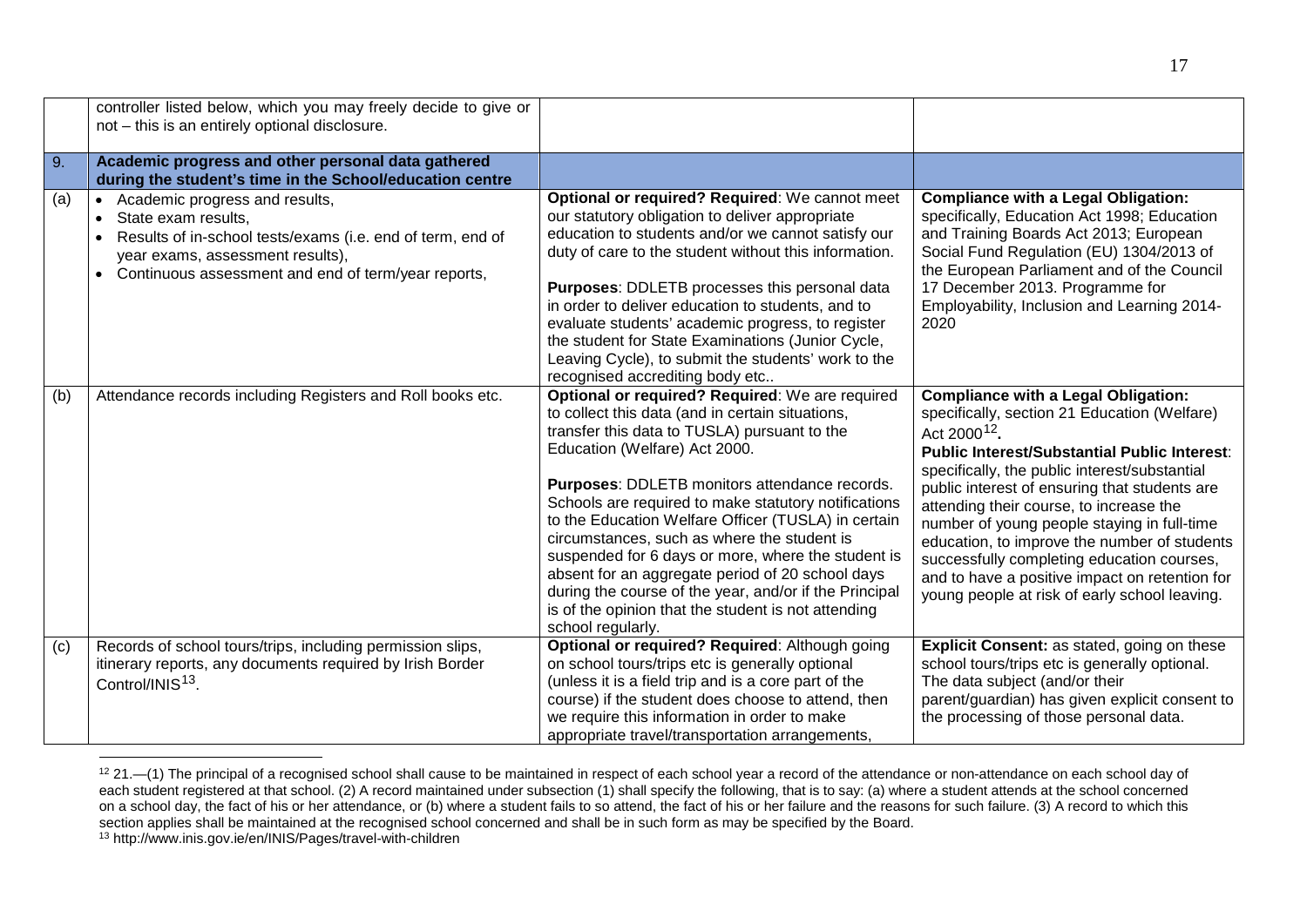|     |                                                              | arrange appropriate supervision ratios, engage in            |                                                 |
|-----|--------------------------------------------------------------|--------------------------------------------------------------|-------------------------------------------------|
|     |                                                              |                                                              |                                                 |
|     |                                                              | responsible planning for the event.                          |                                                 |
|     |                                                              |                                                              |                                                 |
|     |                                                              | Purposes: From time to time, students will be                |                                                 |
|     |                                                              | invited to go on tours or trips arranged by DDLETB.          |                                                 |
|     |                                                              | Where a student wishes to do so, personal data will          |                                                 |
|     |                                                              | be processed for the purposes of organising that             |                                                 |
|     |                                                              | trip, arranging travel plans, insurance etc.                 |                                                 |
| (d) | Garda vetting form & outcome on students on work experience  | Optional or required? Required: Although                     | Explicit Consent: the data subject (and/or      |
|     | excluding primary school students                            | engaging in work placements is generally not                 | their parent/guardian) has given explicit       |
|     |                                                              | mandatory, if a student wishes to engage with these          | consent to the processing of that personal      |
|     |                                                              | programmes, statutory vetting may be required.               | data.                                           |
|     |                                                              | The statutory process for vetting is set down in             |                                                 |
|     |                                                              | National Vetting Bureau (Children and Vulnerable             |                                                 |
|     |                                                              |                                                              |                                                 |
|     |                                                              | Persons) Act 2012 (as amended).                              |                                                 |
|     |                                                              |                                                              |                                                 |
|     |                                                              | Purposes: In respect of a work experience                    |                                                 |
|     |                                                              | placement (where that work experience role                   |                                                 |
|     |                                                              | requires that the student be Garda vetted) the ETB           |                                                 |
|     |                                                              | will assist the student in obtaining their Garda             |                                                 |
|     |                                                              | vetting outcome (with the consent of the student             |                                                 |
|     |                                                              | and their parent/guardian) in order to furnish a copy        |                                                 |
|     |                                                              | of same (with the consent of the student and the             |                                                 |
|     |                                                              | student's parent/guardian) to the work experience            |                                                 |
|     |                                                              | employer.                                                    |                                                 |
| (e) | Information about language spoken (for language support) and | Optional or required? Required: Information is               | <b>Interest/Substantial Public Interest:</b>    |
|     | eligibility for Irish exemption.                             | gathered about the language spoken by the                    | specifically, the public interest/substantial   |
|     |                                                              | student. Without this, DDLETB will not know how to           | public interest of ensuring that students       |
|     |                                                              | meet the student's needs and to deliver appropriate          | receive all learning supports and exemptions    |
|     |                                                              | education.                                                   | for which they are eligible in order to ensure  |
|     |                                                              |                                                              | that they fulfil their potential to the fullest |
|     |                                                              | <b>Purpose:</b> This is collected to ensure the student      | extent possible.                                |
|     |                                                              | has access to language support (where necessary)             |                                                 |
|     |                                                              |                                                              |                                                 |
|     |                                                              | and can apply for Irish exemption if eligible.               |                                                 |
|     |                                                              | <b>Important Note:</b> Separately to this, if the student is |                                                 |
|     |                                                              | a primary or post-primary student, the Department            |                                                 |
|     |                                                              | of Education and Skills asks Schools to return               |                                                 |
|     |                                                              |                                                              |                                                 |
|     |                                                              | information about whether the pupil's mother                 |                                                 |
|     |                                                              | tongue is English or Irish as part of POD/P-POD.             |                                                 |
|     |                                                              | This is only provided by the student's parents on an         |                                                 |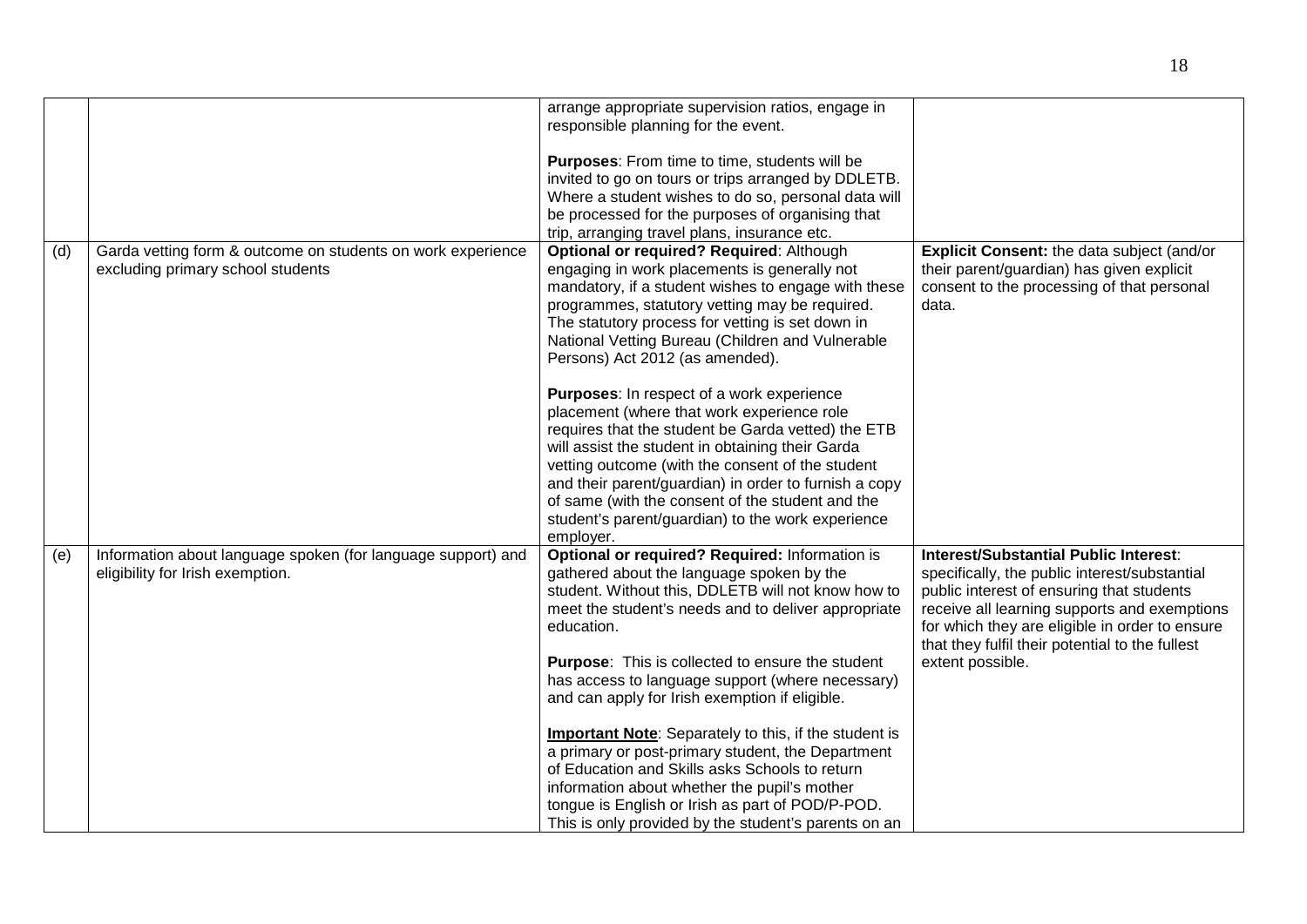<span id="page-18-3"></span><span id="page-18-2"></span><span id="page-18-1"></span><span id="page-18-0"></span>

|     |                                                                                                                                                                                                                                                                                                                                                                                                                                                                                                                                                                                                                                                                                                              | optional basis. For further information, see (9)<br>above.                                                                                                                                                                                                                                                                                                                                                                                                                                                                                                                                                                                                                                                                                                                                                                                                                                                                                                                                                                                                                                                                                                                                                                                                                                                |                                                                                                                                                                                                                                                                                                                                                                                                                                                                                                                                                                                                                                                                                                                                                                                                                                                                                                                                                                                                                                                                                                                                                                                                                                                                                    |
|-----|--------------------------------------------------------------------------------------------------------------------------------------------------------------------------------------------------------------------------------------------------------------------------------------------------------------------------------------------------------------------------------------------------------------------------------------------------------------------------------------------------------------------------------------------------------------------------------------------------------------------------------------------------------------------------------------------------------------|-----------------------------------------------------------------------------------------------------------------------------------------------------------------------------------------------------------------------------------------------------------------------------------------------------------------------------------------------------------------------------------------------------------------------------------------------------------------------------------------------------------------------------------------------------------------------------------------------------------------------------------------------------------------------------------------------------------------------------------------------------------------------------------------------------------------------------------------------------------------------------------------------------------------------------------------------------------------------------------------------------------------------------------------------------------------------------------------------------------------------------------------------------------------------------------------------------------------------------------------------------------------------------------------------------------|------------------------------------------------------------------------------------------------------------------------------------------------------------------------------------------------------------------------------------------------------------------------------------------------------------------------------------------------------------------------------------------------------------------------------------------------------------------------------------------------------------------------------------------------------------------------------------------------------------------------------------------------------------------------------------------------------------------------------------------------------------------------------------------------------------------------------------------------------------------------------------------------------------------------------------------------------------------------------------------------------------------------------------------------------------------------------------------------------------------------------------------------------------------------------------------------------------------------------------------------------------------------------------|
| (f) | Special needs data, educational support records, medical<br>data etc<br>DDLETB collects information relating to any special<br>educational needs, psychological assessments/reports,<br>information about resource teaching hours and/or special<br>needs assistance hours, etc.<br>• Psychological assessments,<br>• Special Education Needs' files, reviews, correspondence<br>• Individual Education Plans,<br>• Notes relating to inter-agency meetings,<br>• Medical information (including details of any medical<br>condition and/or medication/treatment required)<br>• Disclaimers (signed by students undergoing beauty<br>treatments),<br>• Psychological, psychiatric and/or medical assessments | Optional or required? Required: Information is<br>gathered about the student special educational<br>needs and/or other medical and/or care needs.<br>Without this, DDLETB will not know what resources<br>need to be put in place in order to meet the<br>student's needs and to deliver appropriate<br>education in-keeping with its statutory obligations<br>under Education for Persons with Special<br>Educational Needs Act 2004.<br><b>Purpose:</b> This is in order to assess their needs,<br>determine whether resources can be obtained<br>and/or made available to support those needs, and<br>to develop individual education plans. ETBs are<br>also required to share this personal data with<br>Special Educational Needs Organisers ("SENOs")<br>employed by the National Council for Special<br>Education (the statutory agency established under<br>the Education for Persons with Special Educational<br>Needs Act 2004. Under Section 14 of the Education<br>for Persons with Special Educational Needs Act,<br>2004, the School is required to furnish to the<br>National Council for Special Education (and its<br>employees, which would include Special<br>Educational Needs Organisers ("SENOs")) such<br>information as the Council may from time to time<br>reasonably request. | <b>Compliance with a Legal Obligation:</b><br>specifically, the Education Act 1998 and the<br><b>Education for Persons with Special</b><br>Educational Needs Act 2004.<br><b>Contract:</b> In the case of further education,<br>adult education, and training centres, the<br>contract entered into by the learner relating to<br>the programme.<br><b>Public Interest/Substantial Public Interest:</b><br>specifically, to give "practical effect to the<br>constitutional rights of children, including<br>children who have a disability or who have<br>other special educational needs as they<br>relate to education <sup>14</sup> ", and to provide that,<br>"as far as practicable and having regard to<br>the resources available, there is made<br>available to students a level and quality of<br>education appropriate to meeting" their needs<br>and abilities <sup>15</sup> , and to promote "equality of<br>access to and participation in education and<br>to promote the means whereby students may<br>benefit from education <sup>16</sup> ". This is in order to<br>ensure that people with special educational<br>needs have the same right to avail of and<br>benefit from appropriate education in an<br>inclusive and supportive environment <sup>17</sup> . |
| (g) | Child protection, child welfare, counselling and pastoral<br>care records.                                                                                                                                                                                                                                                                                                                                                                                                                                                                                                                                                                                                                                   | Optional or required? Required: This information<br>is processed pursuant to the ETB's legal obligations<br>including its duty of care, and those statutory duties                                                                                                                                                                                                                                                                                                                                                                                                                                                                                                                                                                                                                                                                                                                                                                                                                                                                                                                                                                                                                                                                                                                                        | In relation to child protection and child<br>safeguarding etc:<br><b>Compliance with legal obligation:</b>                                                                                                                                                                                                                                                                                                                                                                                                                                                                                                                                                                                                                                                                                                                                                                                                                                                                                                                                                                                                                                                                                                                                                                         |
|     | • Child protection records                                                                                                                                                                                                                                                                                                                                                                                                                                                                                                                                                                                                                                                                                   | set out under Children First 2015, the Criminal                                                                                                                                                                                                                                                                                                                                                                                                                                                                                                                                                                                                                                                                                                                                                                                                                                                                                                                                                                                                                                                                                                                                                                                                                                                           | Specifically, section 14 Children First Act                                                                                                                                                                                                                                                                                                                                                                                                                                                                                                                                                                                                                                                                                                                                                                                                                                                                                                                                                                                                                                                                                                                                                                                                                                        |
|     | • Other records relating to child welfare and safeguarding                                                                                                                                                                                                                                                                                                                                                                                                                                                                                                                                                                                                                                                   | Justice (Withholding of Information on Offences                                                                                                                                                                                                                                                                                                                                                                                                                                                                                                                                                                                                                                                                                                                                                                                                                                                                                                                                                                                                                                                                                                                                                                                                                                                           | 2015, section 2 Criminal Justice (Withholding                                                                                                                                                                                                                                                                                                                                                                                                                                                                                                                                                                                                                                                                                                                                                                                                                                                                                                                                                                                                                                                                                                                                                                                                                                      |
|     | • Notes of guidance counsellor                                                                                                                                                                                                                                                                                                                                                                                                                                                                                                                                                                                                                                                                               | against Children and Vulnerable Persons) Act 2012,                                                                                                                                                                                                                                                                                                                                                                                                                                                                                                                                                                                                                                                                                                                                                                                                                                                                                                                                                                                                                                                                                                                                                                                                                                                        | of Information on Offences against Children                                                                                                                                                                                                                                                                                                                                                                                                                                                                                                                                                                                                                                                                                                                                                                                                                                                                                                                                                                                                                                                                                                                                                                                                                                        |
|     |                                                                                                                                                                                                                                                                                                                                                                                                                                                                                                                                                                                                                                                                                                              |                                                                                                                                                                                                                                                                                                                                                                                                                                                                                                                                                                                                                                                                                                                                                                                                                                                                                                                                                                                                                                                                                                                                                                                                                                                                                                           |                                                                                                                                                                                                                                                                                                                                                                                                                                                                                                                                                                                                                                                                                                                                                                                                                                                                                                                                                                                                                                                                                                                                                                                                                                                                                    |

<sup>14</sup> Section 6(a) Education Act 1998.<br><sup>15</sup> Section 6(b) Education Act 1998.<br><sup>16</sup> Section 6(c) Education Act 1998.<br><sup>17</sup> Education for Persons with Special Educational Needs Act 2004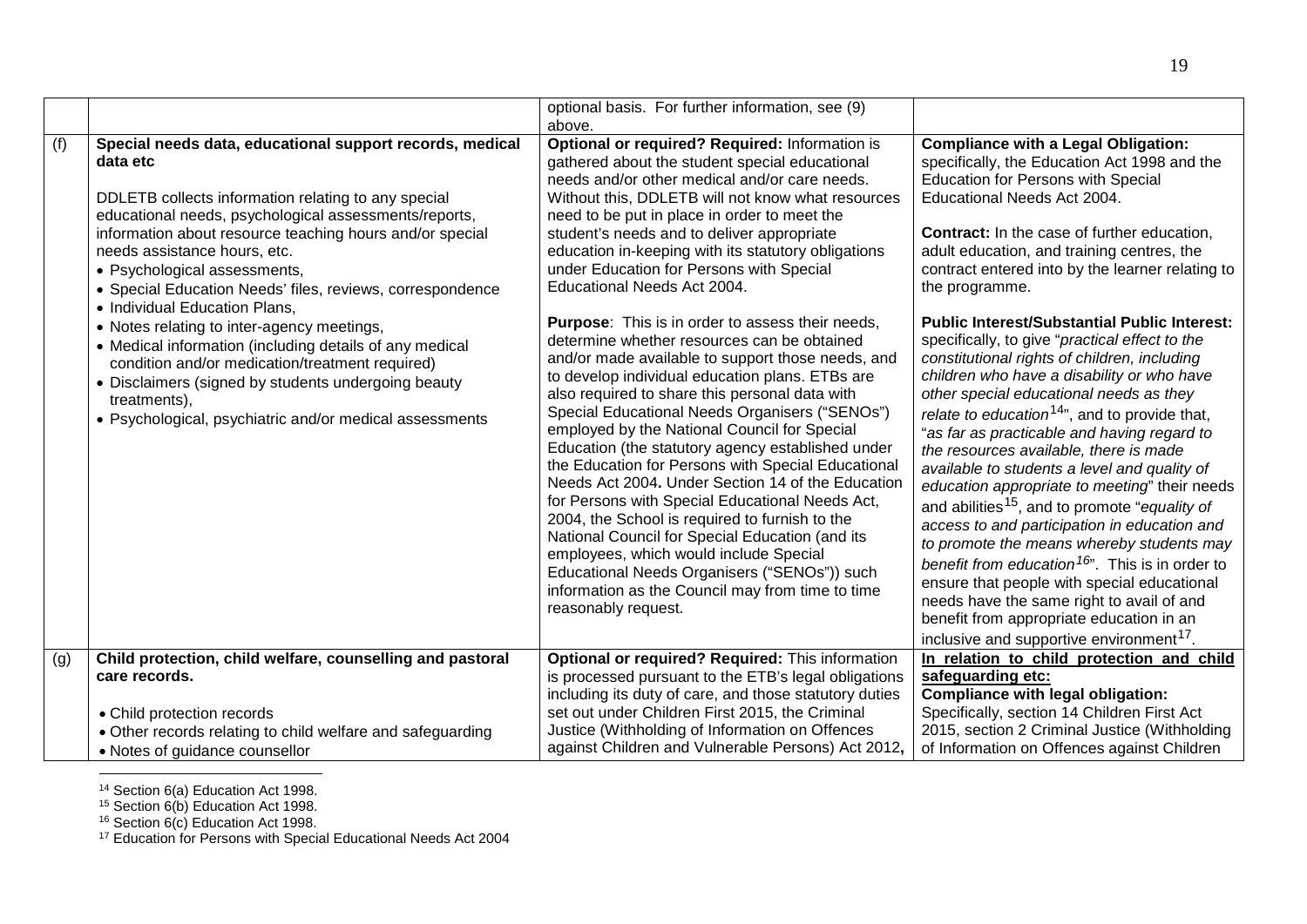| • Psychological service notes<br>• Referrals to/records relating to therapeutic services and<br>other interventions<br>• Minutes, notes and other records concerning Student<br>Support Team/Pastoral Care Team Meetings<br>• Meitheal meetings convened by TUSLA under Child Care<br>Act 1991, Children Act 2001, and the Child and Family<br>Agency Act 2013 | DES Circular 0081/2017 and Child Protection<br>Guidelines.<br><b>Purpose:</b> ETBs and their staff have legal<br>responsibilities to report actual or suspected child<br>abuse or neglect to the Child & Family Agency<br>("TUSLA") and to An Garda Síochána. ETBs also<br>provide students with access to guidance<br>counselling services and/or psychological services<br>to provide supports to students, resolve behavioural,<br>motivational, emotional and cognitive difficulties<br>through assessment and therapeutic intervention, to<br>engage in preventative work etc. This personal data<br>(and special category personal data) may be shared<br>with third parties for the purpose of the<br>school/centre/ETB complying with its legal<br>obligations and/or in the student's vital interest. | and Vulnerable Persons) Act 2012 and DES<br>Circular 0081/2017 and Child Protection<br>Guidelines.<br>Substantial public interest: specifically, the<br>duty of care owed by the ETB to the student<br>and other children, and the substantial public<br>interest in safeguarding children (particularly<br>children at risk), ensuring high standards of<br>child welfare, and ensuring children's physical<br>and emotional needs are met. To meet the<br>educational, social, physical and emotional<br>requirements of the student.<br>In relation to the guidance counsellor,<br>psychological services, Student Support<br><b>Meetings:</b><br>Vital interests: to protect the student's vital<br>interests, specifically to obtain all necessary<br>support to assist them and support them<br>where they are experiencing issues with<br>mental health, wellbeing, addiction, abuse<br>etc. |
|----------------------------------------------------------------------------------------------------------------------------------------------------------------------------------------------------------------------------------------------------------------------------------------------------------------------------------------------------------------|----------------------------------------------------------------------------------------------------------------------------------------------------------------------------------------------------------------------------------------------------------------------------------------------------------------------------------------------------------------------------------------------------------------------------------------------------------------------------------------------------------------------------------------------------------------------------------------------------------------------------------------------------------------------------------------------------------------------------------------------------------------------------------------------------------------|-----------------------------------------------------------------------------------------------------------------------------------------------------------------------------------------------------------------------------------------------------------------------------------------------------------------------------------------------------------------------------------------------------------------------------------------------------------------------------------------------------------------------------------------------------------------------------------------------------------------------------------------------------------------------------------------------------------------------------------------------------------------------------------------------------------------------------------------------------------------------------------------------------|
|                                                                                                                                                                                                                                                                                                                                                                |                                                                                                                                                                                                                                                                                                                                                                                                                                                                                                                                                                                                                                                                                                                                                                                                                | Legal obligation: in exercise of the ETB's<br>official functions and to ensure that DDLETB<br>is in a position to discharge its duty of care to<br>the student and to other students and staff.<br>Public interest/substantial public interest:<br>specifically, to vindicate the student's right to<br>participate in education, to assist them in<br>exercising that right, to support students at<br>risk of dropping out to obtain all necessary<br>supports to stay in education or training, to<br>enhance their future career and personal<br>development opportunities, to facilitate<br>greater social inclusion,                                                                                                                                                                                                                                                                          |
|                                                                                                                                                                                                                                                                                                                                                                |                                                                                                                                                                                                                                                                                                                                                                                                                                                                                                                                                                                                                                                                                                                                                                                                                | Preventative or occupational medicine:<br>specifically, where supports or therapeutic                                                                                                                                                                                                                                                                                                                                                                                                                                                                                                                                                                                                                                                                                                                                                                                                               |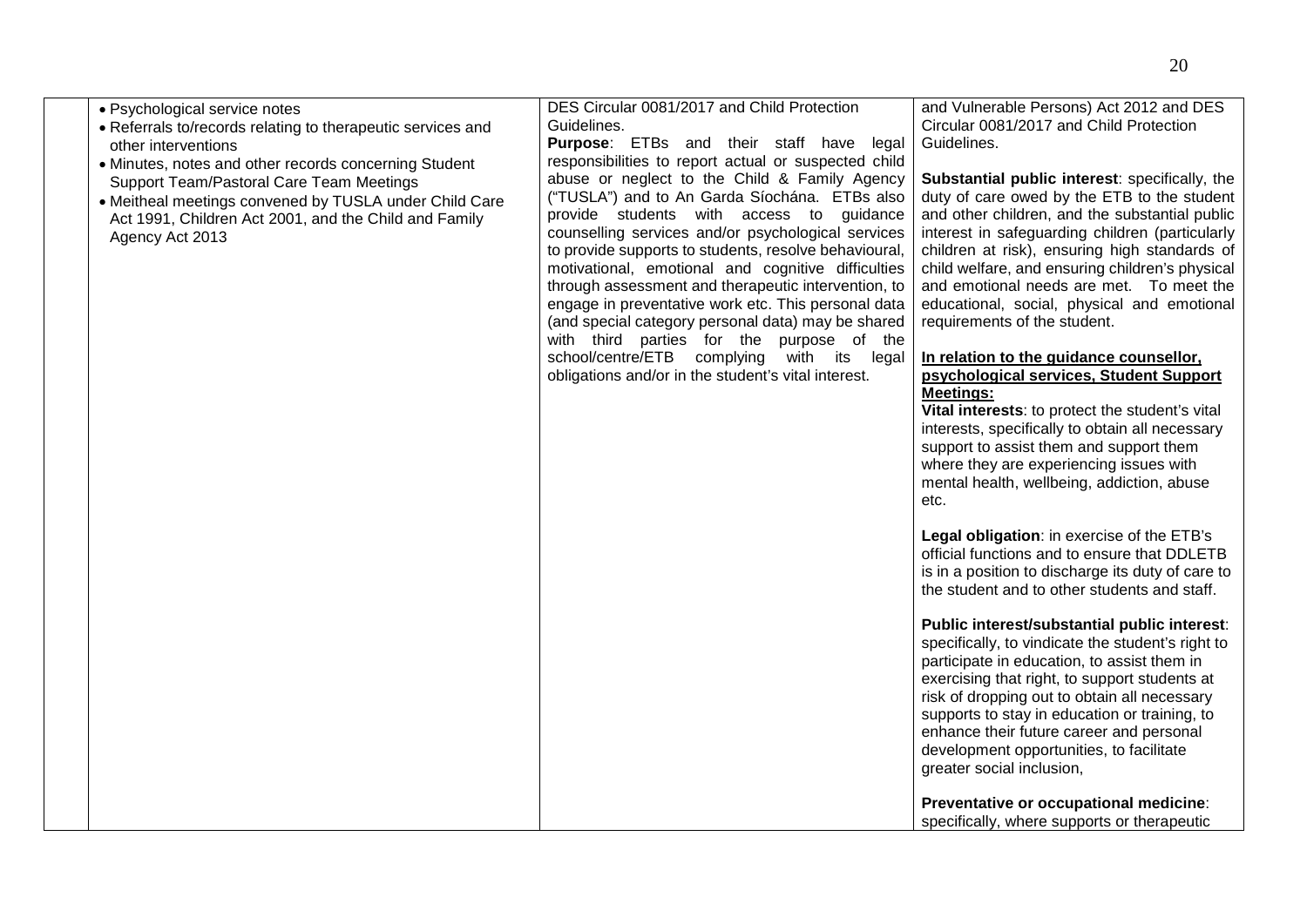|     |                                                                                                                                                                                                                                                                                       |                                                                                                                                                                                                                                                                                                                                                                                                                                                                                                                                                                                                                                                                                                                                                                                                                                                                                                                                     | intervention is delivered by a clinician for the                                                                                                                                                                                                                                                                                                                                                                                                                                                                                                                                                                                                                                                                                                                                                                                                                                                                                                                                                                                                                                                                                                                                                                                                                                                                                                                                                                                                                                                                                  |
|-----|---------------------------------------------------------------------------------------------------------------------------------------------------------------------------------------------------------------------------------------------------------------------------------------|-------------------------------------------------------------------------------------------------------------------------------------------------------------------------------------------------------------------------------------------------------------------------------------------------------------------------------------------------------------------------------------------------------------------------------------------------------------------------------------------------------------------------------------------------------------------------------------------------------------------------------------------------------------------------------------------------------------------------------------------------------------------------------------------------------------------------------------------------------------------------------------------------------------------------------------|-----------------------------------------------------------------------------------------------------------------------------------------------------------------------------------------------------------------------------------------------------------------------------------------------------------------------------------------------------------------------------------------------------------------------------------------------------------------------------------------------------------------------------------------------------------------------------------------------------------------------------------------------------------------------------------------------------------------------------------------------------------------------------------------------------------------------------------------------------------------------------------------------------------------------------------------------------------------------------------------------------------------------------------------------------------------------------------------------------------------------------------------------------------------------------------------------------------------------------------------------------------------------------------------------------------------------------------------------------------------------------------------------------------------------------------------------------------------------------------------------------------------------------------|
|     |                                                                                                                                                                                                                                                                                       |                                                                                                                                                                                                                                                                                                                                                                                                                                                                                                                                                                                                                                                                                                                                                                                                                                                                                                                                     | provision of health supports for the student                                                                                                                                                                                                                                                                                                                                                                                                                                                                                                                                                                                                                                                                                                                                                                                                                                                                                                                                                                                                                                                                                                                                                                                                                                                                                                                                                                                                                                                                                      |
|     |                                                                                                                                                                                                                                                                                       |                                                                                                                                                                                                                                                                                                                                                                                                                                                                                                                                                                                                                                                                                                                                                                                                                                                                                                                                     | concerned.                                                                                                                                                                                                                                                                                                                                                                                                                                                                                                                                                                                                                                                                                                                                                                                                                                                                                                                                                                                                                                                                                                                                                                                                                                                                                                                                                                                                                                                                                                                        |
| (h) | Internal school processes (including anti-bullying<br>processes and disciplinary processes)<br>• Records of complaints made by parents/guardians and others.<br>• Records relating bullying investigations.<br>• Records relating to Code of Behaviour, expulsion, suspension<br>etc. | Optional or required? Required: This information<br>is processed pursuant to the ETB's duty of care to<br>its students, and to comply with relevant Circulars<br>issued by the Department of Education and Skills<br>from time to time, and in order for the ETB to deliver<br>an efficient and appropriate service.<br><b>Purpose:</b> ETBs have adopted a nationally agreed<br>Code of Practice for dealing with complaints made<br>by parents/guardians of a student or by a student<br>(over 18) years. In addition, ETBs have process in<br>place to address bullying in accordance with the<br>Department of Education and Skills Circular<br>45/2013, and to record any incidents and accidents.<br>The data collected in these processes may be<br>transferred to the ETB's insurance and/or legal<br>advisors as appropriate where required for disputes<br>resolution, fact verification, and for litigation<br>purposes. | Legal obligation: in relation to matters<br>relating to bullying and/or complaints of<br>bullying, specifically the Anti-Bullying<br>Procedures for Primary and Post-Primary<br>Schools per Circular 0045/2013.<br>Substantial public interest: specifically<br>• The substantial public interest in fostering<br>a positive environment for parents, staff, to<br>ensure that complaints are resolved in a<br>prompt and satisfactory manner.<br>• The duty of care owed by the ETB to the<br>student and other children, and the<br>substantial public interest in responding to<br>complaints made against public bodies, to<br>resolve issues relating to the welfare and<br>wellbeing of children (particularly in relation<br>to bullying),<br>• To ensure high standards of child welfare<br>and ensuring children's physical and<br>emotional needs are met.<br>• To meet the educational, social, physical<br>and emotional requirements of the student.<br>• vindicating a child's right to education<br>• to ensure that other students do not have<br>their learning seriously disrupted by<br>misbehaviour of other students.<br>• To ensure that another student's<br>misbehaviour/dangerous behaviour does<br>not cause distress, anxiety, or pose a<br>threat to the physical safety of other<br>students and staff.<br>Vital Interests: specifically the right of ETB<br>to protect its property and equipment, and its<br>duty to ensure a safe place of work and study<br>for all who come on to the premises. |
|     |                                                                                                                                                                                                                                                                                       |                                                                                                                                                                                                                                                                                                                                                                                                                                                                                                                                                                                                                                                                                                                                                                                                                                                                                                                                     |                                                                                                                                                                                                                                                                                                                                                                                                                                                                                                                                                                                                                                                                                                                                                                                                                                                                                                                                                                                                                                                                                                                                                                                                                                                                                                                                                                                                                                                                                                                                   |
| (i) | <b>Accident and injury reports</b>                                                                                                                                                                                                                                                    | Optional or required? Required: Without this                                                                                                                                                                                                                                                                                                                                                                                                                                                                                                                                                                                                                                                                                                                                                                                                                                                                                        | Vital interests: the processing is necessary                                                                                                                                                                                                                                                                                                                                                                                                                                                                                                                                                                                                                                                                                                                                                                                                                                                                                                                                                                                                                                                                                                                                                                                                                                                                                                                                                                                                                                                                                      |
|     | • Accident reports                                                                                                                                                                                                                                                                    | information the ETB cannot properly comply with its                                                                                                                                                                                                                                                                                                                                                                                                                                                                                                                                                                                                                                                                                                                                                                                                                                                                                 | in order to protect the vital interests of the                                                                                                                                                                                                                                                                                                                                                                                                                                                                                                                                                                                                                                                                                                                                                                                                                                                                                                                                                                                                                                                                                                                                                                                                                                                                                                                                                                                                                                                                                    |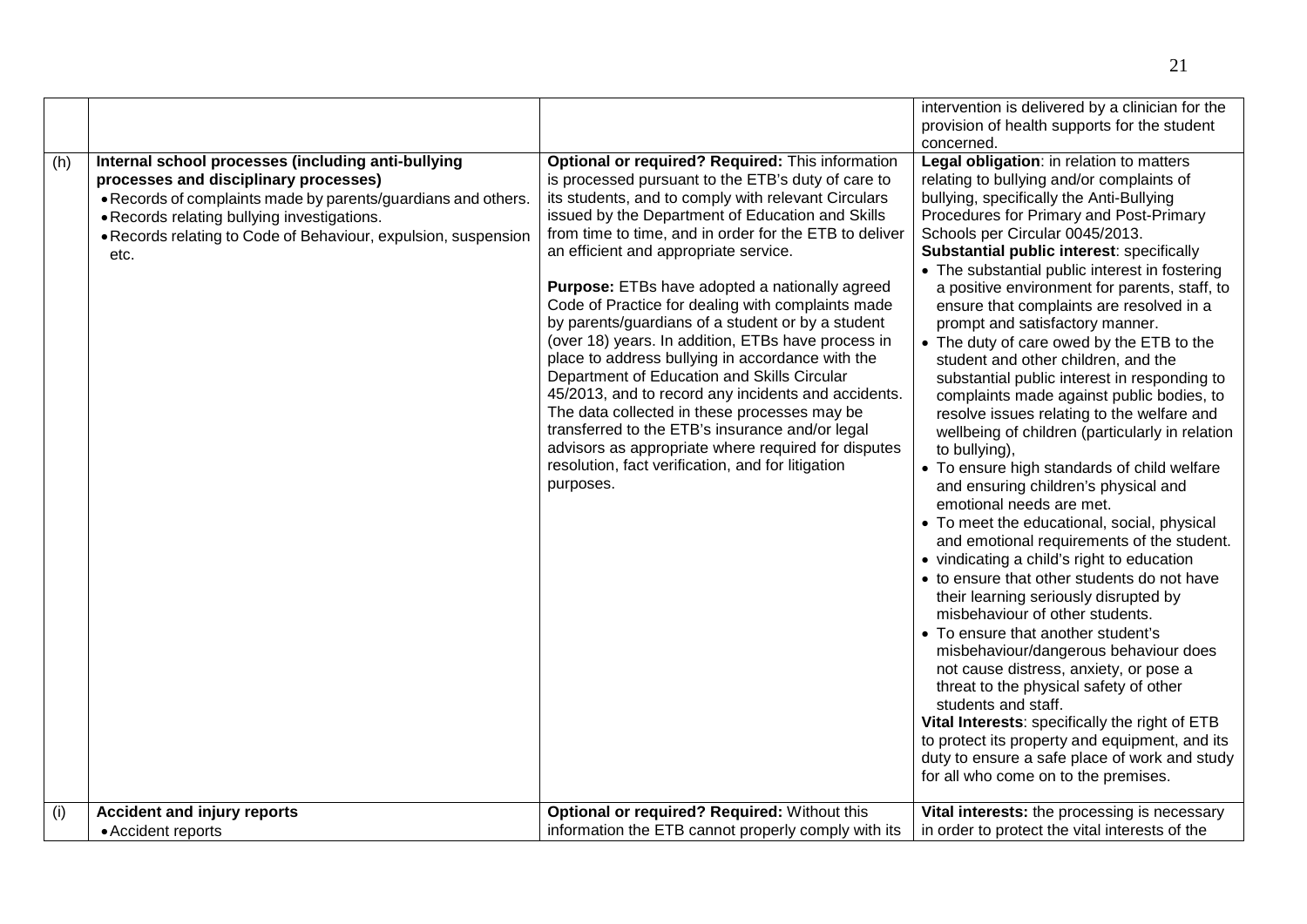|     | • Incident Report Forms<br>• Notifications to insurance company and exchanges with legal<br>advisors.                                                                                                                                  | duty to operate a safe environment for students and<br>staff, its duty to identify and mitigate any potential<br>risks, and its duty to report incidents/accidents to its<br>insurance company.<br>Purpose: ETBs have process in place to address<br>complaints made by parents/guardians, to address<br>bullying in accordance with the Department of<br>Education and Skills Circular 45/2013, and to<br>record any incidents and accidents. This may be<br>transferred to the ETB's insurance and/or legal<br>advisors as appropriate. | data subject or of another natural person (to<br>include other students and staff etc).<br><b>Public interest:</b> the processing is necessary<br>for the performance of a task carried out in<br>the public interest or in the exercise of official<br>authority vested in DDLETB<br>Substantial public interest: in respect of<br>special category personal data, specifically,<br>the duty of care owed by the ETB to the<br>student, other students, staff, and the<br>substantial public interest in the ETB<br>monitoring data about accidents/incidents (in<br>particular, to ensure that any identified risk is<br>removed of mitigated to prevent<br>reoccurrence), the substantial public interest<br>in the ETB reporting same to its insurance |
|-----|----------------------------------------------------------------------------------------------------------------------------------------------------------------------------------------------------------------------------------------|-------------------------------------------------------------------------------------------------------------------------------------------------------------------------------------------------------------------------------------------------------------------------------------------------------------------------------------------------------------------------------------------------------------------------------------------------------------------------------------------------------------------------------------------|------------------------------------------------------------------------------------------------------------------------------------------------------------------------------------------------------------------------------------------------------------------------------------------------------------------------------------------------------------------------------------------------------------------------------------------------------------------------------------------------------------------------------------------------------------------------------------------------------------------------------------------------------------------------------------------------------------------------------------------------------------|
|     |                                                                                                                                                                                                                                        |                                                                                                                                                                                                                                                                                                                                                                                                                                                                                                                                           | company and/or legal advisors.                                                                                                                                                                                                                                                                                                                                                                                                                                                                                                                                                                                                                                                                                                                             |
| (i) | Financial information, fees etc.<br>• Information relating to payment of student monies (including<br>fee support and fee waiver documentation),<br>• Scholarship/Grant applications (including Gaeltacht, book<br>rental scheme etc). | Optional or required? Required: Without this<br>information, we cannot process applications, make<br>grant payments, or receive payment of fees (e.g.<br>course fees, school trips etc).<br><b>Purpose:</b> This information is processed in order to<br>process applications, make grant payments, or<br>receive payment of fees (e.g. course fees, school<br>trips etc). After completion of the payments, the<br>documentation is retained for audit and verification<br>purposes.                                                     | Exercise of official authority vested in the<br>controller: the authority of the school/centre<br>to administer and facilitate the collection<br>and/or transfer of payments related to the<br>education being provided by the<br>school/centre.<br><b>Public interest:</b> the processing is necessary<br>for the performance of a task carried out in<br>the public interest or in the exercise of official<br>authority vested in DDLETB                                                                                                                                                                                                                                                                                                                |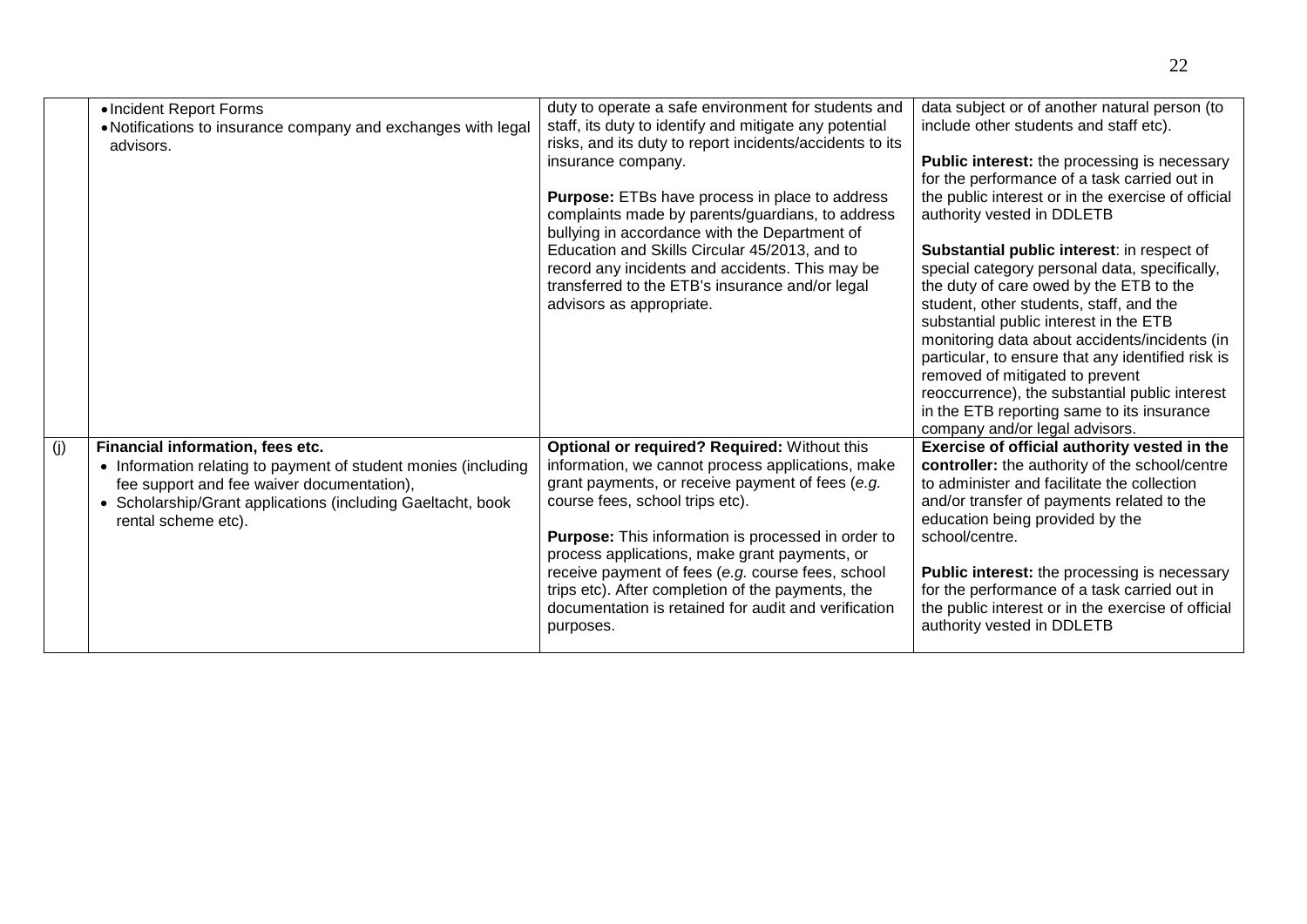|    | <b>EMPLOYEE DATA</b>                                                                                                                                                                                                                                                                                                                                                                                                                                                                                                                                                                |                                                                                                                                                                                                                                                                                                                                                                                                                                                              |                                                                                                                                                                                                                                                                                                                                                                                                                                                                                                                                                                                                                                                                                                                                                                     |
|----|-------------------------------------------------------------------------------------------------------------------------------------------------------------------------------------------------------------------------------------------------------------------------------------------------------------------------------------------------------------------------------------------------------------------------------------------------------------------------------------------------------------------------------------------------------------------------------------|--------------------------------------------------------------------------------------------------------------------------------------------------------------------------------------------------------------------------------------------------------------------------------------------------------------------------------------------------------------------------------------------------------------------------------------------------------------|---------------------------------------------------------------------------------------------------------------------------------------------------------------------------------------------------------------------------------------------------------------------------------------------------------------------------------------------------------------------------------------------------------------------------------------------------------------------------------------------------------------------------------------------------------------------------------------------------------------------------------------------------------------------------------------------------------------------------------------------------------------------|
| 1. | Employees,<br>Volunteers, Board Members,<br><b>Committee</b><br>members etc                                                                                                                                                                                                                                                                                                                                                                                                                                                                                                         |                                                                                                                                                                                                                                                                                                                                                                                                                                                              |                                                                                                                                                                                                                                                                                                                                                                                                                                                                                                                                                                                                                                                                                                                                                                     |
|    | <b>Contact information and details</b><br>$\bullet$ Name<br>• address and contact details<br>• emergency contact details<br>$\bullet$ gender<br>• date of birth                                                                                                                                                                                                                                                                                                                                                                                                                     | Optional or required? Required: Without this<br>information, we cannot contact you about<br>employment applications/appointment processes.<br>Purpose: To contact employees, volunteers and<br>board members. To issue employment contracts<br>and/or letters of appointment. To comply with<br>employment law requirements regarding issuance<br>of statement of terms and conditions, adding you to<br>the payroll system etc.                             | <b>Contract:</b> the processing is necessary for the<br>performance of a contract to which the data<br>subject is party or in order to take steps at<br>the request of the data subject prior to<br>entering into a contract, specifically a<br>contract of employment.<br>Legal obligation: the processing is<br>necessary for a legal obligation, specifically<br>the obligations imposed on the ETB as an<br>employer and/or under the Education and<br>Training Boards Act 2013 and other relevant<br>sectoral Circulars and legislation.<br>Public interest, substantial public interest:<br>the processing is necessary for the<br>performance of a task carried out in the<br>public interest or in the exercise of official<br>authority vested in the ETB. |
| 2. | <b>Employee application, recruitment and promotions</b><br>documents                                                                                                                                                                                                                                                                                                                                                                                                                                                                                                                |                                                                                                                                                                                                                                                                                                                                                                                                                                                              |                                                                                                                                                                                                                                                                                                                                                                                                                                                                                                                                                                                                                                                                                                                                                                     |
|    | • CVs and applications (including unsolicited)<br>• Selection criteria<br>• Interview Board Marking Scheme<br>• Interview Board marking sheet<br>• Interview Board Formal Notes<br>• Database of applications of candidates unsuccessful at<br>interview<br>• Panel Recommendations by Interview Board<br>• Interview Process Assessment Board Report<br>• details of qualifications (including Teaching Council<br>documentation),<br>• References,<br>• Letters of invitation to interview, correspondence relating to<br>outcome (including responses to requests for feedback). | Optional or required? Required: Without this<br>information, we cannot administer the selection and<br>recruitment process.<br>Purpose: To administer the selection and<br>recruitment process, to convene interviews, to<br>recruit staff, to inform participants of the outcome of<br>the recruitment process, to issue letters of offer, to<br>deal with request for feedback. For verification and<br>dispute resolution purposes. To defend litigation. | Contract: the processing is necessary for the<br>performance of a contract to which the data<br>subject is party or in order to take steps at<br>the request of the data subject prior to<br>entering into a contract, specifically a<br>contract of employment.<br>Legal obligation: the processing is<br>necessary for a legal obligation, specifically<br>the obligations imposed on the ETB as an<br>employer and/or under the Education and<br>Training Boards Act 2013 and other relevant<br>sectoral Circulars and legislation.<br>Public interest, substantial public interest:<br>the processing is necessary for the                                                                                                                                      |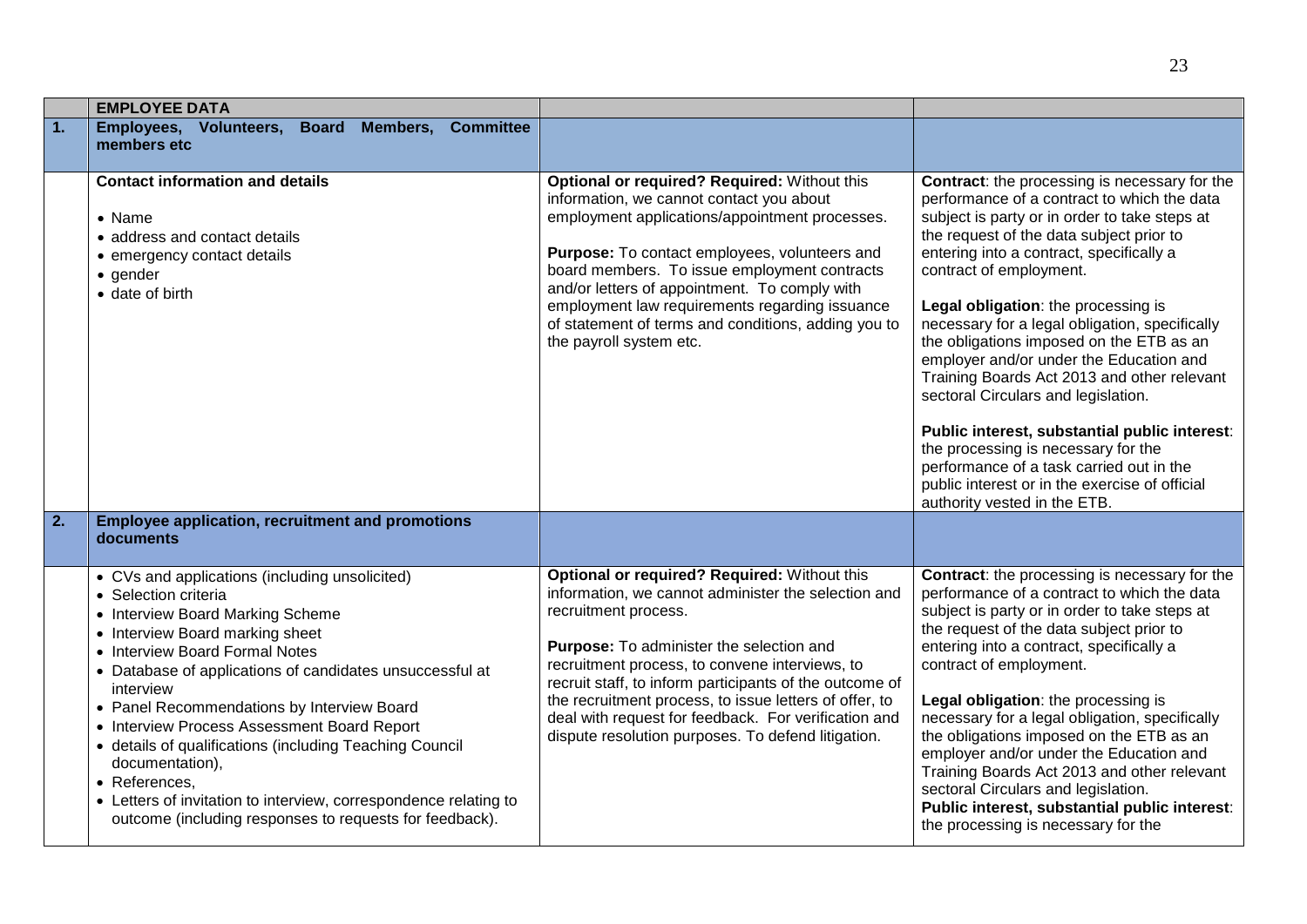|    |                                                                                                                                                                                                      |                                                                                                                                                                                                                                                                                                                                                                                                                                                                                                                                                                                                                                                                                                                                                                                        | performance of a task carried out in the<br>public interest or in the exercise of official<br>authority vested in the ETB, and to ensure<br>that recruitment is being conducted in fair<br>and proper manner.                                                                                                                                                                                                                                                                                                                                                                                                                                            |
|----|------------------------------------------------------------------------------------------------------------------------------------------------------------------------------------------------------|----------------------------------------------------------------------------------------------------------------------------------------------------------------------------------------------------------------------------------------------------------------------------------------------------------------------------------------------------------------------------------------------------------------------------------------------------------------------------------------------------------------------------------------------------------------------------------------------------------------------------------------------------------------------------------------------------------------------------------------------------------------------------------------|----------------------------------------------------------------------------------------------------------------------------------------------------------------------------------------------------------------------------------------------------------------------------------------------------------------------------------------------------------------------------------------------------------------------------------------------------------------------------------------------------------------------------------------------------------------------------------------------------------------------------------------------------------|
| 3. | <b>Pre-employment vetting</b>                                                                                                                                                                        |                                                                                                                                                                                                                                                                                                                                                                                                                                                                                                                                                                                                                                                                                                                                                                                        |                                                                                                                                                                                                                                                                                                                                                                                                                                                                                                                                                                                                                                                          |
|    | Pre-employment checks: Garda vetting outcome and/or<br>Teaching Council vetting document                                                                                                             | Optional or required? Required.<br>Purpose: To comply with National Vetting Bureau<br>(Children and Vulnerable Persons) Acts 2012 -<br>2016. This processing is carried out only under the<br>control of official authority (the National Vetting<br>Bureau) and under Irish law (specifically, the 2012-<br>2016 Acts referred to above) providing for<br>appropriate safeguards for the rights and freedoms<br>of data subjects.                                                                                                                                                                                                                                                                                                                                                     | Legal obligation: the processing is<br>necessary for a legal obligation, specifically<br>the vetting legislation, the National Vetting<br>Bureau (Children and Vulnerable Persons)<br>Act 2012 -2016, and all associated DES<br>Circulars and guidance regarding vetting<br>procedures and child protection.<br>Public interest, substantial public interest:<br>the processing is necessary for the<br>performance of a task carried out in the<br>public interest or in the exercise of official<br>authority vested in the ETB, specifically to<br>ensure those working in the ETB are suitable<br>to work with children and/or vulnerable<br>adults. |
| 4. | <b>Pre-employment Medical records</b>                                                                                                                                                                |                                                                                                                                                                                                                                                                                                                                                                                                                                                                                                                                                                                                                                                                                                                                                                                        |                                                                                                                                                                                                                                                                                                                                                                                                                                                                                                                                                                                                                                                          |
|    | • Occupational health referrals<br>• Occupational health reports<br>• Medical Records<br>• Correspondence with data subject and clinicians<br>• Any documentation regarding reasonable accommodation | Optional or required? Required to comply with<br>DES occupational health requirements and for<br>access to the occupational pension scheme.<br>Purpose: To assess a person's fitness for a<br>particular post or occupation having regard to the<br>requirements of that post, to ensure they can<br>perform the tasks associated with the role, to<br>safeguard occupational health, to advise on<br>reasonable accommodation, to comply with the<br>following DES requirements:<br>Occupational Health Advice on Medical Fitness to<br>Teach (Published July 2008, revised October 2011)<br>Occupational Health Service for Teachers and<br>Special Needs Assistants - Standard Operating<br>Procedures Manual (Publicised June 2015)<br>Necessary for the purposes of accessing the | Contract: the processing is necessary for the<br>performance of a contract to which the data<br>subject is party or in order to take steps at<br>the request of the data subject prior to<br>entering into a contract, specifically a<br>contract of employment.<br>Legal obligation: the processing is<br>necessary for a legal obligation, specifically<br>the obligations imposed on the ETB as an<br>employer under the Safety Health and<br>Welfare at Work Act 2005, DES Circulars and<br>manuals, and other relevant sectoral<br>legislation.<br>Public interest, substantial public interest:                                                    |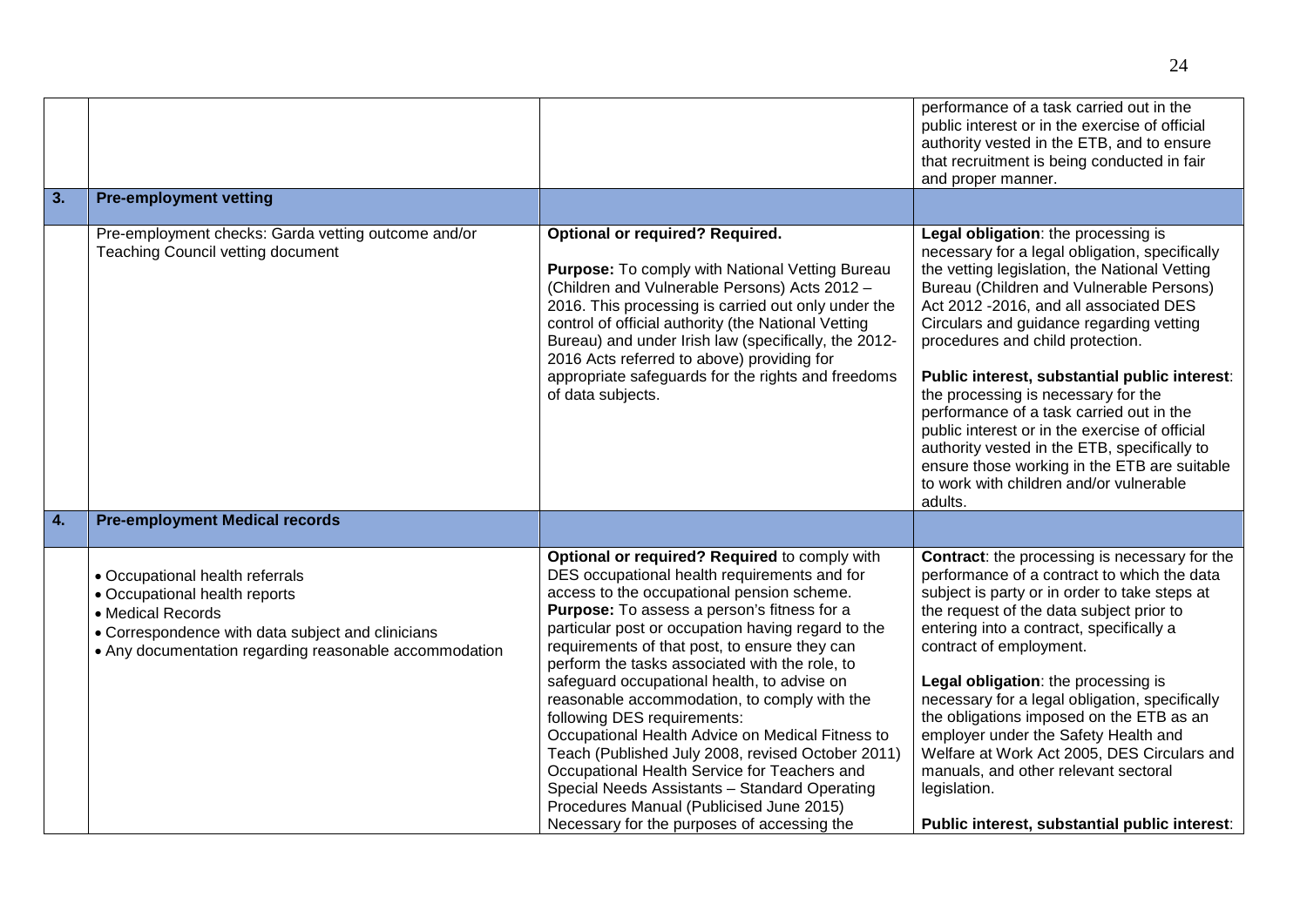|    |                                                                                                                                                                                                                                                                                                                                                                                                                                                                                                                                                                                                                                                                                 | occupational pension scheme; identifying pre-<br>existing conditions in event of alleged work-related<br>injury and litigation; for verification and dispute<br>resolution purposes; for the purposes of litigation.                                                                                                | the processing is necessary for the<br>performance of a task carried out in the<br>public interest or in the exercise of official<br>authority vested in the ETB, and to ensure<br>that employees are fit for work and to ensure<br>occupational health is preserved.<br><b>Employment:</b> the processing is necessary<br>for the purposes of carrying out the<br>obligations and exercising specific rights of<br>the ETB and/or the data subject in the field of<br>employment authorised by law and/or a<br>collective agreement providing for<br>appropriate safeguards for the fundamental<br>rights and the interests of the data subject.                                                                                                                                                                                                                                           |
|----|---------------------------------------------------------------------------------------------------------------------------------------------------------------------------------------------------------------------------------------------------------------------------------------------------------------------------------------------------------------------------------------------------------------------------------------------------------------------------------------------------------------------------------------------------------------------------------------------------------------------------------------------------------------------------------|---------------------------------------------------------------------------------------------------------------------------------------------------------------------------------------------------------------------------------------------------------------------------------------------------------------------|---------------------------------------------------------------------------------------------------------------------------------------------------------------------------------------------------------------------------------------------------------------------------------------------------------------------------------------------------------------------------------------------------------------------------------------------------------------------------------------------------------------------------------------------------------------------------------------------------------------------------------------------------------------------------------------------------------------------------------------------------------------------------------------------------------------------------------------------------------------------------------------------|
| 5. | Employment terms, personnel files, payroll/salary details                                                                                                                                                                                                                                                                                                                                                                                                                                                                                                                                                                                                                       |                                                                                                                                                                                                                                                                                                                     |                                                                                                                                                                                                                                                                                                                                                                                                                                                                                                                                                                                                                                                                                                                                                                                                                                                                                             |
|    | Contract for service or terms and conditions of employment,<br>$\bullet$<br>General job description,<br>$\bullet$<br>Letter of appointment,<br>$\bullet$<br>Probation letters/forms,<br>$\bullet$<br>"por" applications and correspondence (whether successful<br>$\bullet$<br>or not),<br>Details of calculation of service,<br>Promotions/por assessment reports files,<br>Files relating to staff training, including Continuous<br>$\bullet$<br>Professional Development, PMDS, details of<br>conferences/workshops attended, health and safety<br>training, manual handling training etc.<br>Records of previous service (incl. correspondence with<br>previous employers) | Optional or required? Required: Without this<br>information, we cannot issue the employment<br>contract, deal with your appointment/promotion,<br>comply with other HR requirements etc.<br>Purpose: To issue employment contracts and/or<br>letters of appointment. To comply with employment<br>law requirements. | Legal obligation: the processing is<br>necessary for a legal obligation, specifically<br>the Terms of Employment (Information) Acts<br>1994-2014.<br>Public interest, substantial public interest:<br>the processing is necessary for the<br>performance of a task carried out in the<br>public interest or in the exercise of official<br>authority vested in the ETB, specifically to<br>ensure that IR/HR is administered properly<br>and effectively, and to ensure all staff are<br>appropriately trained.<br><b>Employment:</b> the processing is necessary<br>for the purposes of carrying out the<br>obligations and exercising specific rights of<br>the ETB and/or the data subject in the field of<br>employment authorised by law and/or a<br>collective agreement providing for<br>appropriate safeguards for the fundamental<br>rights and the interests of the data subject. |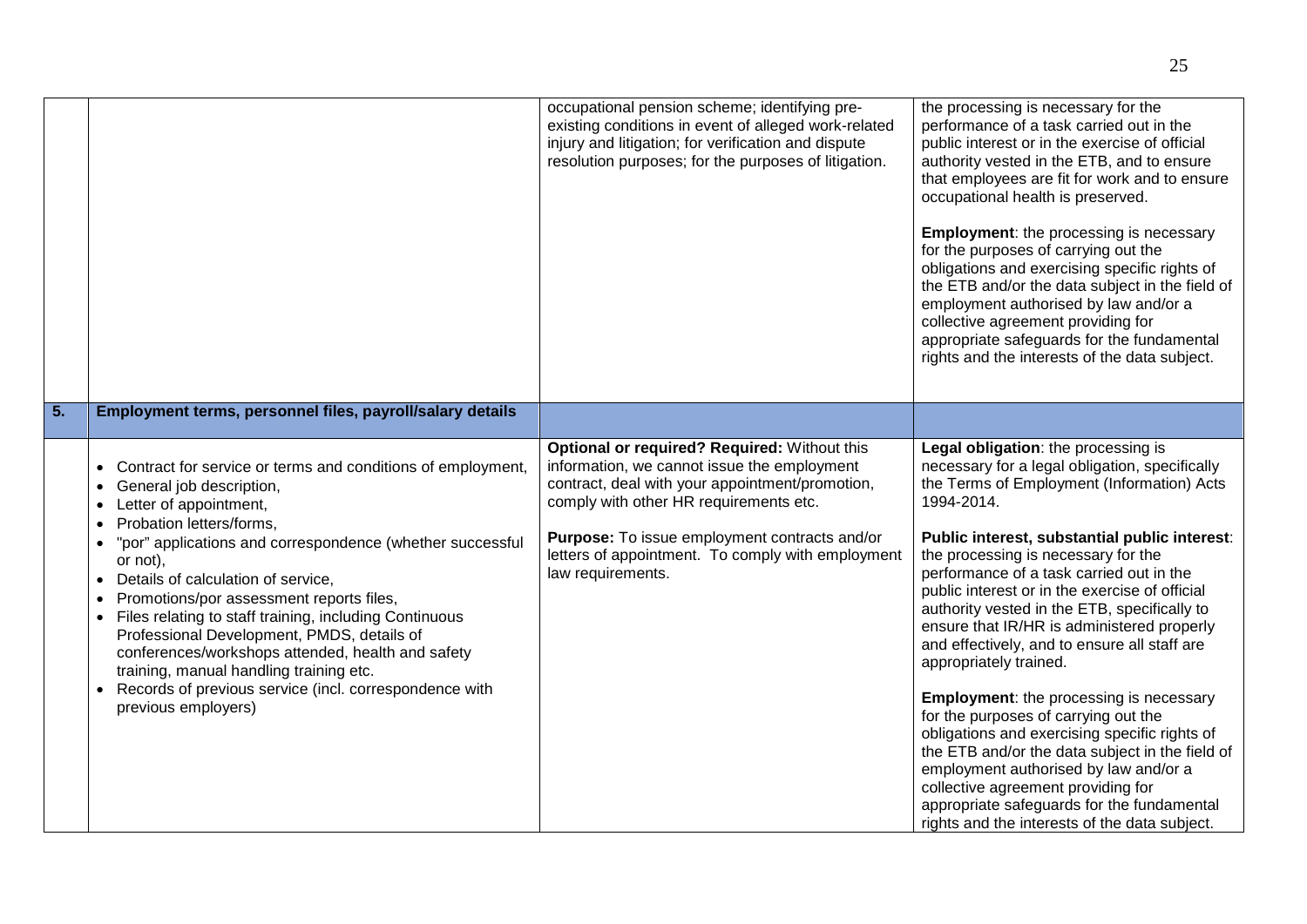| 6.             | IR/HR workplace processes and litigation                                                                                                                                                                                                                                                                                                                                                                                                                                                                                                                                                                                                                                                                                                                                                                                 |                                                                                                                                                                                                                                                                                                                                                                                                                                                                                                                                                                                         |                                                                                                                                                                                                                                                                                                                                                                                                                                                                                                                                                                                                                                                                                                                                                                                                                                          |
|----------------|--------------------------------------------------------------------------------------------------------------------------------------------------------------------------------------------------------------------------------------------------------------------------------------------------------------------------------------------------------------------------------------------------------------------------------------------------------------------------------------------------------------------------------------------------------------------------------------------------------------------------------------------------------------------------------------------------------------------------------------------------------------------------------------------------------------------------|-----------------------------------------------------------------------------------------------------------------------------------------------------------------------------------------------------------------------------------------------------------------------------------------------------------------------------------------------------------------------------------------------------------------------------------------------------------------------------------------------------------------------------------------------------------------------------------------|------------------------------------------------------------------------------------------------------------------------------------------------------------------------------------------------------------------------------------------------------------------------------------------------------------------------------------------------------------------------------------------------------------------------------------------------------------------------------------------------------------------------------------------------------------------------------------------------------------------------------------------------------------------------------------------------------------------------------------------------------------------------------------------------------------------------------------------|
|                | Disciplinary records and performance management records<br>$\bullet$<br>Records relating to meetings with personnel from HR<br>$\bullet$<br>Allegations/complaints<br>$\bullet$<br>Industrial relations correspondence, minutes of meeting,<br>$\bullet$<br>reports,<br>Dignity at Work case files<br>$\bullet$<br>Grievance case files and records,<br>Employee Assistance Programme referral letters<br>$\bullet$<br>OHS: referral letters, management report, assessment,<br>absence records etc.<br>Files relating to Workplace Relations Commission hearings<br>$\bullet$<br>(including ERS process), Labour Court hearings/appeals,<br>Labour Court IR recommendations, Court processes etc.                                                                                                                       | Optional or required? Required: Without this<br>information, we cannot issue the employment<br>contract, deal with your appointment/promotion,<br>comply with other HR requirements etc.<br>Purpose: To issue employment contracts and/or<br>letters of appointment. To comply with employment<br>law requirements.                                                                                                                                                                                                                                                                     | Legal obligation: to comply with the<br>Industrial Relations Act 1990 Code of<br>Practice on Grievance and Disciplinary<br>Procedures (Declaration) Order 2000<br>(prepared by the Labour Relations<br>Commission under section 42 Industrial<br>Relations Act 1990), and to comply with DES<br>Circular 71/2014.<br>Public interest, substantial public interest:<br>the processing is necessary for the<br>performance of a task carried out in the<br>public interest or in the exercise of official<br>authority vested in the ETB, specifically to<br>ensure (and demonstrate) that the ETB is<br>being run in a proper manner, to properly<br>address under-performance, disciplinary,<br>grievance, bullying, harassment, and other<br>work-related issues in the public sector in line<br>with the nationally agreed procedures. |
| 7 <sub>1</sub> | Records relating to leave and service                                                                                                                                                                                                                                                                                                                                                                                                                                                                                                                                                                                                                                                                                                                                                                                    |                                                                                                                                                                                                                                                                                                                                                                                                                                                                                                                                                                                         |                                                                                                                                                                                                                                                                                                                                                                                                                                                                                                                                                                                                                                                                                                                                                                                                                                          |
| (a)            | • Leave of absence applications<br>Job share<br>$\bullet$<br><b>Career Break</b><br>Maternity leave, (including records relating to maternity<br>protection health and safety leave, the Maternity Pay<br>Scheme), adoptive leave, paternity leave, parental leave,<br>force majeure leave, carer's leave records<br>Working Time Act records (attendance hours, holidays,<br>$\bullet$<br>breaks)<br><b>Annual Leave Records</b><br>$\bullet$<br>Records documenting employee's authorisation for non-<br>$\bullet$<br>statutory payroll deductions<br>Salary claim forms<br>$\bullet$<br>Records documenting calculation and payment of payroll<br>$\bullet$<br>payments (including salary and overtime)<br>Records documenting adjustment on promotion of<br>employee, documents relating to approval for incremental | Optional or required? Required: required for<br>employment purposes.<br>Purpose: To process the payment of salary,<br>benefits, expenses claims, paid- and unpaid-leave,<br>and other emoluments. To issue payslips in the<br>required form. To comply with the Payment of<br>Wages Act and the Organisation of Working Time<br>Act. For occupational pension purposes. Required<br>for the calculation of increments and seniority. For<br>organisational administration, verification and<br>dispute resolution purposes, to defend litigation, for<br>accounting and audit purposes. | Legal obligation:<br>Organisation of Working Time Act 1997<br>Payment of Wages Act 1991<br>Maternity Protection Acts 1994 and 2004<br>Maternity Protection (Health and Safety<br>Leave Remuneration) Regulations<br>S.I.20/1995<br>S.I.51/2006 (Maternity Protection Act 1994<br>(Extension of Periods of Leave) Order 2006<br>Parental Leave Acts 1998 and 2006<br>S.I.81/2013 EU (Parental Leave) Regulations<br>2013<br>Carer's Leave Act 2001<br>Paternity Leave and Benefit Act 2016<br>And in order for the ETB to comply with all<br>the DES Circulars issued extending or<br>implementing the above.                                                                                                                                                                                                                             |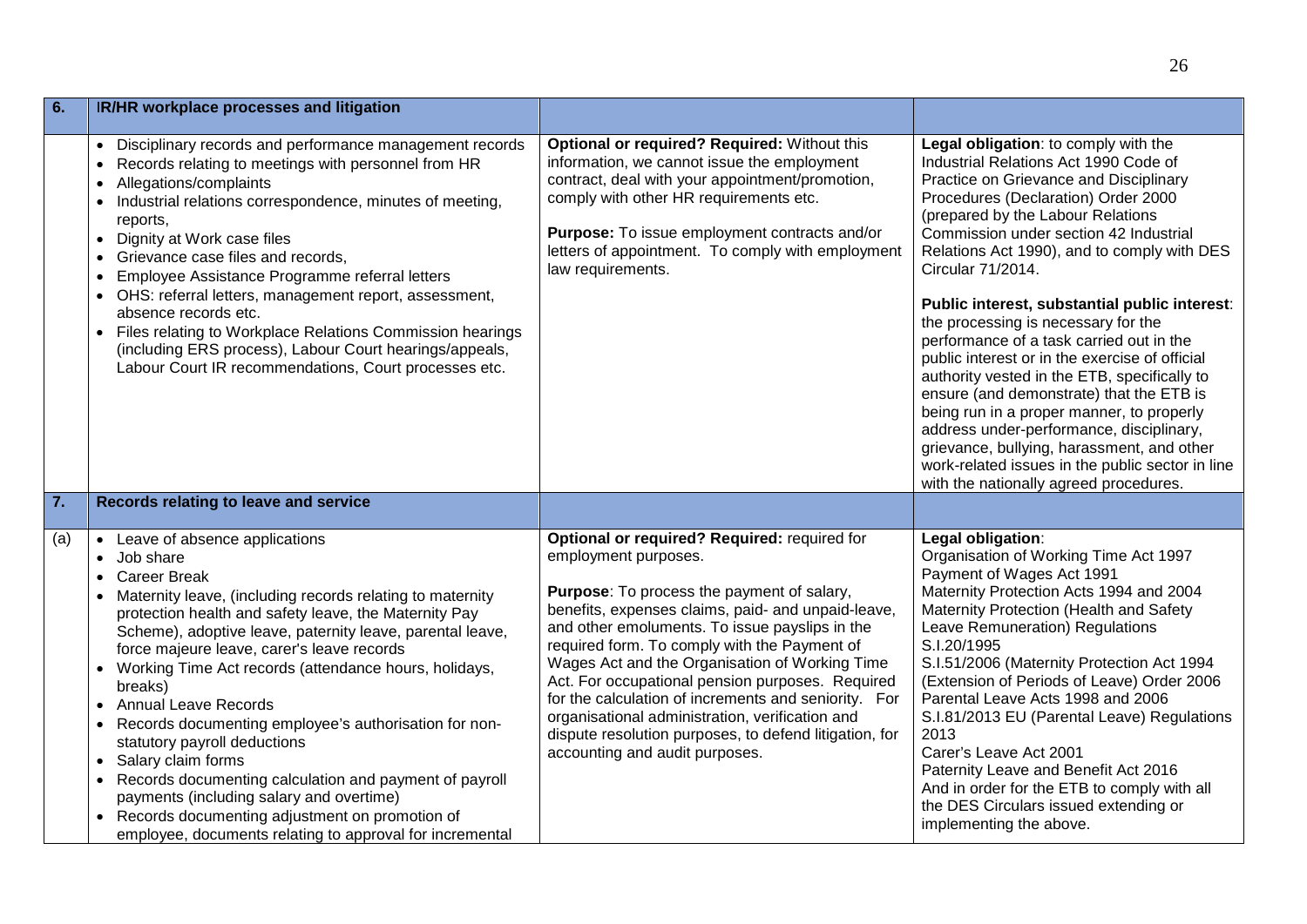|     | credit, and incremental approvals<br>• Superannuation (Pension) Calculations<br><b>Superannuation Files</b><br>Records documenting payment of employer and employee<br>contributions to pension schemes<br>Expenses records and reimbursement records<br>$\bullet$<br><b>Payroll Listings</b><br>$\bullet$                                                              |                                                                                                                                                                                                                                                                                                                                                                                                                                                                                                                                                                                                                                                                                                                                                                                                           | Public interest, substantial public interest:<br>the processing is necessary for the<br>performance of a task carried out in the<br>public interest or in the exercise of official<br>authority vested in the ETB.                                                                                                                                                                                                                                                                                                                                                                                                                                                                                                                                                                                                                                                                                                                   |
|-----|-------------------------------------------------------------------------------------------------------------------------------------------------------------------------------------------------------------------------------------------------------------------------------------------------------------------------------------------------------------------------|-----------------------------------------------------------------------------------------------------------------------------------------------------------------------------------------------------------------------------------------------------------------------------------------------------------------------------------------------------------------------------------------------------------------------------------------------------------------------------------------------------------------------------------------------------------------------------------------------------------------------------------------------------------------------------------------------------------------------------------------------------------------------------------------------------------|--------------------------------------------------------------------------------------------------------------------------------------------------------------------------------------------------------------------------------------------------------------------------------------------------------------------------------------------------------------------------------------------------------------------------------------------------------------------------------------------------------------------------------------------------------------------------------------------------------------------------------------------------------------------------------------------------------------------------------------------------------------------------------------------------------------------------------------------------------------------------------------------------------------------------------------|
| (b) | <b>Pensions</b><br>(For current and former staff)<br>• Final Pensions benefit calculations<br>• Service history<br>• Any records re a pensions adjustment order (to include<br>information relating to the spouse/former spouse)<br>• Any correspondence relating to pensions                                                                                           | <b>Optional or required? Required</b><br>Purpose: So that the retired person has access to<br>a pension scheme. For further information re staff<br>other than teachers, please refer to:<br>www.etbi.ie/wp-content/uploads/2013/09/6-Staff-<br>other-than-Teachers-Preserved-Benefits.doc                                                                                                                                                                                                                                                                                                                                                                                                                                                                                                                | Contract: the processing is necessary for the<br>performance of a contract to which the data<br>subject is party.                                                                                                                                                                                                                                                                                                                                                                                                                                                                                                                                                                                                                                                                                                                                                                                                                    |
| 8.  | <b>Occupational health and sick-leave documents</b>                                                                                                                                                                                                                                                                                                                     |                                                                                                                                                                                                                                                                                                                                                                                                                                                                                                                                                                                                                                                                                                                                                                                                           |                                                                                                                                                                                                                                                                                                                                                                                                                                                                                                                                                                                                                                                                                                                                                                                                                                                                                                                                      |
|     | Pre-employment medical assessment<br>Sickness absence records<br>Sick certificates<br>$\bullet$<br>Absence records<br>$\bullet$<br>Occupational health referrals, Medical assessments<br>$\bullet$<br>Correspondence re retirement on ill-health grounds<br>$\bullet$<br>Other records documenting the operation of the public-<br>$\bullet$<br>service Sick Pay Scheme | Optional or required? Required: if the employee<br>wants paid sick leave.<br>Purpose: To process the payment of salary for staff<br>on sick leave, to administer applications for critical<br>illness leave and Temporary Rehabilitation<br>Remuneration, to refer staff to occupational health<br>specialists, to manage occupational health, to make<br>reasonable accommodation, to comply with DES<br>Circulars relating to occupational health/sick leave<br>and specifically to comply with the DSE<br>"Occupational Health Service for Teachers and<br>SNAs Standard Operating Procedures Manual", to<br>process applications relating to retirement on<br>grounds of ill health, for verification and dispute<br>resolution purposes, to defend litigation, for<br>accounting and audit purposes. | Legal obligation:<br>Safety Health and Welfare at Work Act 2005,<br>the Labour Court recommendations<br>LCR20335 (19th July 2012) and LCR 20667<br>(20th December 2013) re sick-leave<br>arrangements in the public service, Public<br>Service Management (Recruitment and<br>Appointments) (Amendment) Act 2013, and<br>the regulations made thereunder, specifically,<br>S.I.124/2014 and S.I.384/2015 sets out the<br>terms for the granting of sick leave in the<br>public service. In the ETB, these are<br>implemented by way of the following DES<br>Circulars:<br>· 0053/2015 (registered teachers)<br>• 0054/2015 (SNAs)<br>.0063/2015 (all staff in ETBs other than<br>registered teachers and SNAs)<br>Public interest, substantial public interest:<br>the processing is necessary for the<br>performance of a task carried out in the<br>public interest or in the exercise of official<br>authority vested in the ETB. |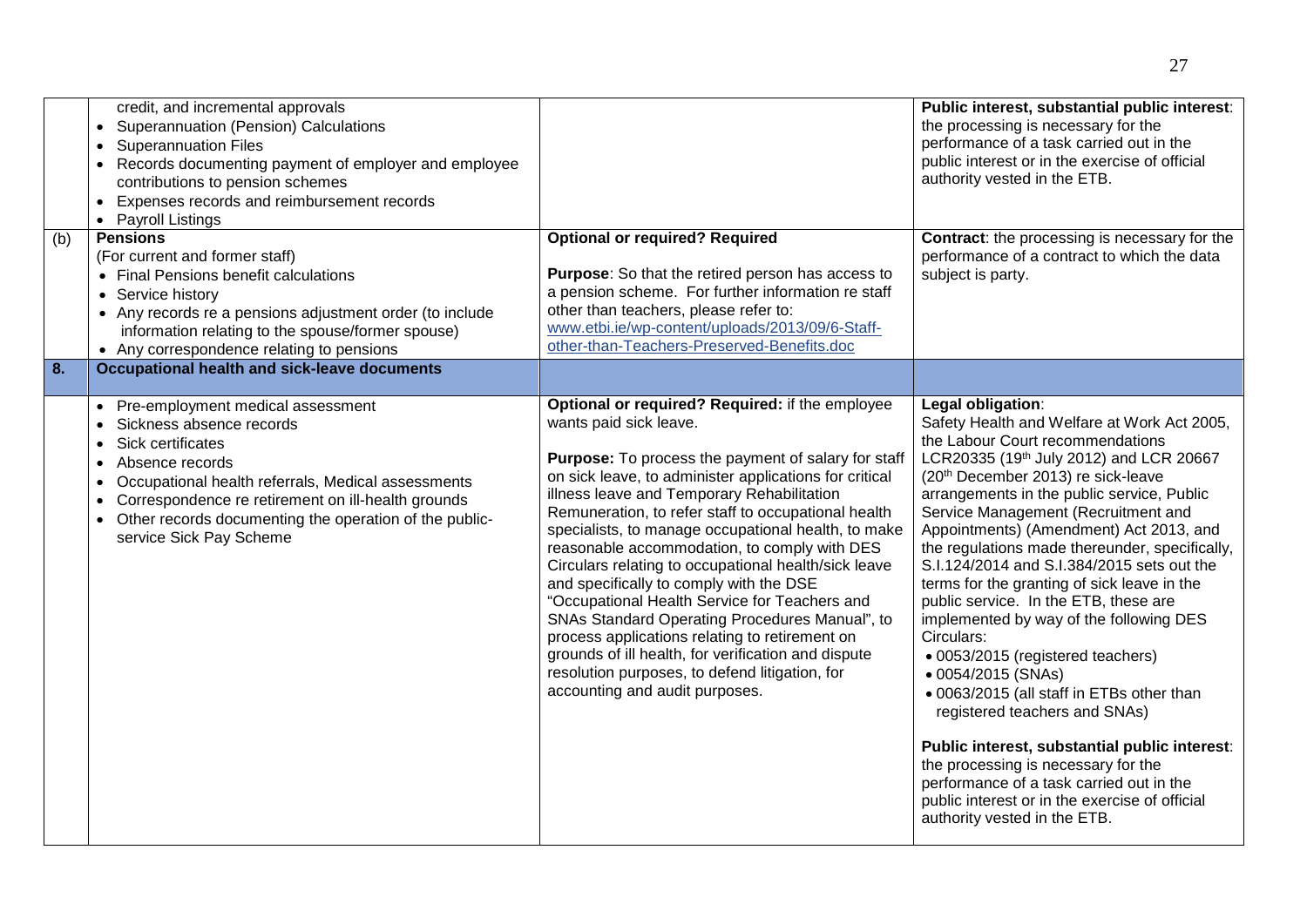| 9.  | <b>Health and safety documents</b>                                                                                                                                                                                                                                                                                                                                                                                                                                                                                                                                                                                   |                                                                                                                                                                                                                                                                                     |                                                                                                                                                                                                                                                                                                                                                                                                                                                                           |
|-----|----------------------------------------------------------------------------------------------------------------------------------------------------------------------------------------------------------------------------------------------------------------------------------------------------------------------------------------------------------------------------------------------------------------------------------------------------------------------------------------------------------------------------------------------------------------------------------------------------------------------|-------------------------------------------------------------------------------------------------------------------------------------------------------------------------------------------------------------------------------------------------------------------------------------|---------------------------------------------------------------------------------------------------------------------------------------------------------------------------------------------------------------------------------------------------------------------------------------------------------------------------------------------------------------------------------------------------------------------------------------------------------------------------|
|     | • Accident reports, Incident Report, documents re injuries<br>Forms, notifications to insurance company, and/or HAS<br><b>Hazard Report Forms</b><br>$\bullet$<br><b>DSE Display Screen Assessments</b><br>$\bullet$<br>Pregnant Employee Assessment Forms<br>$\bullet$<br>Manual Handling Risk Assessment<br>$\bullet$<br>Inspection Checklists H&S Head Office & Safety Rep<br>$\bullet$<br><b>Internal Audits and Reviews</b><br>$\bullet$<br>Fire Drills Log<br>$\bullet$<br><b>Accident Statistics</b><br>$\bullet$<br>Copies of Safety Training Materials + record of who<br>received training                 | Optional or required? Required for occupational<br>health, and health and safety.<br>Purpose: To comply with the employer's duty of<br>care to staff and others, to comply with all relevant<br>health and safety legislation, to ensure occupational<br>health.                    | Legal obligation:<br>• Duty of care,<br>• Safety, Health and Welfare at Work Act<br>2005 and all the regulations made<br>thereunder (including all relevant Safety<br>Health and Welfare at Work (General<br>Application) Regulations 2007<br>• Fire Services Act 1981                                                                                                                                                                                                    |
|     | • Safety Inspections (HSA)                                                                                                                                                                                                                                                                                                                                                                                                                                                                                                                                                                                           |                                                                                                                                                                                                                                                                                     |                                                                                                                                                                                                                                                                                                                                                                                                                                                                           |
| 10. | <b>Governance/electoral information</b>                                                                                                                                                                                                                                                                                                                                                                                                                                                                                                                                                                              |                                                                                                                                                                                                                                                                                     |                                                                                                                                                                                                                                                                                                                                                                                                                                                                           |
|     | • Electoral role containing names and addresses of eligible<br>staff for election to the board                                                                                                                                                                                                                                                                                                                                                                                                                                                                                                                       | <b>Optional or required? Required</b><br>Purpose: to administer the election of staff process<br>in compliance with S.I. 270/2014 Education and<br>Training Boards Act 2013 (Election of Staff)<br>Regulations 2014 made under section 3 Education<br>and Training Boards Act 2013. | Legal obligation: Compliance with S.I.<br>270/2014 Education and Training Boards Act<br>2013 (Election of Staff) Regulations 2014<br>made under section 3 Education and Training<br>Boards Act 2013.                                                                                                                                                                                                                                                                      |
| 11. | Governance documents relating to the ETB                                                                                                                                                                                                                                                                                                                                                                                                                                                                                                                                                                             |                                                                                                                                                                                                                                                                                     |                                                                                                                                                                                                                                                                                                                                                                                                                                                                           |
|     | • Records relating to the successful appointment of<br>Committee members<br>Records relating to unsuccessful committee applicants<br>$\bullet$<br>Register of Appointment as a Committee member<br>$\bullet$<br>Records of declarations from committee members, spouses,<br>children etc.<br><b>Register of Members Interests</b><br>$\bullet$<br>Agendas & Minutes<br>$\bullet$<br>• Correspondence and Reports considered at Board<br>Meetings<br><b>Attendance Sheets</b><br>$\bullet$<br>Records documenting training & development of Committee<br>members<br>• General correspondence in relation to elections | <b>Optional or required? Required</b><br>Purpose: to comply with Education and Training<br>Boards Act 2013 and all regulations made<br>thereunder. For verification and audit purposes.                                                                                             | Legal obligation:<br>• S.I. 270/2014 Education and Training<br>Boards Act 2013 (Election of Staff)<br>Regulations 2014.<br>• S.I.272/2014 Education and Training<br>Boards Act 2013 (Composition of Local<br>Authority Membership) Regulations 2014<br>• S.I.271/2014 Education and Training<br>Boards Act 2013 (Local Authority<br>Members) Regulations 2014<br>• S.I.269/2014 Education and Training<br>Boards Act 2013 (section 32) Order 2014<br>(ineligible persons) |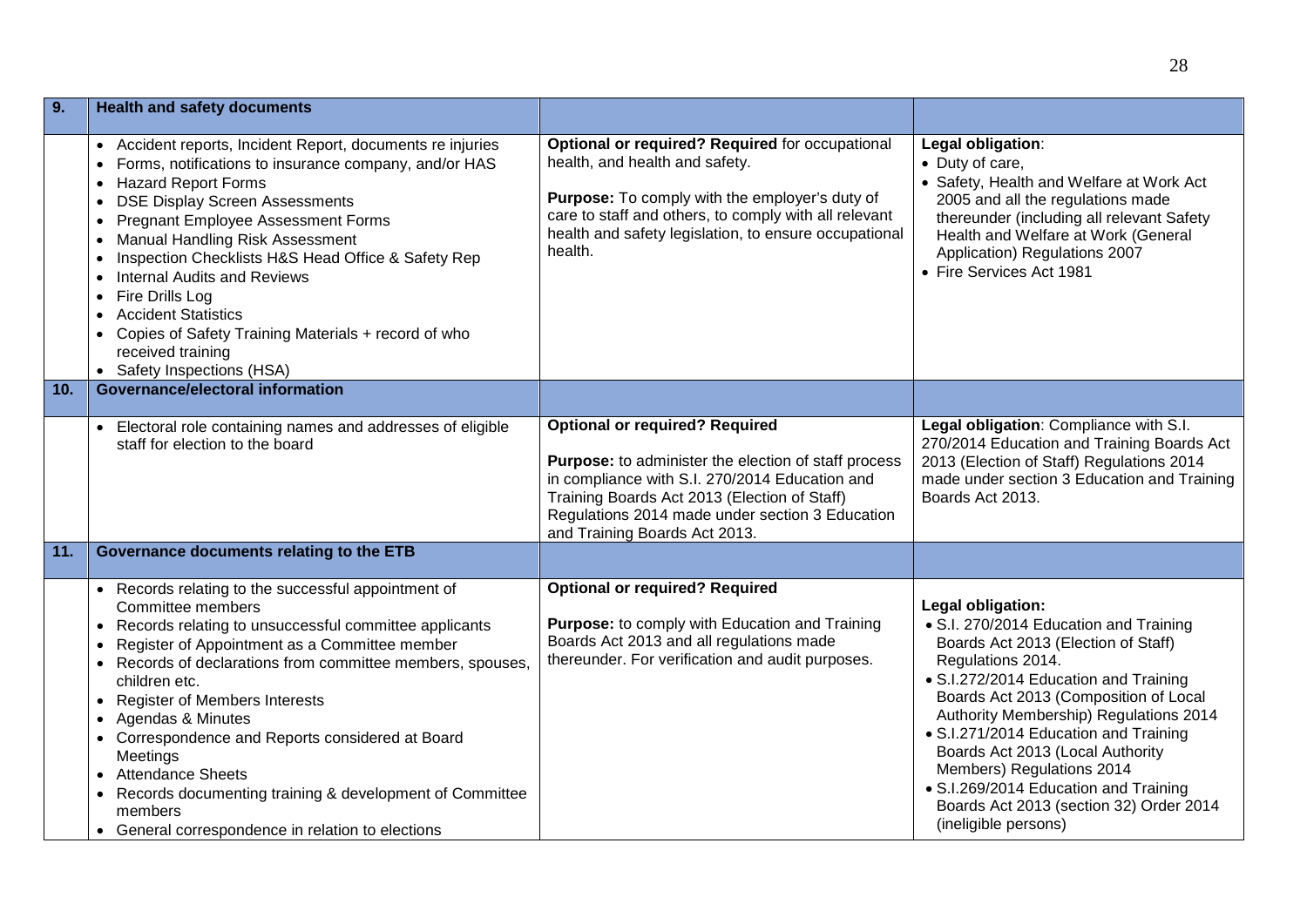|                  | Disciplinary appeals documentation,<br>$\bullet$<br>Board's deliberations, other relevant material<br>$\bullet$<br>Expenses records and reimbursement records.<br><b>MISCELLANEOUS</b>                                                                                                                                                                                                                                                                                                                                                                                                                                                       |                                                                                                                                                                                                                      | Public interest, substantial public interest:<br>the processing is necessary for the<br>performance of a task carried out in the<br>public interest or in the exercise of official<br>authority vested in the ETB. |
|------------------|----------------------------------------------------------------------------------------------------------------------------------------------------------------------------------------------------------------------------------------------------------------------------------------------------------------------------------------------------------------------------------------------------------------------------------------------------------------------------------------------------------------------------------------------------------------------------------------------------------------------------------------------|----------------------------------------------------------------------------------------------------------------------------------------------------------------------------------------------------------------------|--------------------------------------------------------------------------------------------------------------------------------------------------------------------------------------------------------------------|
| $\overline{1}$ . | Applicants to procurement processes / frameworks                                                                                                                                                                                                                                                                                                                                                                                                                                                                                                                                                                                             |                                                                                                                                                                                                                      |                                                                                                                                                                                                                    |
|                  | Name<br>$\bullet$<br>Contact information<br>Qualifications<br>Employer<br>$\bullet$<br><b>Employment status</b><br>Job title / role<br>$\bullet$<br>Employee reference number<br>Personal statements<br>References<br>Testimonials<br>$\bullet$                                                                                                                                                                                                                                                                                                                                                                                              | Required: to enable the competition process<br>between competitor suppliers.                                                                                                                                         | Legal obligation: Public procurement<br>legislation, including, but not limited to,<br>Directive 2014/24/EU on public procurement<br>(goods, services and works).                                                  |
| $\overline{2}$ . | <b>Applicants for employment</b>                                                                                                                                                                                                                                                                                                                                                                                                                                                                                                                                                                                                             |                                                                                                                                                                                                                      |                                                                                                                                                                                                                    |
|                  | • Name<br>• Contact information<br>• Qualifications (including Teaching Council documentation<br>• Employer<br>• Personal statements<br>• CVs and applications (including unsolicited)<br>• Selection criteria<br>• Letters of invitation to interview, correspondence relating to<br>outcome (including responses to requests for feedback).<br>• Interview Board Marking Scheme<br>• Interview Board Marking Sheet<br>• Interview Board Formal Notes<br>• Database of applications of candidates unsuccessful at<br>interview<br>• Panel Recommendations by Interview Board<br>• Interview Process Assessment Board Report<br>• References | Required: to enable the competition process<br>between competitor applicants and to establish that<br>the applicant has the requisite qualifications,<br>experience and/or other criteria specified for the<br>role. | Legal obligation: Employment law<br>legislation, including, but not limited to the<br>Employment Equality Acts (as amended) and<br>the Equal Status Acts (as amended).                                             |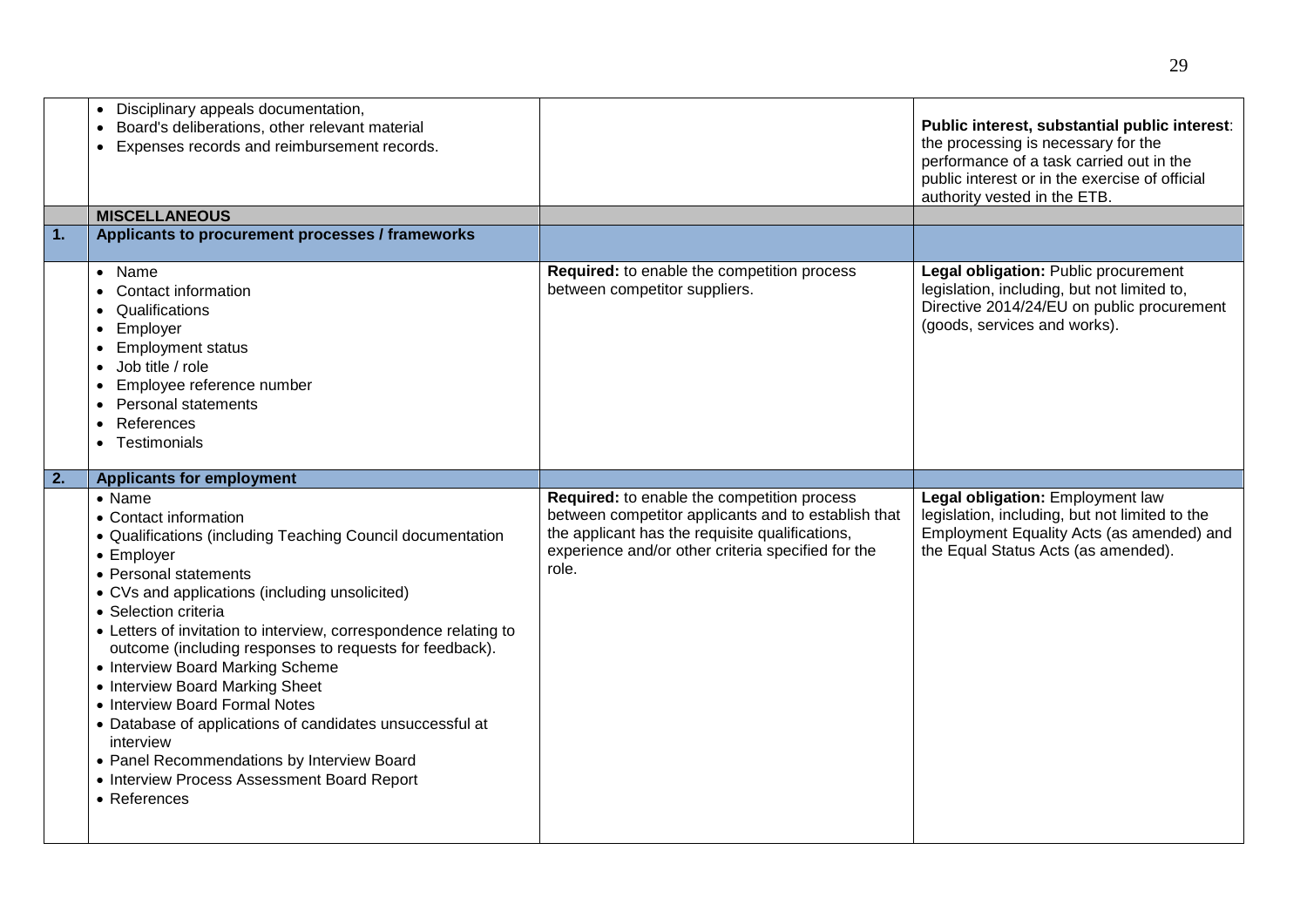| <b>PMEs</b>                                                                      |                  |                   |
|----------------------------------------------------------------------------------|------------------|-------------------|
| Name                                                                             | <b>Required:</b> | Legal obligation: |
| • Contact information<br>• Qualifications<br>University /<br>Personal statements | To be confirmed  | To be confirmed   |
| References                                                                       |                  |                   |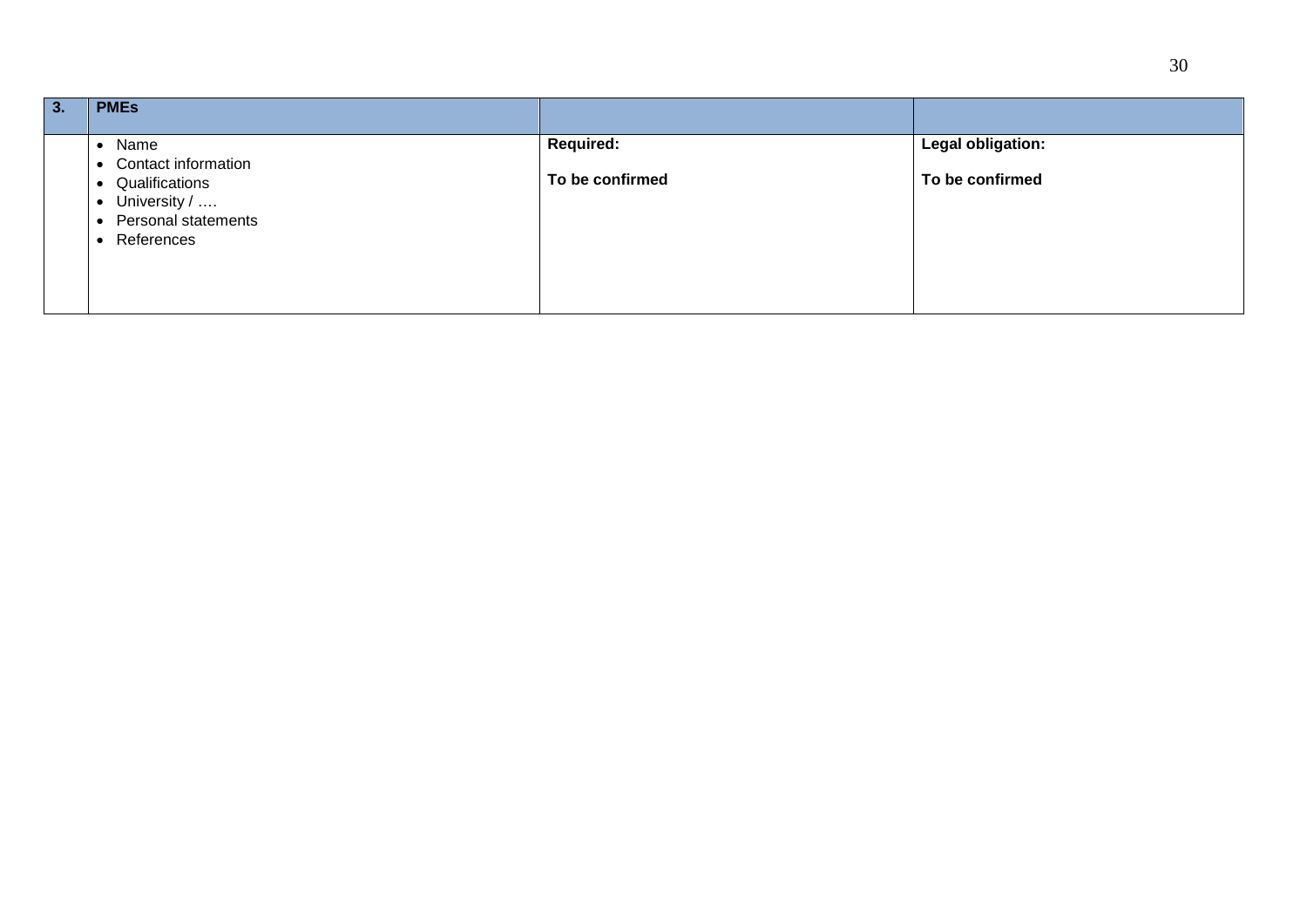#### **Section 3: Recipients of the personal data**

We share and transfer student data to other data controllers. In this section we give you further information about the types of recipients or categories of recipients of your personal data. Please note that this list is not exhaustive, and we will transfer personal data to other third parties where required or permitted by law. Furthermore, please note that the ETB reserves the right to contact appropriate third parties in the event of an emergency.

- 3.1 **Parents / guardians:** DDLETB share information on educational progress and child welfare with a student's parent/guardian where the student is under 18 years.
- (a) **Educational progress**: Section 9(g) Education Act 1998 provides that: **"***A recognised school shall provide education to students which is appropriate to their abilities and needs and, without prejudice to the generality of the foregoing, it shall use its available resources to — […] (g) ensure that parents of a students, or in the case of a student who has reached the age of 18 years, the student, have access in the prescribed manner to records kept by that school relating to the progress of that student in his or her education*". Section 22(2) states that the Principal and teachers shall *"(b) regularly evaluate students and periodically report the results of the evaluation to the students and their parents*".
- (b) **Freedom of Information Act 2014**: where requested DDLETB may release personal data relating to a student to his/her parent or guardian if that parent/guardian's access to the child's records would "*having regard to all the circumstances be in the [child's] best interests[18](#page-30-0)*". For further information, see Regulation 5 of S.I. 218/2016 "Freedom of Information Act 2014 (section 37(8)) Regulations 2016.
- (c) **Data access request**: where requested DDLETB will consider an access-request made by a parent/guardian on behalf of their child pursuant to Article 15 GDPR. In considering such a request, DDLETB shall have regard to the fact that the right to access to one's personal data is the right of the data subject themselves, and in this regard the guidance of the UK's Information Commissioner's Office: "*Even if a child is too young to understand the implications of subject access rights, data about them is still their personal data and does not belong to anyone else, such as a parent or guardian*[19"](#page-30-1). DDLETB shall also have regard to the guidance of the Irish Office of the Data Protection Commissioner<sup>20</sup>: *"Legal guardians can make an access request on behalf of a child. However, once a child is capable of understanding their rights to privacy and data protection, the child should normally decide for themselves whether to request access to data and make the request in their own name. Where an organisation receives an access request from a legal guardian on behalf of a child who has had direct interaction with that organisation, and/or where that child is capable of understanding their own rights to privacy and data protection, the organisation must take account of the child's rights in deciding how to respond to the access request".*The ETB shall have regard to the UN Convention on the Rights of the Child<sup>[21](#page-30-3)</sup>, and in particular balance the following interests:
	- Article 16(1) of which provides that "*no child shall be subjected to arbitrary or unlawful interference with his or her privacy, family, home or correspondence, nor to unlawful attacks on his or her honour*".
	- Article 5 "*rights and duties of parents … to provide, in a manner consistent with the evolving capacities of the child, appropriate direction and guidance in the exercise by the child of the rights recognised in the present Convention*".

In considering such parental requests, the ETB shall have regard to the best interests of the child, the age of the child, their evolving capacity and level of maturity. Where the child's age and maturity has reached a point where he/she would have a reasonable expectation of having an input into what happens to their personal data and would reasonably expect to be consulted about to whom their data are released, the ETB shall consult with the child in an age-appropriate way (if it is appropriate in the circumstances)

 $\overline{a}$ 

<span id="page-30-1"></span><span id="page-30-0"></span><sup>&</sup>lt;sup>18</sup> S.I.218/2016 at regulation 6 thereof.<br><sup>19</sup> ICO Subject Access Request Code of Practice, available at[: www.ico.org.uk/media/1065/subject](http://www.ico.org.uk/media/1065/subject-access-code-of-practice.pdf)[access-code-of-practice.pdf](http://www.ico.org.uk/media/1065/subject-access-code-of-practice.pdf)

<span id="page-30-2"></span> $20$  Access Rights and Responsibilities A guide for Individuals and Organisations, available at <https://dataprotection.ie/documents/AccessGuidance.pdf>

<span id="page-30-3"></span><sup>&</sup>lt;sup>21</sup> Available at [www.ohchr.org/Documents/ProfessionalInterest/crc/pdf](http://www.ohchr.org/Documents/ProfessionalInterest/crc/pdf)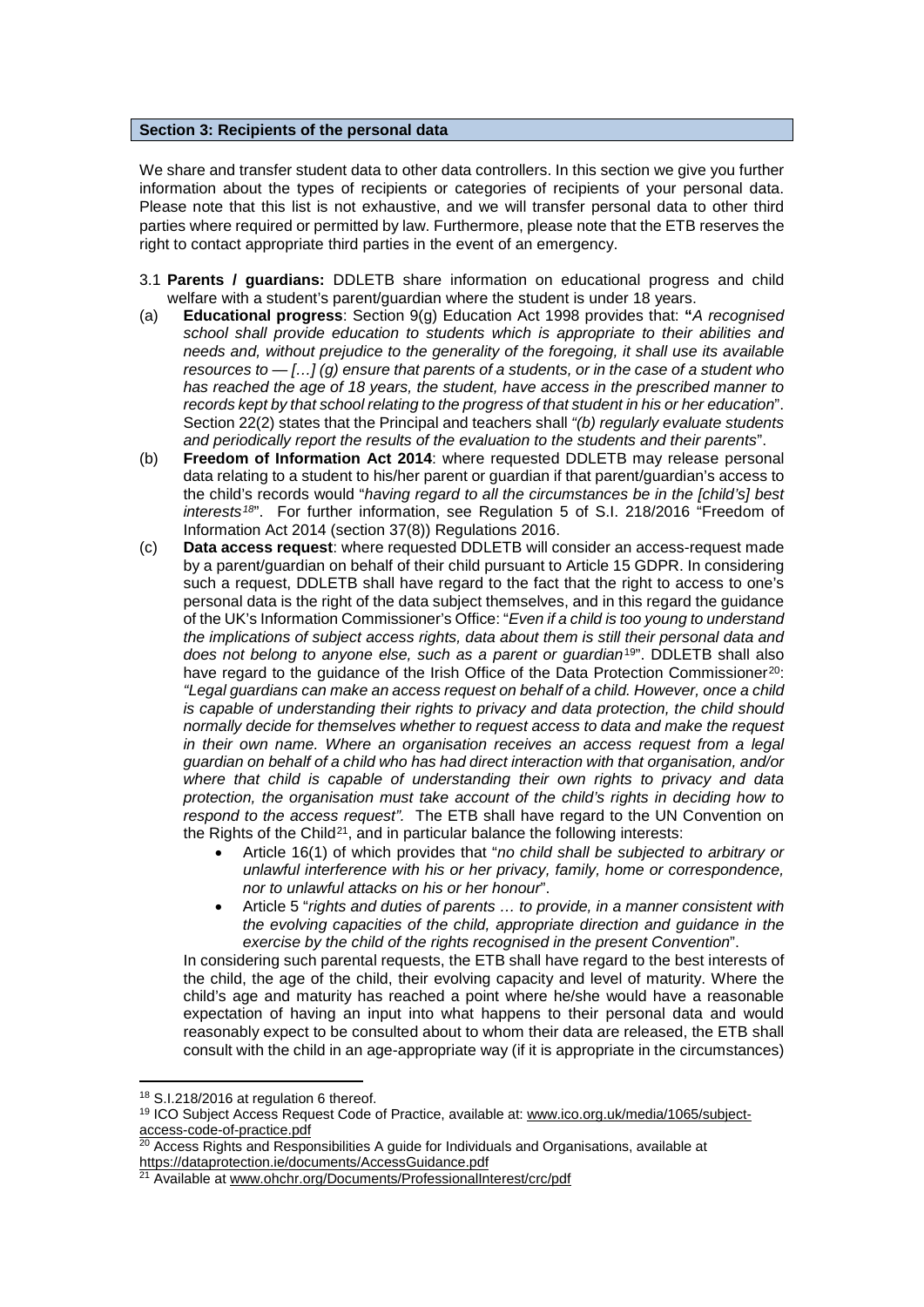and to take the child's views into consideration. This is to ensure that the voice of the child is heard in matters relating to his/her personal affairs where it is age-appropriate to do so. DDLETB will consider the following factors<sup>[22](#page-31-0)</sup> when determining a request for records made by a parent/guardian on behalf of their child:

- i. Where possible, the child's level of maturity and their ability to make decisions like this
- ii. The nature of the personal data.
- iii. Any court orders relating to parental access or responsibility that may apply.
- iv. Any duty of confidence owed to the child or young person.
- v. Any consequences of allowing those with parental responsibility access to the child's or young person's information. This is particularly important if there have been allegations of abuse or ill treatment
- vi. Any detriment to the child or young person if individuals with parental responsibility cannot access this information.
- vii. Any views the child or young person has on whether their parents should have access to information about them
- viii. Any child who is capable of forming his or her own views on whether their parent(s) should have access to information about them shall have their views ascertained and the data controller shall give due weight to those views having regard to all the circumstances including the age and maturity of the child and any other relevant considerations such as the child's safety, health, welfare, and wellbeing.
- (d) **Emergency Contact**: Where the parent/guardian has been nominated as the student's Emergency Contact, as per section 3.4 below.
- 3.2 **Other Schools and Universities/Colleges/Institutes:** where the student leaves the school or centre and transfers to another educational setting or goes on exchange programme or similar. We may be asked to supply certain information about the Student, such as academic record, references, etc.
- 3.3 **Student support team/Pastoral Care team meetings**: Schools and centres within DDLETB routinely hold student support meetings which are designed to identify students in need of additional supports and to put plans in place as to how best to meet the student's needs. This is generally for the following purposes:
	- (a) supporting the student in motivation and learning, and encouraging school completion,
	- (b) supporting the student where there are substance abuse or addiction issues at home,<br>(c) supporting the student through a difficult period, eg grief, loss, bullying, abuse at home
	- supporting the student through a difficult period, eg grief, loss, bullying, abuse at home;
	- (d) supporting the student exhibiting self-harm and/or engaging in suicidal thoughts,
	- (e) addressing challenging behaviour;<br>(f) resolving behavioural, motivational

 $\overline{a}$ 

- resolving behavioural, motivational, emotional and cognitive difficulties;
- (g) engaging with therapeutic and psychological services to obtain supports to students, through assessment and therapeutic intervention (including to obtain access to the Child and Adolescent Mental Health Service (CAMHS).
- (h) engaging in preventative work (drugs, alcohol, criminal behaviour, anti-social behaviour, etc).

These meetings are generally held in the School/Centre building and are attended by the following types of personnel within the ETB: Principal of School/Head of Centre, Deputy Principal, Guidance Counsellor, Pastoral Care Team personnel, Year-Head (where appropriate). The ETB recognises that a co-ordinated inter-agency approach will be required in order to take a student-focused approach to addressing these complex issues: Accordingly, the school/centre may invite the following types of third parties to participate in such meetings:

- the student's parent/guardian (where the student is under 18 years)
- TUSLA (social worker, child protection team, and school completion programme team)
- An Garda Síochána (including Garda Juvenile Liaison Officer, and other juvenile/youth

<span id="page-31-0"></span> $22$  Factors (i) – (vii) being taken from the UK Information Commissioner's Office: "Subject Access Code of Practice – Dealing with requests from individuals for personal information available at https://ico.org.uk/media/1065/subject-access-code-of-practice.pdf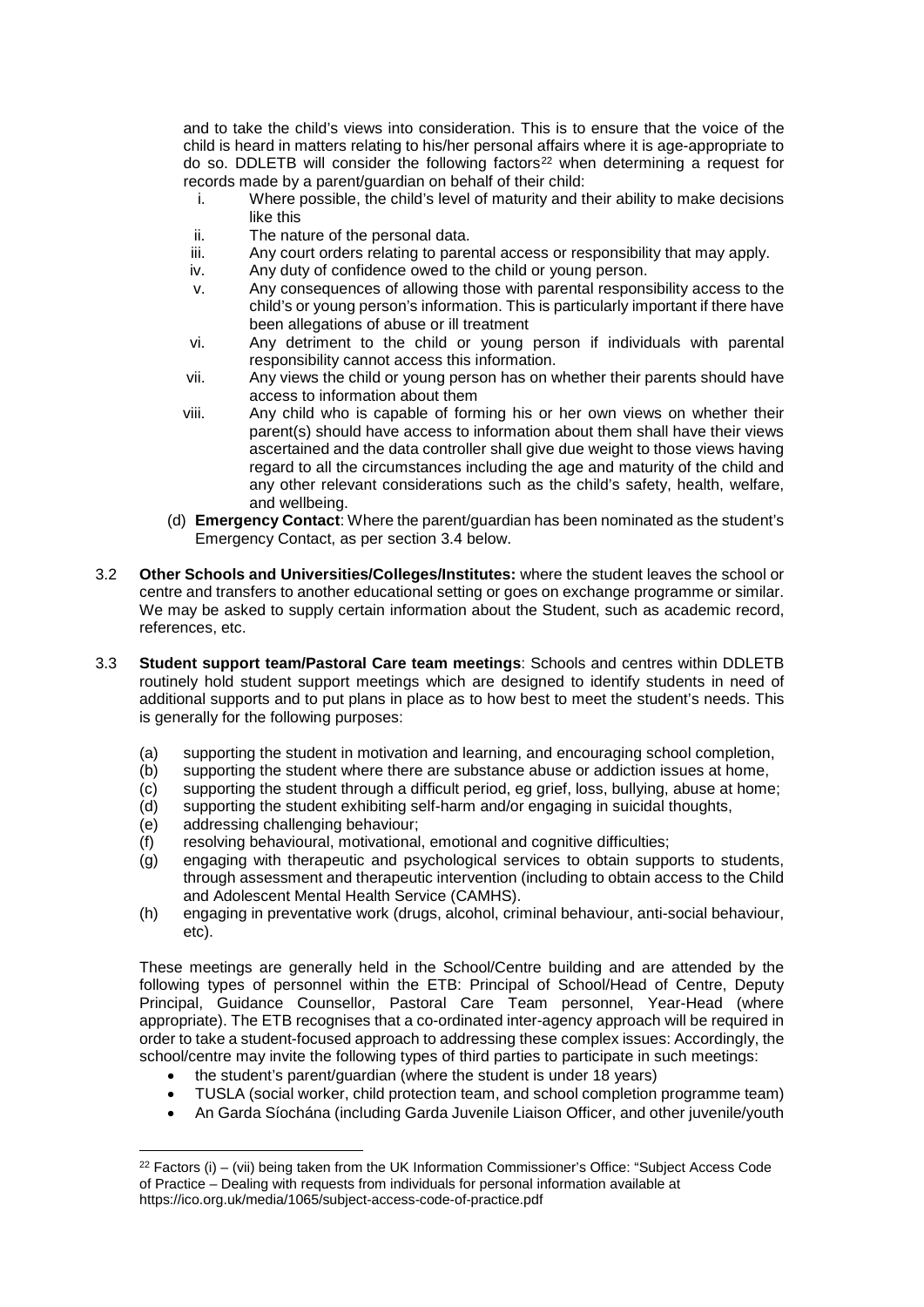diversion programme personnel)

- Neighbourhood youth initiative projects, and/or youth project workers and other voluntary groups working in the sector
- **Local Drugs Task Force**
- **HSE**

 $\overline{a}$ 

- **Foróige**
- Local Drug Prevention and Education Project workers.

These Student Support meetings/Pastoral Care Team meetings are designed to support the student's best interests. The outcome of these meetings may result in the student being referred on for specific assessments and/or therapeutic treatments (e.g. CAMHS, NEPs etc).

Where the student is under 18 years, their parent/guardian will be informed that these meetings are taking place and shall be furnished with appropriate information and/or leaflets (where appropriate and where available) to explain the capacity in which third parties attend these meetings.

While each of the third parties engaging in these Student Support Meetings may hold their own files and/or personal data relating to the student (which would be governed by the data protection policy of the organisation which they represent), the DDLETB will be the data controller in respect of the official minutes produced at the conclusion of any such of these meetings.

- 3.4 **Emergency Contact:** Emergency contact information is gathered and retained for the purpose of communicating information about the data subject to said Emergency Contact in situations affecting or potentially affecting the data subject's vital interests. Such circumstances include, but are not limited to, perceived health risks and/or injury to the data subject, emergency situations etc.
- 3.5 **Sharing student data with Department of Education Student data, and Data-sharing with the Department of Education and Skills for POD, P-POD etc**: The Department of Education and Skills requires DDLETB to provide student data information to the Department of Education and Skills<sup>[23](#page-32-0)</sup>.
	- 3.5.1 The DDLETB collects personal data to be transferred to the Department of Education and Skills via the Primary Online Database ("POD") and/or the Post-Primary Online Database ("P-POD") systems. The school asks parents/guardians and students to complete a document called "October Returns" for the purposes of complying with DES requirements to determine staffing and resource allocations. The October Returns are submitted to the DES electronically. The DES has their own policy governing the security of the data sent to them by all post-primary schools.
	- 3.5.2 The main purpose of the October Returns is for the DES to determine whether the student qualifies for English language support and/or additional resources and support to meet their particular educational needs. The Department of Education and Skills uses this data for its own internal processes, including monitoring educational progress as pupils move through the primary education system and on to post-primary. The returns provide the Department of Education and Skills with the information needed to develop and evaluate educational policy, to calculate teacher allocation, capitation, grant payments for schools, to determine resource allocation, for statistical analysis and reporting in the areas of social inclusion and integration of students in the education

<span id="page-32-0"></span><sup>&</sup>lt;sup>23</sup> For Primary Schools, see circular 0024/2015 available at www.education.ie/en/Circulars-and-<br>Forms/Active-Circulars/cl0025 2015.odf<br>at Further information available at [Forms/Active-Circulars/cl0025\\_2015.pdf](http://www.education.ie/en/Circulars-and-Forms/Active-Circulars/cl0025_2015.pdf) Further information available at [www.education.ie/en/Publications/Statistics/Primary-Online-Database-POD-/P](http://www.education.ie/en/Publications/Statistics/Primary-Online-Database-POD-/)ost-Primary Schools, see<br>Circular 0023/2016 available at www.education.ie/Circulars-and-Forms/Active-Circular 0023/2016 available at www.education.ie/Circulars-and-Forms/Active-<br>Circulars/cl0023 2016.pdf. Further information available at www.education.ie/en/Schoolsavailable at [www.education.ie/en/Schools-](http://www.education.ie/en/Schools-Colleges/Services/Returns/Post-Primary-Online-Database-P-POD-Project/)[Colleges/Services/Returns/Post-Primary-Online-Database-P-POD-Project/](http://www.education.ie/en/Schools-Colleges/Services/Returns/Post-Primary-Online-Database-P-POD-Project/)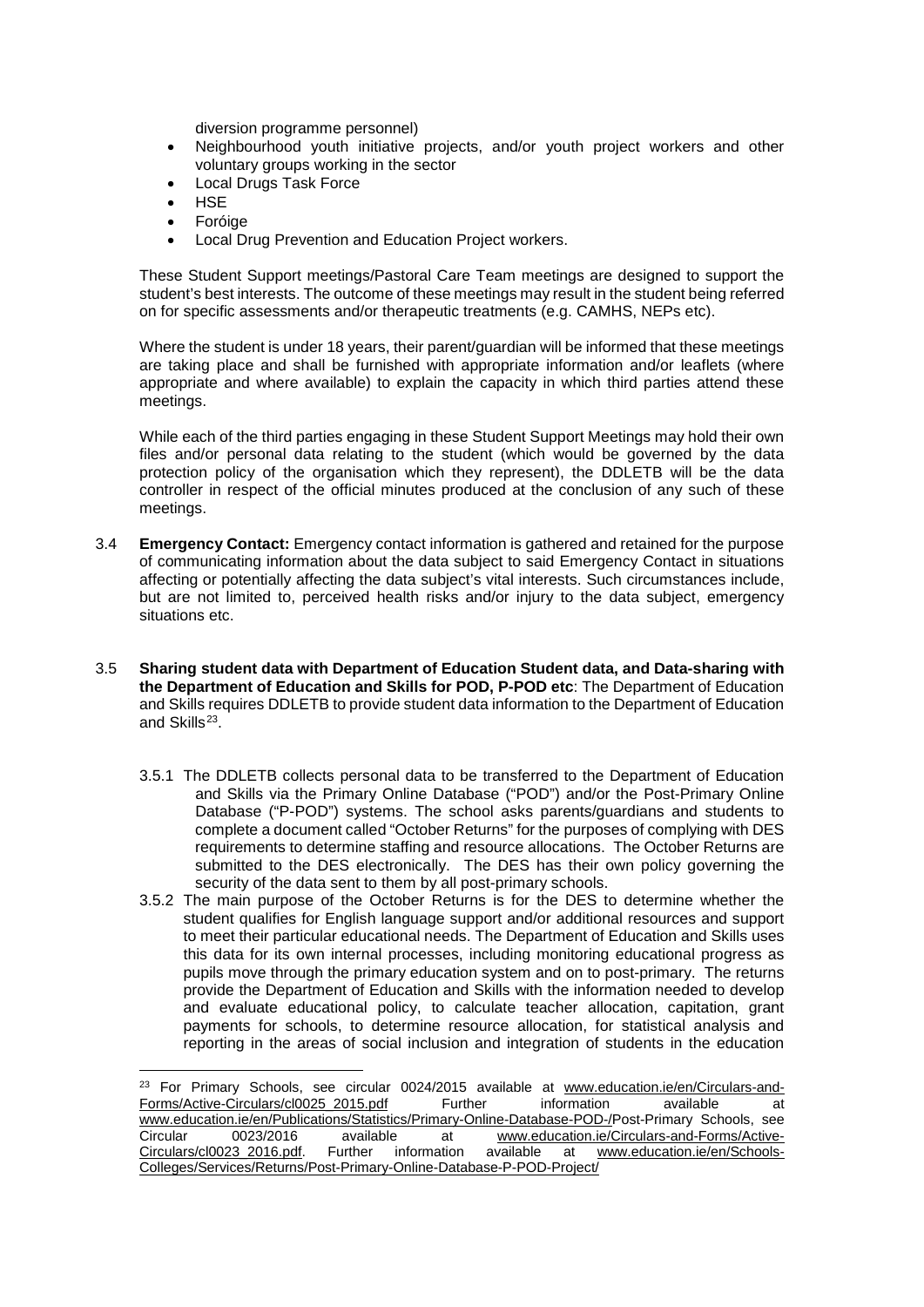system, and for planning purposes. The details of the personal data submitted to the DES via POD/P-POD are outlined at Section 2 of this Policy. Certain of the items are optional, and parents/guardians do not have to supply this information if they do not consent (see further Section 2).

- 3.5.3 The DES transfers some of this personal data to other Government departments and other State bodies, such as transfers to the Department of Employment Affairs and Social Protection: pursuant to the Social Welfare Acts, transfers to the State Examinations Commission, transfers to the Educational Research Centre, and transfers to the Central Statistics Office pursuant to the Statistics Acts. The data will also be used by the DES for statistical, policy-making and research purposes. However, the DES advises that it does not use individual data, but rather aggregated data is grouped together for these purposes. The DES has a data protection policy which can be viewed on its website [\(www.education.ie\)](https://www.education.ie/en/). The DES has also published a "Fair Processing Notice" to explain how the personal data of students and contained in October Returns is processed. This can also be found on [www.education.ie](https://www.education.ie/en/) (search for Circular Letter 0047/2010 in the "Circulars" section).
- 3.5.4 If a parent/guardian objects to their child's personal data being submitted to the Department of Education and Skills via the POD/P-POD system, they submit a written objection to the School (see Department of Education and Skills Circular 37/2016, page 2 (paragraph 2(a)).

**3.6 Sharing student data with the Department of Education and Skills for NEPS:** The National Educational Psychological Service is a service provided by the DES. NEPS employ psychologists who work with primary and post-primary school students. NEPS works with students, parents, and teachers to help children and deliver a range of services. For further information, see [https://www.education.ie/en/Schools-Colleges/Services/National-Educational-](https://www.education.ie/en/Schools-Colleges/Services/National-Educational-Psychological-Service-NEPS-/Information-for-Parents.html)[Psychological-Service-NEPS-/Information-for-Parents.html](https://www.education.ie/en/Schools-Colleges/Services/National-Educational-Psychological-Service-NEPS-/Information-for-Parents.html)

**3.7 Sharing staff data with the Department of Education and Skills:** DDLETB shares data with the Department of Education and Skills relating to:

- (a) **Matters that are the subject of parliamentary questions in the Dáil:** ETBs are statutorily required to provide the Minister for Education and Skills with information regarding, inter alia, the performance of a chief executive's functions (section 15(3) Education and Training Boards Act 2013), information relating to the performance of the board's functions (section 40(9) of the 2013 Act); and such reports and returns and such information as the Minister "may from time to time require) (per section9 (5) of Schedule 3 to the 2013 Act).
- (b) **staff and staff levels**: the staffing budget and staffing levels within ETBs are calculated on the basis of aggregated returns made by ETBs.
- (c) **Information regarding disability:** this is reported (on an aggregated, anonymised basis) to the Department of Education and Skills on the target for employment of persons with disability under the Disability Act 2005.
- (d) **The Inspectorate:** section 13 Education Act 1998 (as amended) created the Inspectorate, being comprised of the child inspector and such inspectors as the Minister for Education considers appropriate. It is the function of the inspectorate to visit recognised schools and centres for education in order to evaluate the organisation and operation of those schools and centres and the quality and effectiveness of the education provided in those schools or centres, including the quality of teaching and effectiveness of individual teachers; evaluate the education standards in such schools or centres; assess the implementation and effectiveness of any programmes of education which have been devised in respect of individual students who have a disability or other special educational needs; and report to the Minister (or to the board of management, patron or such other bodies as may be prescribed) on these and other appropriate matters. As part of their inspection, the Inspector may require to see personal data relating to staff and/or students in order to conduct their assessment. Recognised schools and centres are required to cooperate with the Inspectorate, and section 13(12A) of the Education Act 1998 (as amended) creates an offence of obstructing or interfering with the inspectorate in the course of their role.
- (e) **Section 29 Committees:** where there has been a decision to (a) permanently exclude a student from the school, or (b) suspend a student from the school for a cumulative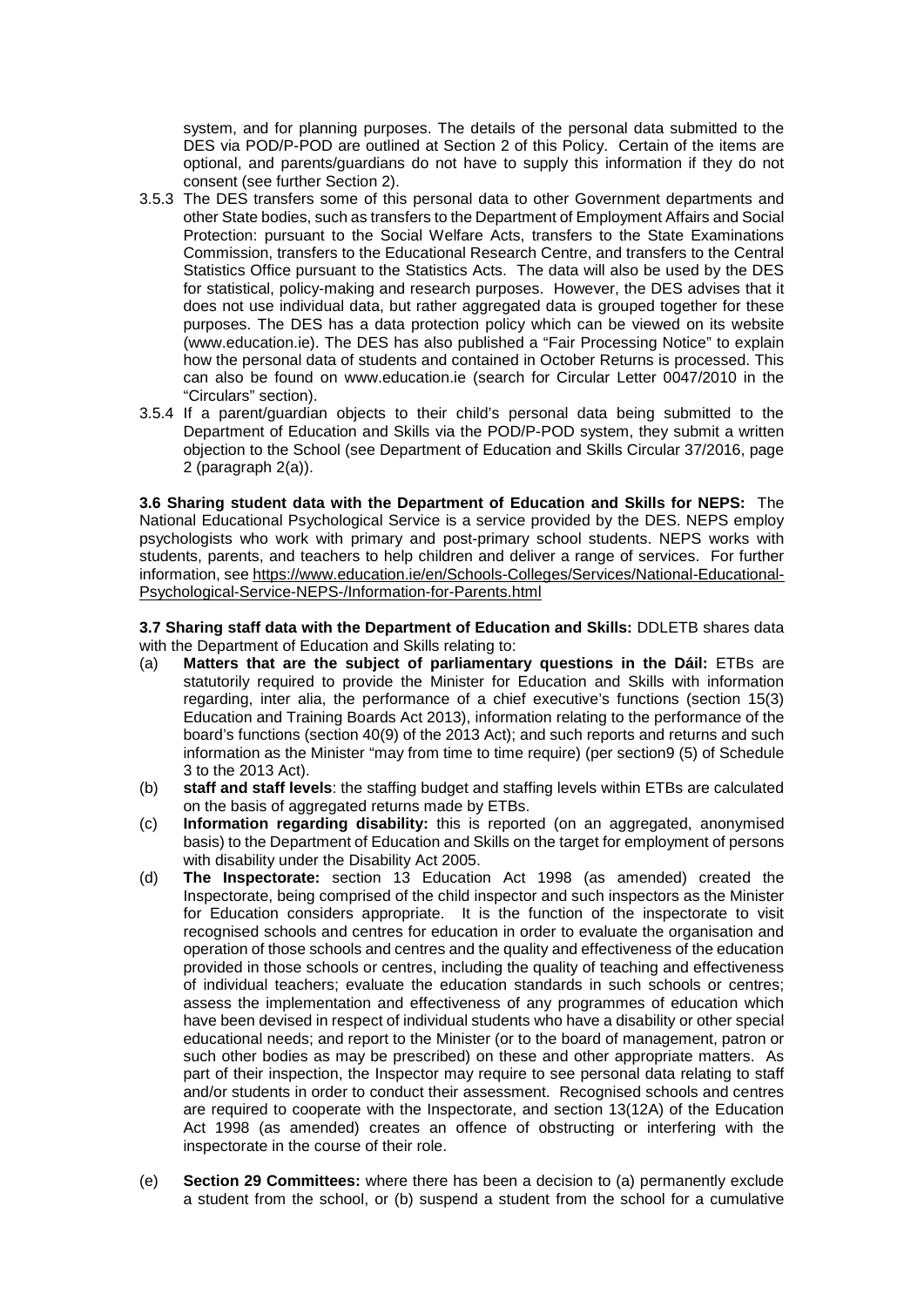period of 20 school days in any one school year, or (c) refuse to enrol a student in the school, section 29 Education Act 1998 outlines that an appeal can be made against that decision. Circular letter M48/01 outlines the Appeal Procedures Under Section 29 of the Education Act, 1998 applies. In the case of a school which is established or maintained by an Education and Training Board (ETB), the appeal against the decision of the board of management of the school shall be made, in the first instance, to its ETB. In the event that the matter cannot be resolved at ETB stage, the parent (or student, if they are over 18 years) can make an application to the Secretary General of the Department of Education and Skills. The DES establishes an Appeals Committee to hear the section 29 Appeal, and the data relating to the suspension/expulsion/refusal to enrol the student (as appropriate) is submitted to that Appeals Committee in order for them to hear all the evidence and reach a decision. The documentation submitted to the section 29 Appeals Committee can include:

- Records relating to Code of Behaviour (complaints, investigations, minutes, letters)
- CCTV showing incidents that are alleged to have breached the Code of Behaviour (for further information, please see the CCTV Policy).
- Any other data as may be relevant to the Appeal.

Parents (and students over the age of 18 years) are furnished with a copy of the relevant section 29 documentation, and in advance of lodging their appeal they acknowledge and understand that the ETB will share and transfer data to that Appeals Committee in order for them to hear the Appeal and adjudicate on the matter.

# **3.8 TUSLA:**

- **3.8.1 Child protection, child safeguarding, child welfare and social work**: ETBs are required to seek advices from and/or make referrals to the statutory bodies established for law enforcement and child protection if they suspect any form of child abuse or receive a disclosure of child abuse. These obligations are set down in section 14 Children First Act 2015, section 2 Criminal Justice (Withholding of Information on Offences against Children and Vulnerable Persons) Act 2012 and DES Circular 0081/2017 and the accompanying Child Protection Guidelines. Where child protection, child safeguarding, and/or child welfare matters arise, the ETB may be asked to participate in child protection conferences (all party meetings between TUSLA, the School and other bodies). ETB will also share and transfer personal and sensitive personal data to TUSLA in respect of members of staff and/or third parties (a student's parent, another family member) where the concern/disclosure relates to an alleged wrongdoing on their part. Pursuant to the Protection for Persons Reporting Child Abuse Act 1998 and the Children First Act, 2015, a person is protected from civil liability for informing TUSLA and/or An Garda Síochána of his/her suspicion that (a) a child has been or is being assaulted, ill-treated, neglected or sexually abused, or (b) a child's health, development or welfare has been or is being avoidably impaired or neglected, (unless it is proved that he or she has not acted reasonably and in good faith in forming that opinion and communicating it TUSLA and/or An Garda Síochána).
- **3.8.2 Meitheal support groups:** TUSLA co-ordinated inter-agency response to assessing the needs of children and families that have come to the attention of social work practitioners (including because of child welfare or safety concerns).
- 3.8.3 **EWO/NEWB: attendance, suspensions, and expulsions etc:** 
	- (a) **Attendance:** pursuant to the Education (Welfare) Act 2000, recognised schools and centres are required to collect data relating to students' attendance. Section 21 states that the principal of a recognised school shall cause to be maintained a record of the attendance or non-attendance on each school day of each student registered at that school; it further provides that where a student fails to so attend school, the register should state the fact of his or her failure and the reasons for such failure. Where the student is absent from school for an aggregate number of 20 school days during a school year (or where the principal forms the opinion that the student is not attending school regularly) the Principal is statutorily required to inform the Education Welfare Officer of this in writing.
	- (b) **Suspension:** where a student is suspended from a recognised school for a period of not less than 6 days, (or 20 days cumulatively over a school year, per (a) above), the Principal is required to inform the Education Welfare Officer of this in writing,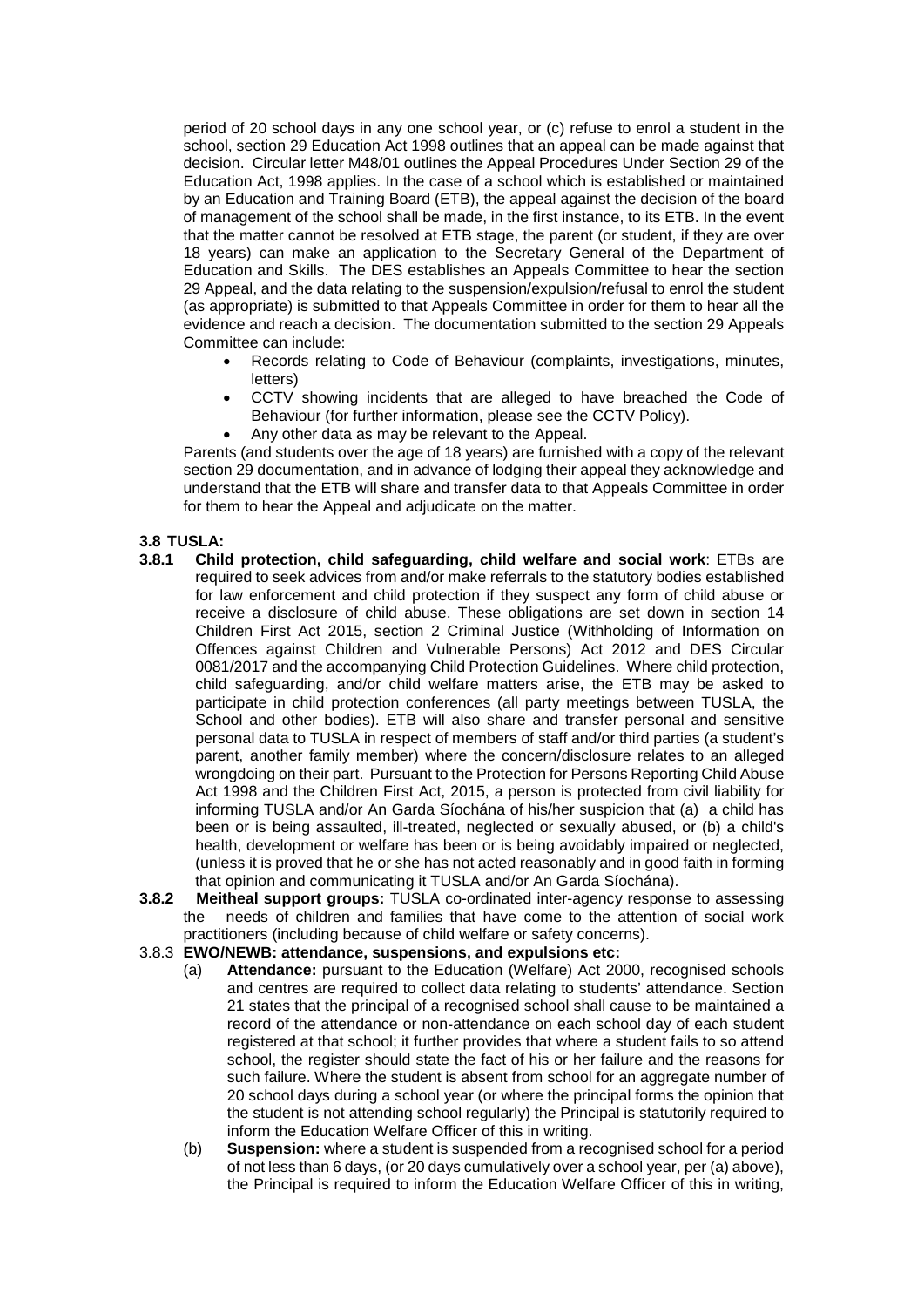per section 21 Education (Welfare) Act 2000.

(c) **Expulsion**: pursuant to section 24 Education (Welfare) Act 2000, where it is decided that a student should be expelled from a school, the School is required to notify the Educational Welfare Officer of this fact "and the reasons therefor" in writing.

#### **3.9 An Garda Síochána:**

- **3.9.1 Child abuse and child protection**: per section 2 Criminal Justice (Withholding of Information on Offences against Children and Vulnerable Persons) Act 2012. See further (3.8.1) above.
- **3.9.2 Other criminal matters**: ETBs will report matters of alleged criminal acts, criminal behaviour, criminal damage etc to An Garda Síochána in order to the Gardaí to prevent, detect and investigate of offences, and pursuant to the ETB's duty of care to all students, staff, and others.
- 3.10 **NCSE: SENOs etc:** Special Educational Needs Organisers ("SENOs") are employed by the National Council for Special Education (a statutory body established by section 19 of the Education for Persons with Special Educational Needs Act 2004). A SENO deals with applications for additional teaching and Special Needs Assistant support for children with special educational needs from all schools. The SENO assists in allocation of resources. The statutory role of the SENO is set out in section 26 of the Education for Persons with Special Educational Needs Act 2004, and it is their role to obtain from the school copies of any medical reports and/or assessments, Individual Education Plans, and/or such other documentation relating to the needs of the student with special educational needs. Pursuant to section 26(6), the board of management, principal, teachers and other members of staff of a school are statutorily required to give all such assistance as may reasonably be required by the special educational needs organiser in the performance by him or her of his or her functions. When parents and/or clinicians are furnishing copies of medical reports and/or assessments to the school in order to ensure their child/patient obtains all necessary supports and assistance, they do so on the fully informed basis that same will be disclosed to the SENO in order to obtain those supports, resources, and other assistance for the student.
- 3.11 **HSE**: the ETB may be asked by the HSE to circulate HSE information materials about a vaccination programme or similar public health issues, particularly relating to particular ages/groups of students. This is generally so that the HSE can invite them to participate in vaccination programmes or other public health initiatives. When parents receive the information leaflets, the parent/guardian engages directly with the HSE and (if they wish) consent to the provision of information to the HSE by the completion and returning of the relevant documents to the HSE. Participation in the vaccine/programme is entirely a matter for the parents, and for them to pursue directly with the HSE. The ETB may offer the HSE temporary facilities within a ETB premises in order to comply with section 32 of the Health Act 1953 ("affording of facilities for health examination of children at schools"). In certain instances, DDLETB may accept / collect forms from students for returning to the HSE where such processing is in the public interest.
- 3.12 **Work placement providers and/or employers:** for those students going on work-experience and/or work placement, and/or apprenticeships.
- **3.13 Data-sharing with SOLAS and others via the Programme Learner Support System ("PLSS")** 
	- 3.13.1 DDLETB is a programme provider of further education and training ("**FET**") and offers many courses to adult learners. These FET programmes are funded through SOLAS (An tSeirbhís Oideachas Leanúnaigh agus Scileanna) established under the Further Education and Training Act 2013 as the national further education and training authority.
	- 3.13.2 As a condition of application for or enrolment in a FET course funded through SOLAS, your personal data (and that of third parties, such as your next of kin) are collected using the Programme Learner Support System ("**PLSS**"). PLSS is a joint project between SOLAS and other participants (including Education and Training Boards Ireland (ETBI)). PLSS is a suite of software applications that are designed to provide an integrated approach to the collection and processing of personal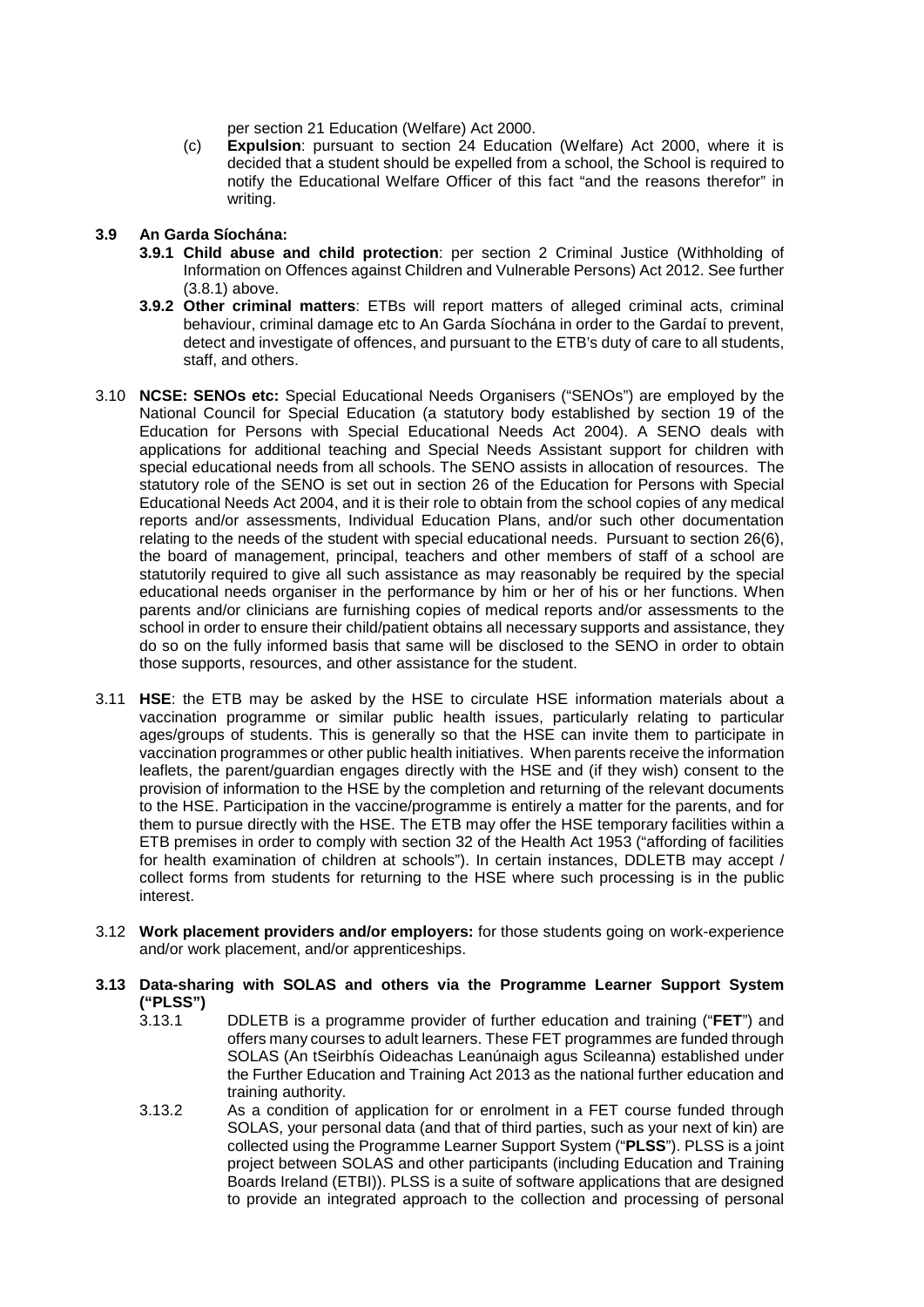data of users of PLSS and FET programmes funded through SOLAS, and the outputs, outcomes and performance of such programmes.

- 3.13.3 When you apply for a FET programme funded through SOLAS, you will be asked to provide:
	- (a) Your personal data and information about yourself. The personal data will include your PPSN, first name, surname, name as per your birth certificate or passport, address, date of birth, gender, nationality, whether you are in receipt of a Department of Employment Affairs and Social Protection: (DSP) payments (and if so, the nature of those payments, and other DSP data) and/or employment details for those of you that are in employment and/or attended higher education, whether you have previously attended a FET programme funded through SOLAS.
	- (b) Special category personal data, such as whether you have a disability. Ethnic or cultural background, living circumstances may be requested, which you may freely decide to give or not – this is an entirely optional disclosure. If you provide this information, the data will be reported, in aggregate form, for statistical and research purposes and to compare the progress of such groups with other groups. Such statistics and research will assist in identifying gaps in the system and assisting in the development and implementation of appropriate policies (e.g. equal opportunity policies) and interventions for future learners. If you decide to provide this information you are giving your explicit permission for the data to be processed for these purposes

Further details of the data to be processed are listed in section 2 of this policy, and also at Appendix 2 of the PLSS Data Protection Statement, available at: www.ddletb.ie

#### 3.13.4 The personal data stored on PLSS are processed for the following purposes:

- (a) To contact you about the application for the FET programme.
- (b) To administer the application and to assess your eligibility for a FET programme funded through SOLAS in a particular academic year.
- (c) To follow up with you after the application is received, as required.
- (d) Maintenance of your learner record (including personal and course details).
- (e) Management of course processes (including commencement, completion, progressions)
- (f) Providing advice and support through the FET provider Guidance Services, where available.
- (g) To record the course you enrolled in and your award (if any).
- (h) To contact you after the course completion in order to measure course impact in relation to your further education and training participation and/ or employment.
- (i) To track, evaluate and assess the outcomes of the FET programme.
- (j) To comply with European Union monitoring and reporting requirements.
- (k) To check/verify the accuracy of your personal data: to support efficient processing of the application, the ETB may need to check the accuracy of personal information you provide with external data sources. For example, if you have achieved certifications previously from another institution, the FET programme provider may need to contact the other institution(s) for confirmation of any qualifications obtained.
- 3.13.5 SOLAS is required under the Further Education and Training Act 2013 to (among other things) to assist in the co-ordination and provision of training by others and conduct research into the functions of SOLAS. This might include tracking involvement in, conducting impact evaluations on and assessing outcomes of, FET programmes funded through SOLAS. Accordingly, pursuant to agreed protocols and arrangements, SOLAS may provide to and receive from other Governmental, regulatory and/or public bodies (including those listed in Appendix 3), limited and specific types of data about you or provided by you in your application for a FET programme. For example, FET providers are required to disclose some of your personal data to SOLAS for statistical purposes. In addition, if you are attending a European Union co-funded programme the Department of Education and Skills is required to provide some of your personal data to allow monitoring, reporting and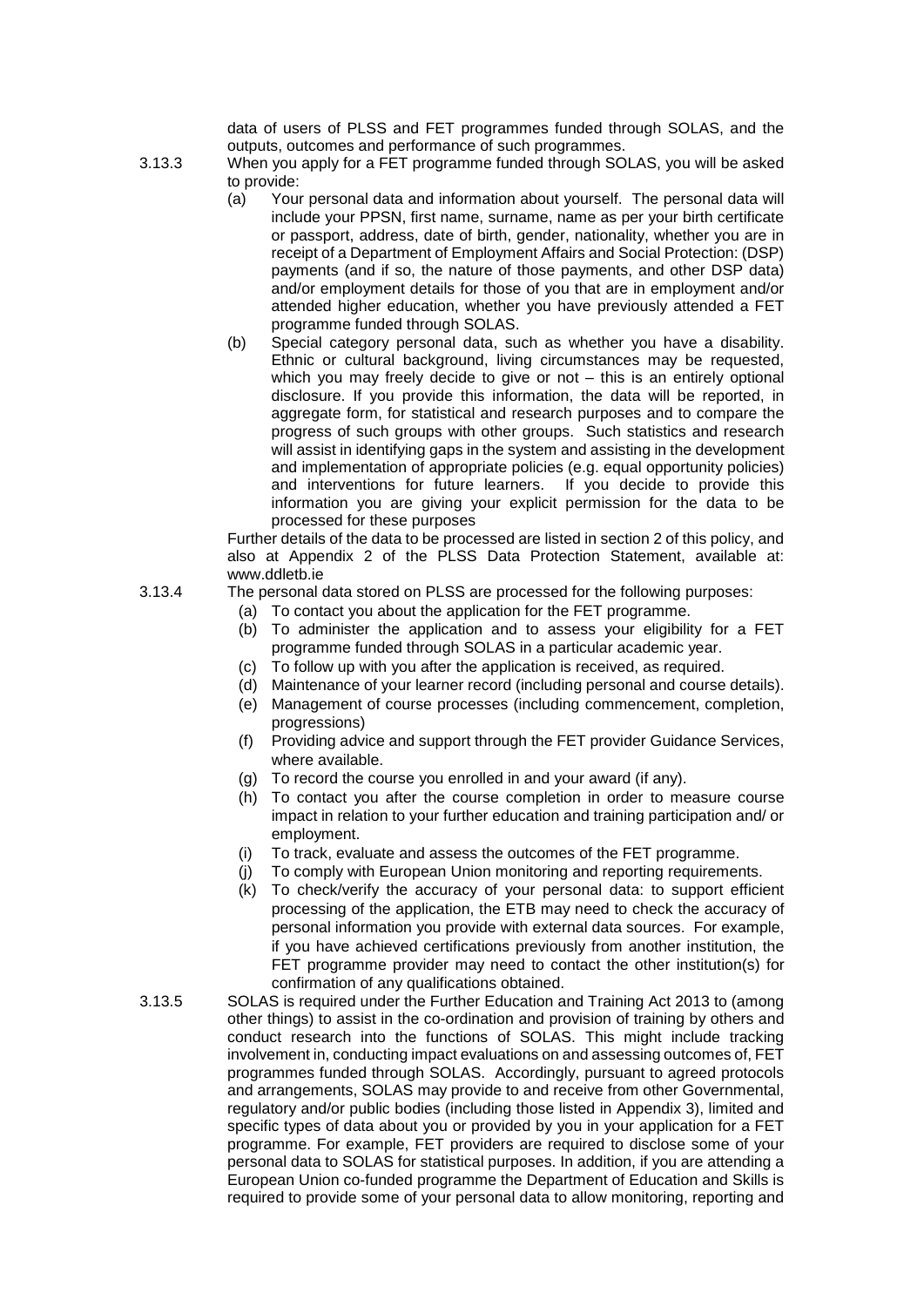evaluating programmes to which they provide funds.

- 3.13.6 The following parties participate in the PLSS scheme (referred to in this section as "**PLSS Participants**") and have access to an extract of the data generated from the PLSS system:
	- (a) The Department of Education and Skills ("**DES**").
	- (b) CSO Administrative Data Centre: PLSS data will be pseudonymised by a CSO statistician and linking of PLSS learners with the Revenue, DEASP, QQI and HEA data will be done using the CSO unique identifier (i.e. CSO PPSN).
	- (c) Department of Employment and Social Protection: To validate information on applicants in receipt of social welfare payments.
	- (d) Quality and Qualifications Ireland (QQI): To verify information regarding applicant's certification outputs as a result of attending an FET Programme.
	- (e) Higher Education Authority ("**HEA**"): Not currently shared directly but in the event of being shared, to verify and validate applicants who progress to higher education.
- 3.13.7 Once uploaded to the PLSS, there is "cross data sharing" of that personal data by other PLSS Participants, so your personal data could be obtained by those PLSS Participants even if the applicant/learner has not previously engaged with those bodies. There are written Data-sharing Protocols between the Department of Social Protection, the Higher Education Authority and QQI with SOLAS. A Data Processing Services Agreements has been put in place between DDLETB and SOLAS. Each of these agreements dictate the scope and parameters of permissible usage of and access to learner/applicant personal data.
- 3.13.8 Each of PLSS Participants will process personal data and information that you provide and, in some instances where relevant, information provided to them by third parties such as other Governmental/public sector bodies, and made available to affiliated entities, agents, service providers, advisers and data processors and other Governmental, regulatory and/or public sector bodies. For further information, please see the PLSS Data Protection Statement, available at: www.ddletb.ie
- 3.13.9 At national level (section 7 Further Education and Training Act 2013) and European level, SOLAS must report, as a statutory requirement for funding, on the FET sector pursuant to the European Social Fund Regulation (EU) 1304/2013 of the European Parliament and of the Council 17 December 2013. Until 2027, under the Programme for Employability, Inclusion and Learning 2014-2020 ("**PEIL**"), SOLAS must justify the ESF co-funding that it seeks via the DES by way of reporting. The PEIL requires the national authority in each Member State charged with the function of FET provision to collect and store detailed data about each learner in receipt of ESF co-funding. For this, SOLAS must be able to gather evidence which it obtains from its evaluation of FET outcomes including improved employability and the social inclusion of various groups in society (e.g. youth, females, long term unemployed, immigrants, persons with disabilities, socioeconomic disadvantaged, etc.). SOLAS may also be randomly audited by the European Commission to verify and validate Ireland's ESF claim for funding. In the event that such ESF auditors were to make a finding of poor data or information quality, ESF co-funded provision could be suspended. This would have a serious knock-on effect on FET funding in Ireland (not least through a potential funding deficit) and therefore its provision in Ireland and SOLAS' legislative mandate under the FET Act would not be fulfilled. In the context operating PLSS for the above purposes, SOLAS will act as a data controller over the information it collects from learners and from the other PLSS Participants for this purpose.

#### **3.14 Data-sharing with third party vender MIS systems via the Programme Learner Support System ("PLSS")**

We use additional functionality in the Salespulse System and an export facility is available within PLSS in support. Use of these systems is determined locally as some functionality is not available in PLSS.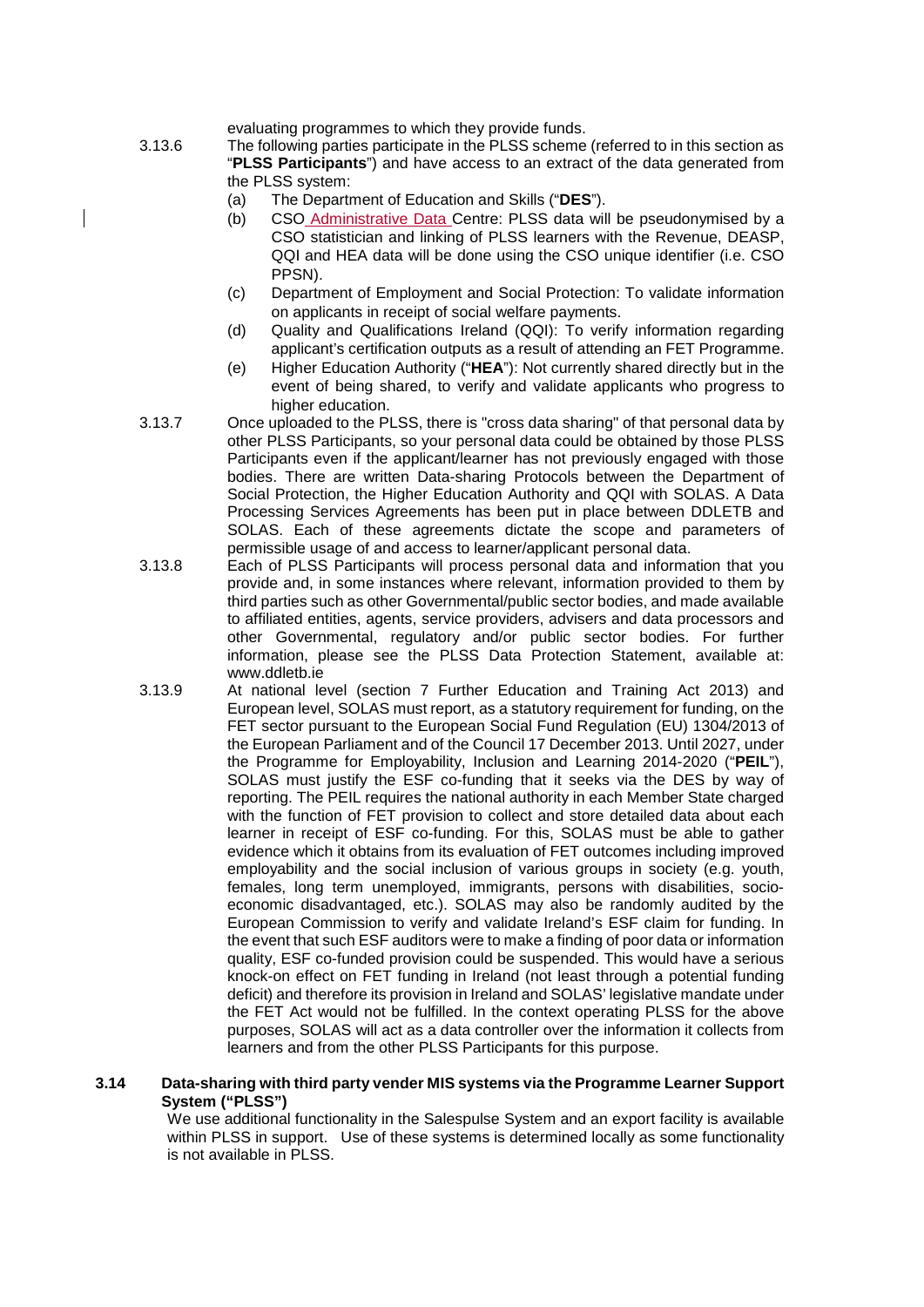- **3.15 Prisons and Children Detention Schools:** Under section 10 Education and Training Boards Act 2013, ETBs are required to plan, provide, coordinate and review the provision of education and training in bodies including children detention schools, prisons. Where ETBs provide education and training courses/programmes in prisons and children detention schools, they do so in partnership with the Irish Prison Service, and the governing body of the relevant prison or children detention school (as applicable). Due to the unique nature of the venue in which education is delivered, and due to the need to ensure safety and security for all involved in the delivery of education, there is a high level of data-sharing between the ETB and the relevant prison body in relation to the ETB staff and the learners participating in the education and training programmes. This data-sharing will include: student records (which are held on the Prison Education Management System (PEMS) administered by the Irish Prison Service); teacher records (which are securely held by the ETB). Examination scripts may be removed from the prison for marking by teachers. Garda vetting is undertaken through the Teaching Council and/or the ETB as appropriate.
- 3.16 **SUSI:** SUSI is a business unit of City of Dublin ETB, which is the single national student grant awarding authority designated by the Minister for Education and Skills under the Student Support Act 2011. SUSI administers applications under the annual Student Grant Scheme for higher and further education grants. CDETB is the joint Data Controller with the Department of Education and Skills for student grant applications under the Student Grant Scheme. SUSI processes information submitted via an online application process. In submitting a single online application, personal details of all parties to the application together with their income details are provided to SUSI. All parties are required to acknowledge that they have read the SUSI data protection statement (a summary text and link to the full text are provided at this point in the application form) and to confirm that the information they provide is complete and accurate (a form of declaration to this effect is provided at this point). The categories of personal data provided by parties to an application and collected by SUSI for the purpose of assessment are: name, address and contact details, date of birth, PPS number; nationality; employment details; bank details. As part of conducting an assessment and ongoing grant management and payment, SUSI may share some or all of the data provided by parties to an application with other Government bodies and agencies set out in Schedule 2 of the Student Support Act 2011. The third parties with whom SUSI exchanges data include the Department of Education and Skills, the Department of Employment Affairs and Social Protection, the Revenue Commissioners, the Central Applications Office, the HSE and former awarding authorities, *i.e.* ETBs. All data sharing arrangements are governed by respective data sharing agreements with each of the data sharing bodies. Section 28(5) of the Student Support Act 2011 provides for the relevant purpose of collecting, processing and sharing the information submitted to SUSI. The purposes include obtaining information to determine whether an applicant is eligible for a grant; verifying data supplied as part of the application process; assisting in the processing of an application for a grant by a student and assisting in the payment of grants to students, and verifying that a student is enrolled or registered, in accordance with the rules of an approved institution, and continuing to attend an approved course at an approved institution.
- 3.17 **Teaching Council:** The Teaching Council is the statutory body that regulates the teaching profession in Ireland. It was established by the Teaching Council Acts 2001 -2015. Personal data is shared by Teaching Council and the ETB for the purposes of the Teaching Council performing its statutory functions (including regulating the teaching profession and promoting professional standards), including to fulfil the statutory functions set out below:
	- (a) **Data-sharing of information from the register:** Section 30 of the Teaching Council Acts 2001 – 2015 requires all teachers to register with the Council if they are to be paid from State funds It states that if the teacher is not registered, or is otherwise removed or suspended from the register, they shall not be remunerated out of moneys provided by the Oireachtas. Section 7 of the Education (Amendment) Act 2012 provides that the Teaching Council shall provide each ETB with information held by the Council in respect of each person who is or was a registered teacher, and to provide the ETB with information regarding whether that person's conditional registration lapses, or if the person is removed from the teaching register. The Teaching Council operates a "*paymaster interface to the Register of Teachers*" in order to facilitate ETBs verifying the teacher's eligibly for payroll pursuant to section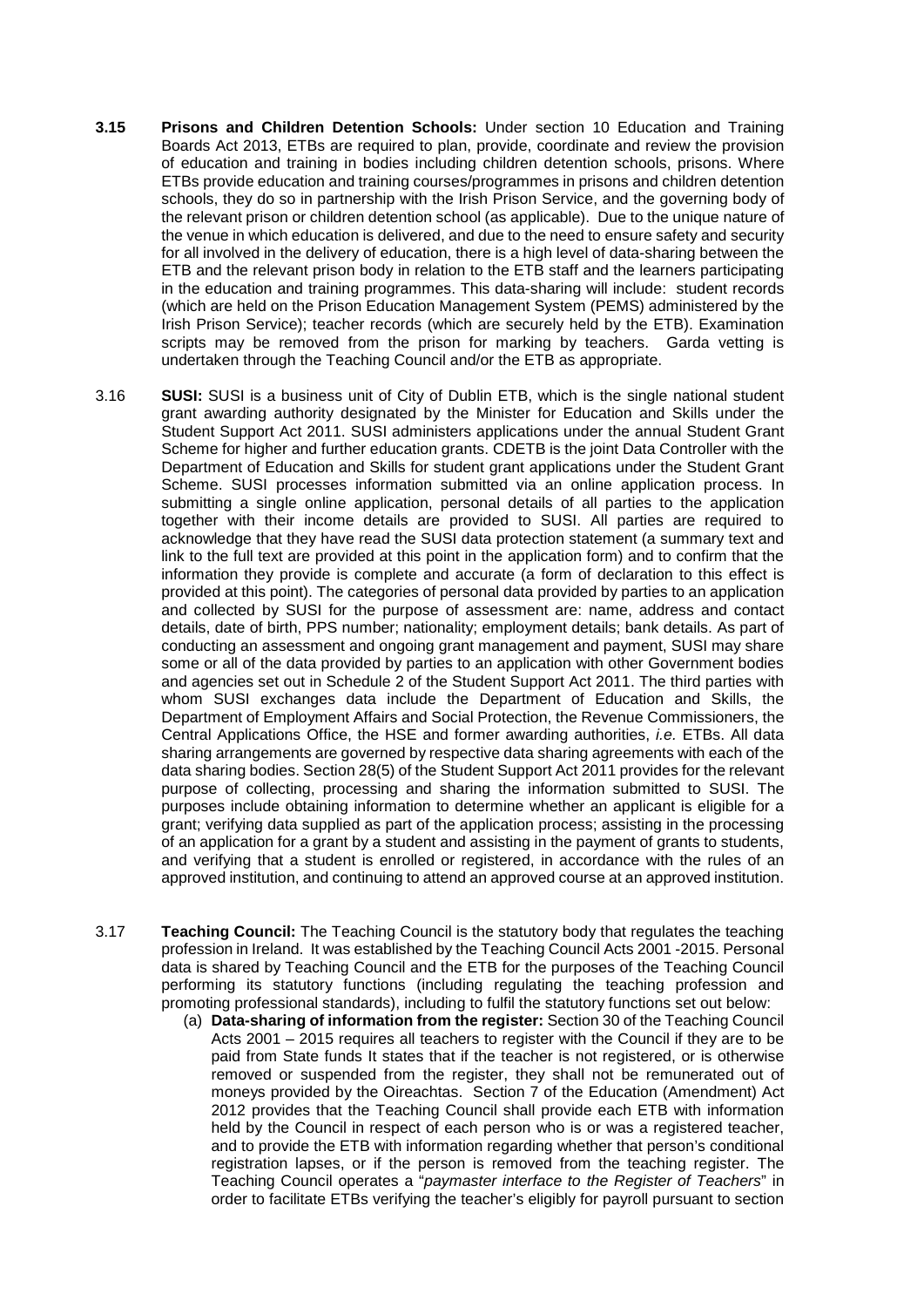30 Teaching Council Acts 2001 – 2015, and for verifying qualifications for the calculation of qualification allowances etc.

- (b) **Data-sharing re vetting:** The Teaching Council is responsible for co-ordinating statutory vetting of the teaching profession, and shares teachers' personal data (including special category data) with the National Vetting Bureau for that purpose. The statutory process for conducting vetting applications is prescribed by the National Vetting Bureau (Children and Vulnerable Persons) Acts 2012 to 2016. Where an applicant applies for a position in a school/centre (or otherwise pursuant to the retrospective vetting provisions prescribed by the Department of Education and Skills) the Teaching Council is required to release a copy of the Vetting Outcome/disclosure to that school/centre, and therefore there is data-sharing between the ETB and the Teaching Council as part of this process.
- (c) **Data-sharing re fitness to teach/regulatory procedures**: The Teaching Council is required to undertake investigative and disciplinary functions. This includes conducting inquiries into matters such as professional misconduct, poor professional performance, and fitness to teach. The Teaching Council may call upon any person in attendance as a witness before a panel under section 43 Teaching Council Act produce any documentation in his or her power or control lawfully required by the panel to be produced by him/her. Pursuant to section 43B of the Teaching Council Acts 2001 - 2015 it shall be an offence to refuse such a request.

For more information in relation to data processing within the Teaching Council, please refer to **www**[.teachingcouncil.ie/en/About-Us/Data-Protection-Compliance-Policy](http://www.teachingcouncil.ie/en/About-Us/Data-Protection-Compliance-Policy)

- **3.18 Central Statistics Office:** The Department of Education and Skills and ETBs make aggregated, cumulative, statistical data available to the Central Statistics Office, under the Statistics Acts to assist with the compilation of national statistics.
- **3.19 Revenue Commissioners:** For payroll purposes, to remit employers' tax and employees' PRSI, PAYE etc and other tax deductions to the Revenue Commissioners.
- **3.20 The Department of Employment Affairs and Social Protection:** The Department of Employment Affairs and Social Protection: may require the ETB to provide it with certain personal data relating to a student/learner (and/or his/her parents where the student is under 18 years). Section 265(1) of the Social Welfare (Consolidated) Act 2005 provides that a specified body (of which the ETB is one) may share information with another specified body (of which the Department of Employment Affairs and Social Protection: is another). Such data-sharing, where requested, will proceed if it complies with the Data Protection Commissioner's Guidance note on "Data Sharing in the Public Sector<sup>[24"](#page-39-0)</sup>, and in particular the advices: "*public bodies who engage in data sharing arrangements should, in advance of any such sharing, inform all individuals whose personal data is being shared of the data sharing arrangement by outlining the information as required to be provided as per Section 2(2D) of the DPA*".
- **3.21 Financial institutions:** Data is transferred to financial institutions for the purposes of administering staff payroll, payment of expenses, processing of student fees and grants etc.
- **3.22 Past and future employers:** to obtain/furnish References, and/or service records.
- **3.23 Financial Accounts, Audits, and Auditors:** the ETB is required to prepare financial statements (see section 51 Education and Training Board Act 2013) and to comply with the Comptroller and Auditor General in respect of its statutory audit function, and pursuant to section 25 Education and Training Board, to report to the Public Accounts Committee of Dáil Éireann and give evidence to that committee regarding the propriety of the affairs of the ETB.

The Internal Audit Unit (IAU-ETBs) evaluates the integrity of all financial and operational performance indicators, including regulatory compliance, and gives an

<span id="page-39-0"></span> $\overline{a}$ <sup>24</sup> https://dataprotection.ie/docs/Data-Sharing-in-the-Public-Sector/m/1217.htm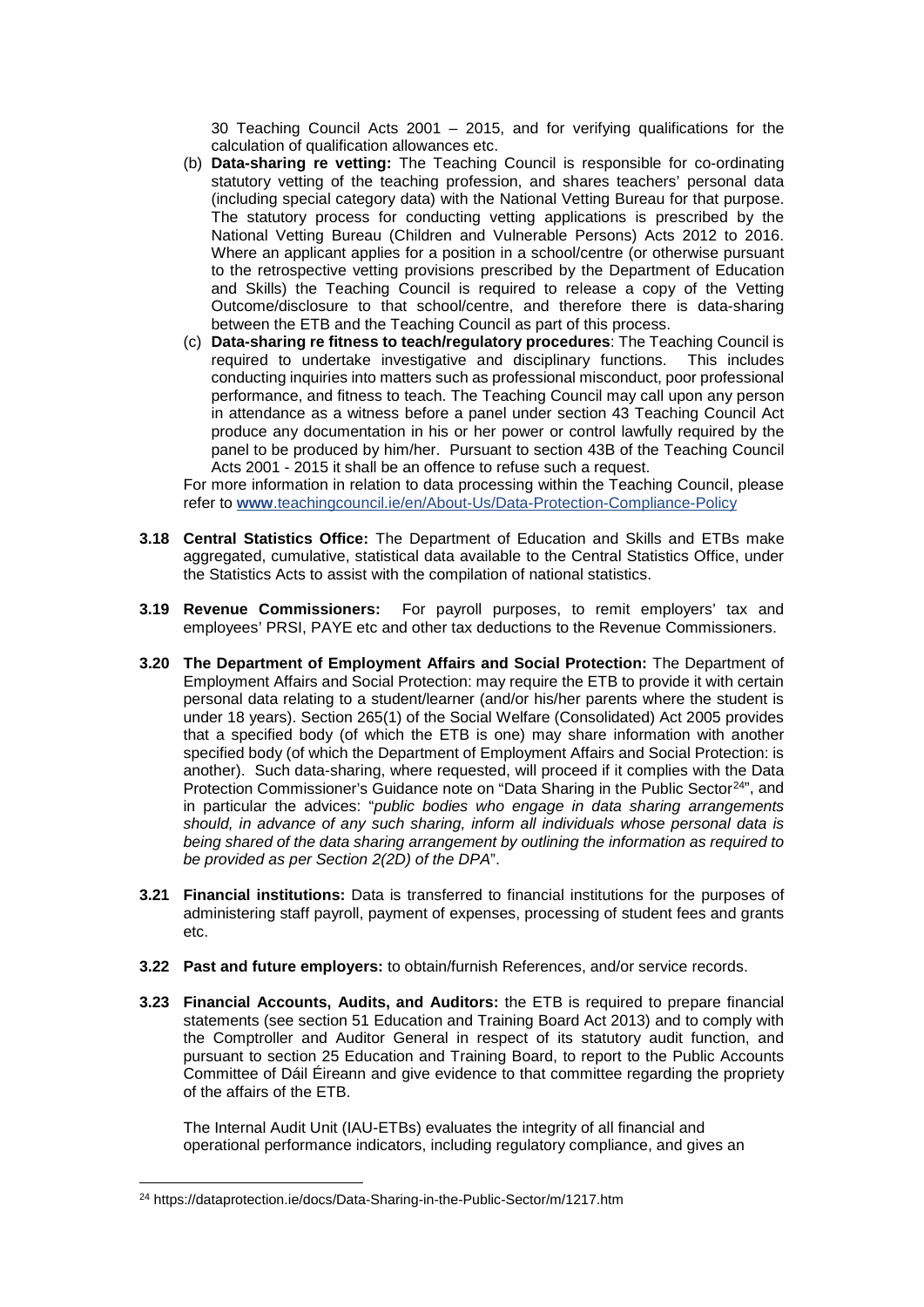independent opinion to the Audit Committee, on the adequacy and effectiveness of the whole system of internal controls and assurance within the organisation, and the extent to which the Audit Committee, and subsequently the Board, may rely on these. The function of the IAU-ETBs is set out in the Code of Practice for the Governance of ETBs.[1] The provisions of the Code of Practice as set out in Department of Education & Skills Circular 0018/2015 and underpinned by the terms of Section 52 of the Education and Training Boards Act (2013) have a statutory basis. CMETB is the legal entity which hosts the IAU-ETBs for administrative and employment purposes.

*1. Department of Education and Skills Circular Letter 0018/2015 Section 14*

- **3.24 Pension administrators, companies offering Additional Voluntary Contribution (AVC) pension products (where relevant), financial organisations offering income continuity policies (where relevant):** for any occupational pension scheme to be operated, transfers of service executed, contributions to be remitted and pension benefits paid and the implementation of family law pension adjustment orders etc. If the employee is participating in an AVC or income-continuity policy, and requires the employer to transmit information or remit payments to that entity, the ETB will facilitate same where directed to do so by the employee. Pensions data will also be transferred to the Revenue Commissioners and the Department of Employment Affairs and Social Protection: where required by law.
- **3.25 Trade unions:** staff may be members of recognised unions, and they may wish to be represented by their trade union official (and/or shop steward) in certain IR/HR matters in the workplace. These are dealt with in the relevant workplace policies and sectoral Circulars issued by the Department of Education and Skills.
- **3.26 ETBs' Insurer and/or Legal Advisors, including the Legal Services Support Unit, Education and Training Boards' Ireland:** the ETB transfers and shares data with its insurers, Irish Public Bodies, and their duly appointed workplace investigators, claims handlers, and legal advisors, pursuant to the ETB's insurance policy. The ETB also shares and transfers personal data to its legal advisors to obtain legal advices and for the taking and defending of legal claims. These transfers are for the purposes of obtaining legal advices, resolving disputes, and defending, compromising or otherwise settling litigation.
- 3.27 **Service providers (CCTV, security, IT support, payments solutions platforms, direct marketing agencies or printing companies, plagiarism detection services/software, service providers delivering services to students,** *e.g.* **Apps, Tablets etc**). To obtain appropriate expertise and support, and to ensure that the ETB is being properly managed. These service providers shall be retained pursuant to a written [Service Level Agreement/Data Processing Agreement].
- **3.28 Health & Safety Authority (HSA):** To report matters including workplace accidents and dangerous occurrences pursuant to the Safety, Health and Welfare at Work (General Application) Regulations 2016.
- **3.29 Paymaster General:** the body that administers the payment of pensions to pensioners. For further information, please see [www.pssc.gov.ie/about-pssc](http://www.pssc.gov.ie/about-pssc) (under the aegis of the Department of Public Expenditure and Reform).
- **3.30 Payroll Shared Services:** when implemented, ETBs will transfer data in accordance with a Data Sharing Agreement and/or Memorandum of Understanding/Service Level Agreement.
- **3.31 Financial Shared Services:** when implemented, ETBs will transfer data in accordance with a Data Sharing Agreement and/or Memorandum of Understanding/Service Level Agreement.
- **3.32 Education and Training Boards' Ireland**: the ETB shares data with its national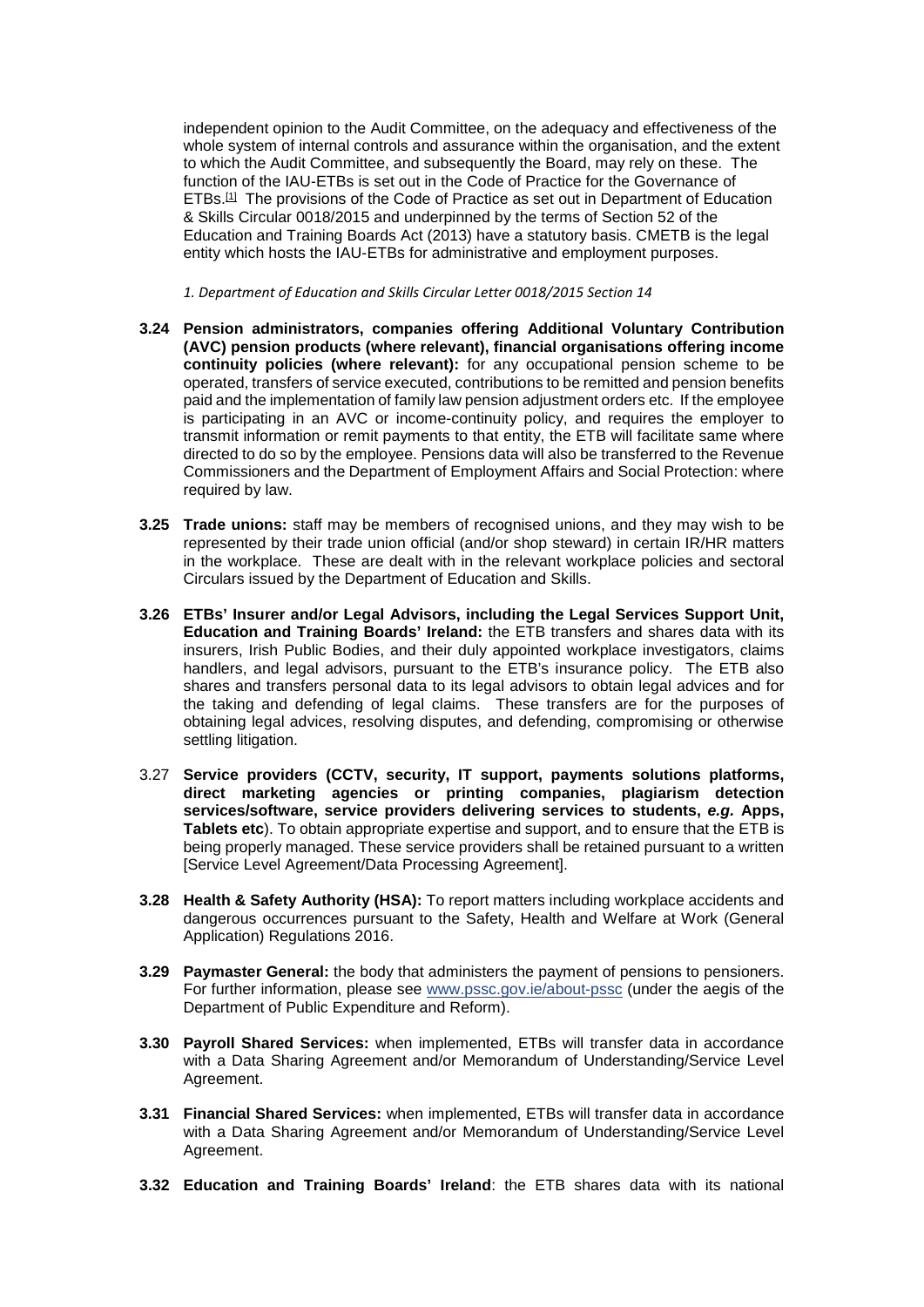representative body, Education and Training Boards Ireland (ETBI) as recognised under section 2 of the Education and Training Boards Act, 2013. ETBI operates pursuant to its Constitution and to collectively represent its member ETBs and promote their interests, as set out in the Education and Training Boards Act 2013.

**3.33 Public Service Transfer Network:** where an employee requests a transfer of service to and from the civil service, Garda Síochána, national and secondary teaching sector, and the Defence Forces, this scheme permits them to transfer pensionable/reckonable service for the purposes of the superannuation provisions applying to persons employed in a pensionable capacity. The transfer of information to the new employer is at the specific request of the employee. For further information, and a list of the current participants in the network, please see www.etbi.ie/wpparticipants in the network, please see [www.etbi.ie/wp](http://www.etbi.ie/wp-content/uploads/2014/02/pstn_list_of_participants_17_2_14.pdf)[content/uploads/2014/02/pstn\\_list\\_of\\_participants\\_17\\_2\\_14.pdf](http://www.etbi.ie/wp-content/uploads/2014/02/pstn_list_of_participants_17_2_14.pdf)

This is an indicative list of the bodies to whom we transfer data, but it is not an exhaustive list. We will disclose to other third parties (who are not necessarily listed here) where there is a legal basis, and/or we are legally required to do so.

#### **Section 4: Third country/international transfers**

We do not transfer your personal data to a third country or international organisation.

#### **Section 5: Automated Decision Making / Profiling**

We do not engage in automated decision making/profiling.

#### **Section 6: Records' Retention**

In this section, we will give you further information about the period for which your personal data will be stored (or if that is not possible, the criteria used to determine that period). The ETB Records Retention Schedule is available on request. Please note the retention schedule is subject to ongoing review and monitoring.

#### **Section 7: Your rights**

In this section, we will give you further information about your rights as a data subject. In our Privacy Notice and in this Data Protection Policy, we give you information in order to ensure that the processing of your personal data is fair and transparent. If you have any additional queries, please contact our Data Protection Officer (contact details in Section 8).

7.1 **Right to complain to the Data Protection Commissioner**: Please let us know if you have any comments or queries. If you wish, you have the right to lodge a complaint to the Data Protection Commissioner. Their contact details are set out below:

| <b>Telephone</b><br>+353 57 8684800           |  |
|-----------------------------------------------|--|
| +353 (0) 761 104 800                          |  |
| 1890 252 231<br>Lo Call Number                |  |
| +353 57 868 4757<br><b>Fax</b>                |  |
| info@dataprotection.ie<br>E-mail              |  |
| Data Protection Commissioner<br><b>Postal</b> |  |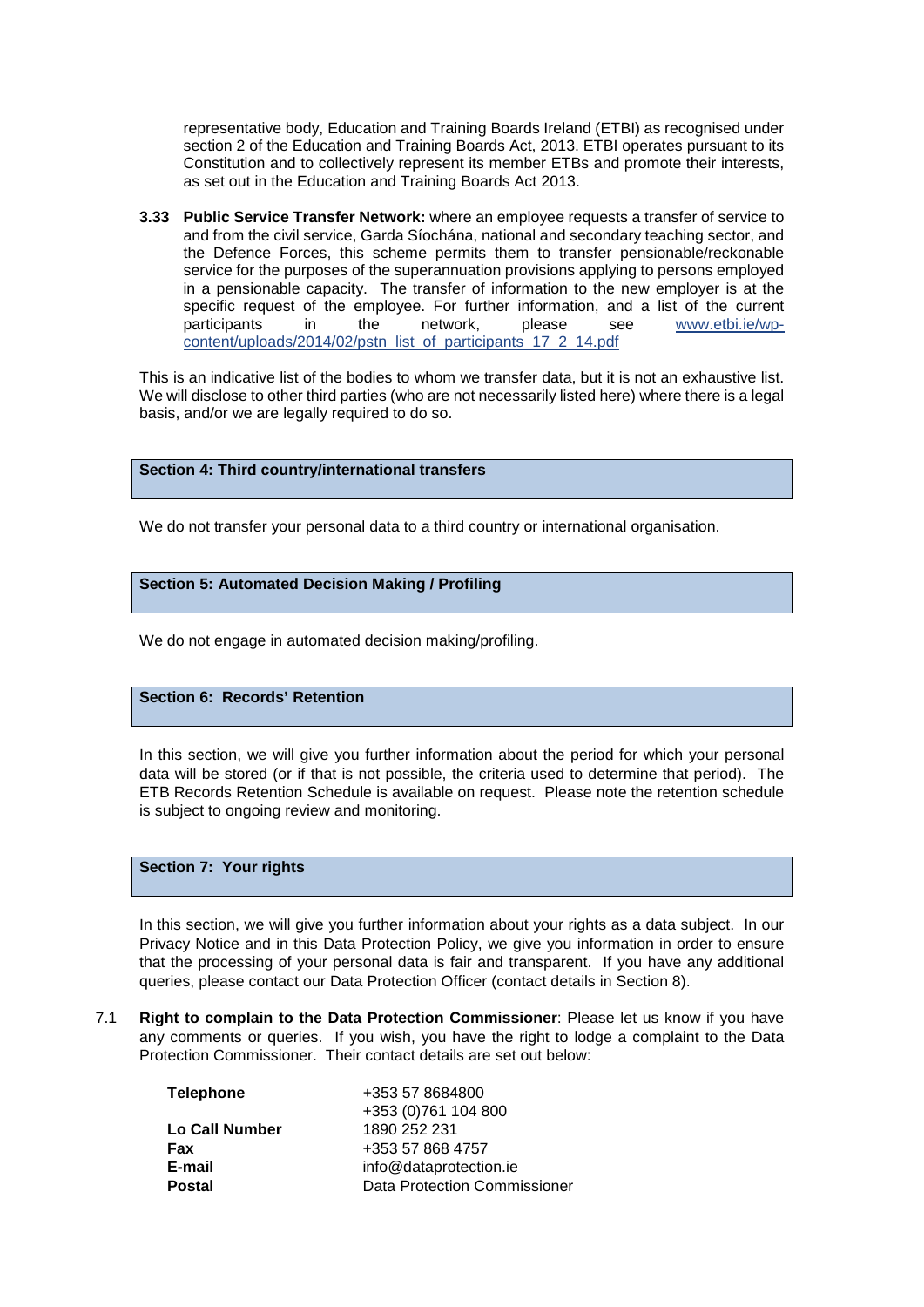Canal House, Station Road Portarlington, Co. Laois R32 AP23

### 7.2 **Right of access**:

- 7.2.1 You have the right to obtain confirmation as to whether or not your personal data are being processed by DDLETB , and, where that is the case, access to the personal data and the following information:
	- a) the purposes of the processing;
	- b) the categories of personal data concerned;
	- c) the recipients or categories of recipient to whom your personal data have been or will be disclosed, in particular recipients in third countries or international organisations; (and where your data are transferred to a third country or to an international organisation, you shall have the right to be informed of the appropriate safeguards).
	- d) where possible, the envisaged period for which the personal data will be stored, or, if not possible, the criteria used to determine that period;
	- e) the existence of the right to ask the ETB to rectify or erase your personal data or restrict the processing of your personal data or to object to such processing;
	- f) the right to lodge a complaint with the Data Protection Commissioner;
	- g) where your personal data are not collected directly from you, any available information as to their source;
	- h) the existence of automated decision-making, including profiling, and, meaningful information about the logic involved, as well as the significance and the possible consequences of such processing for you.
- 7.2.2 Where we receive such a request, DDLETB reserves the right to request such official identification documentation (e.g. passport or driver's licence) from you.
- 7.2.3 Where a valid request has been received, DDLETB shall provide a copy of the personal data undergoing processing. For any further copies requested by the data subject, DDLETB reserves the right to charge a reasonable fee based on administrative costs.
- 7.2.4 Where you make the request by electronic means, and unless otherwise requested by you, the information shall be provided in a commonly used electronic form.
- 7.2.5 The right to obtain a copy of your data shall not adversely affect the rights and freedoms of others.
- 7.2.6 If data relating to a third party is involved, it will not be disclosed without the consent of that third party or alternatively the data will be anonymised in order to conceal the identity of the third party.
- 7.2.7 The ETB reserves the right to supply personal information to an individual in an electronic format e.g. on tape, USB, CD etc. If the requested data are CCTV recordings, the ETB reserves the right to release this either (a) in soft copy footage, or (b) in still images (photos) at a rate of one photograph per second of video $25$ . If the CCTV footage includes images of other people, their images may be pixilated or otherwise blanked out.

#### 7.3 **Right to rectification**

- 7.3.1 Where DDLETB is processing inaccurate personal data, you have the right to have those inaccuracies rectified.
- 7.3.2 Taking into account the purposes of the processing (see Section 2 of this Policy), you have the right to have incomplete personal data completed (including by means of your providing us with a supplementary statement).

# <span id="page-42-0"></span>7.4 **Right to be forgotten**

 $\overline{a}$ 

7.4.1 You may have the right to be forgotten/the right to erasure of your personal data, subject to certain conditions.

<sup>&</sup>lt;sup>25</sup> See page 10 of guidance issued by the ODPC: https://dataprotection.ie/documents/AccessGuidance.pdf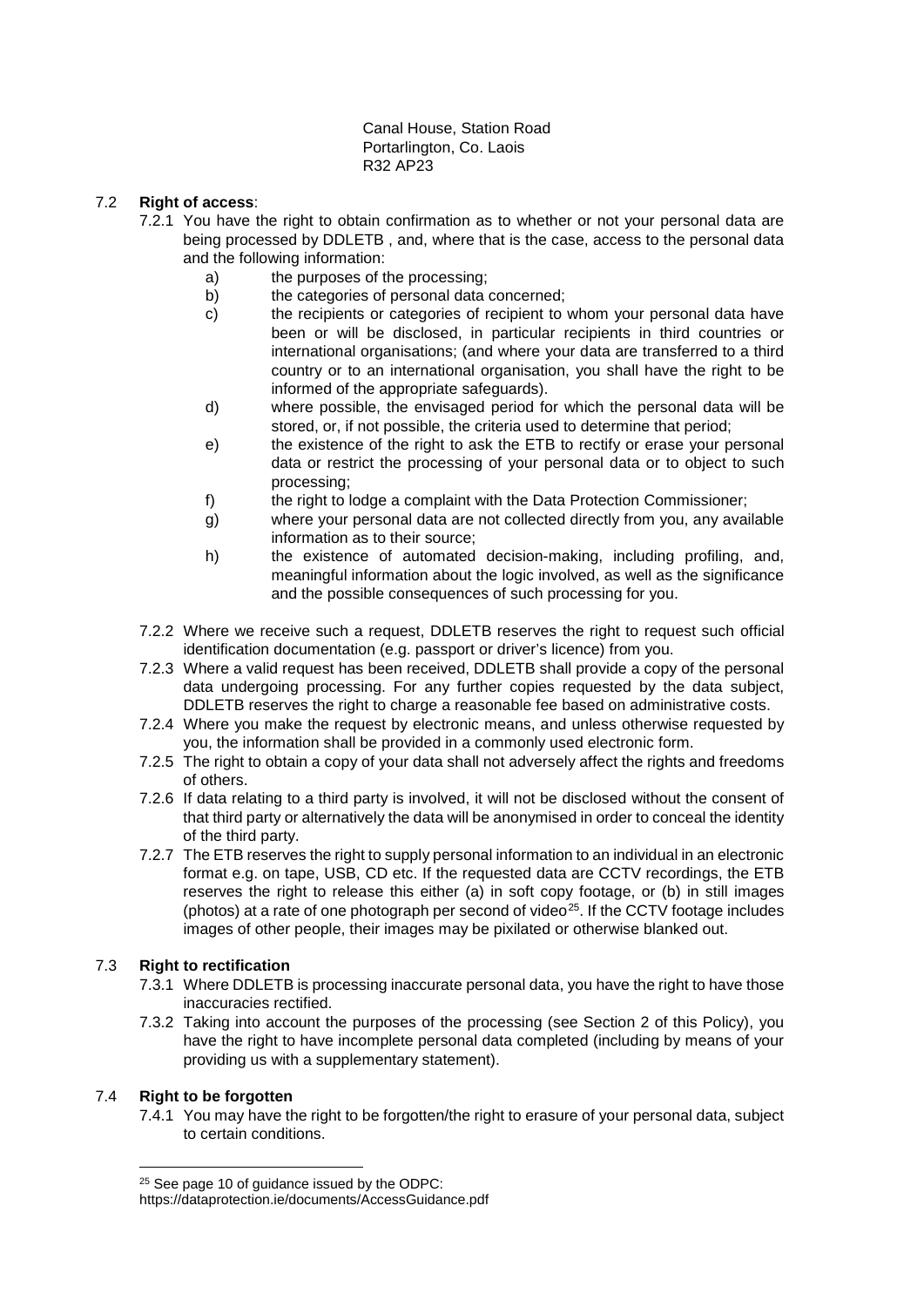- 7.4.2 The Right to be Forgotten shall apply only where:
	- a. the personal data are no longer necessary in relation to the purposes for which they were collected or otherwise processed:
	- b. where the processing is based on Consent (see Section 2 above) and there is no other legal ground for the processing, and you now wish to withdraw that consent;
	- c. you object to the processing pursuant to Article 21(1) and there are no overriding legitimate grounds for the processing, or the data subject objects to the processing pursuant to Article 21(2) (direct marketing);
	- d. your data have been unlawfully processed;
	- e. your data have to be erased for compliance with a legal obligation in Union or Member State law to which the controller is subject;
	- f. your data have been collected in relation to the offer of information society services referred to in Article 8(1).
- 7.4.3 Notification: Where DDLETB has made the personal data public and is obliged pursuant to Article 17(1) GDPR to erase the personal data, the ETB, taking account of available technology and the cost of implementation, shall take reasonable steps, including technical measures, to inform controllers which are processing the personal data that the data subject has requested the erasure by such controllers of any links to, or copy or replication of, those personal data.
- 7.4.4 The Right to be Forgotten (and the notification referred to at (7.4.3) above) shall **not** apply to the extent that the processing is necessary:
	- a. for exercising the right of freedom of expression and information;
	- b. for compliance with a legal obligation which requires processing by Union or Member State law to which DDLETB is subject or for the performance of a task carried out in the public interest or in the exercise of official authority vested in the controller;
	- c. for reasons of public interest in the area of public health in accordance with Article 9(2)(h) and (i), as well as Article 9(3);
	- d. for archiving purposes in the public interest, scientific or historical research purposes or statistical purposes in accordance with Article 89(1) in so far as the right referred to in paragraph 1 is likely to render impossible or seriously impair the achievement of the objectives of that processing; or
	- e. for the establishment, exercise or defence of legal claim.

# 7.5 **Right to restrict processing**

- 7.5.1 You have the right to request us to restrict our processing your personal data subject to the conditions set out in Article 18 GDPR.
- 7.5.2 The right to restriction arises one of the following applies:
	- a. You are contesting the accuracy of your personal data, for a period enabling DDLETB to verify the accuracy of your personal data;
	- b. the processing is unlawful and you are opposing the erasure of the personal data and are requesting the restriction of the use of your data instead;
	- c. DDLETB no longer needs the personal data for the purposes of the processing, but they are required by you for the establishment, exercise or defence of legal claims;
	- d. You have objected to processing pursuant to Article 21(1) pending the verification whether the legitimate grounds of the controller override those of the data subject.
- 7.5.3 Where processing has been restricted, such personal data shall (with the exception of storage) only be processed with your consent or for the establishment, exercise or defence of legal claims or for the protection of the rights of another natural or legal person or for reasons of important public interest of the Union or of a Member State.
- 7.5.4 Where you have restricted our processing of your data pursuant to Article 18(1), you shall be informed by DDLETB before the restriction of processing is lifted.

#### 7.6 **Right to data portability**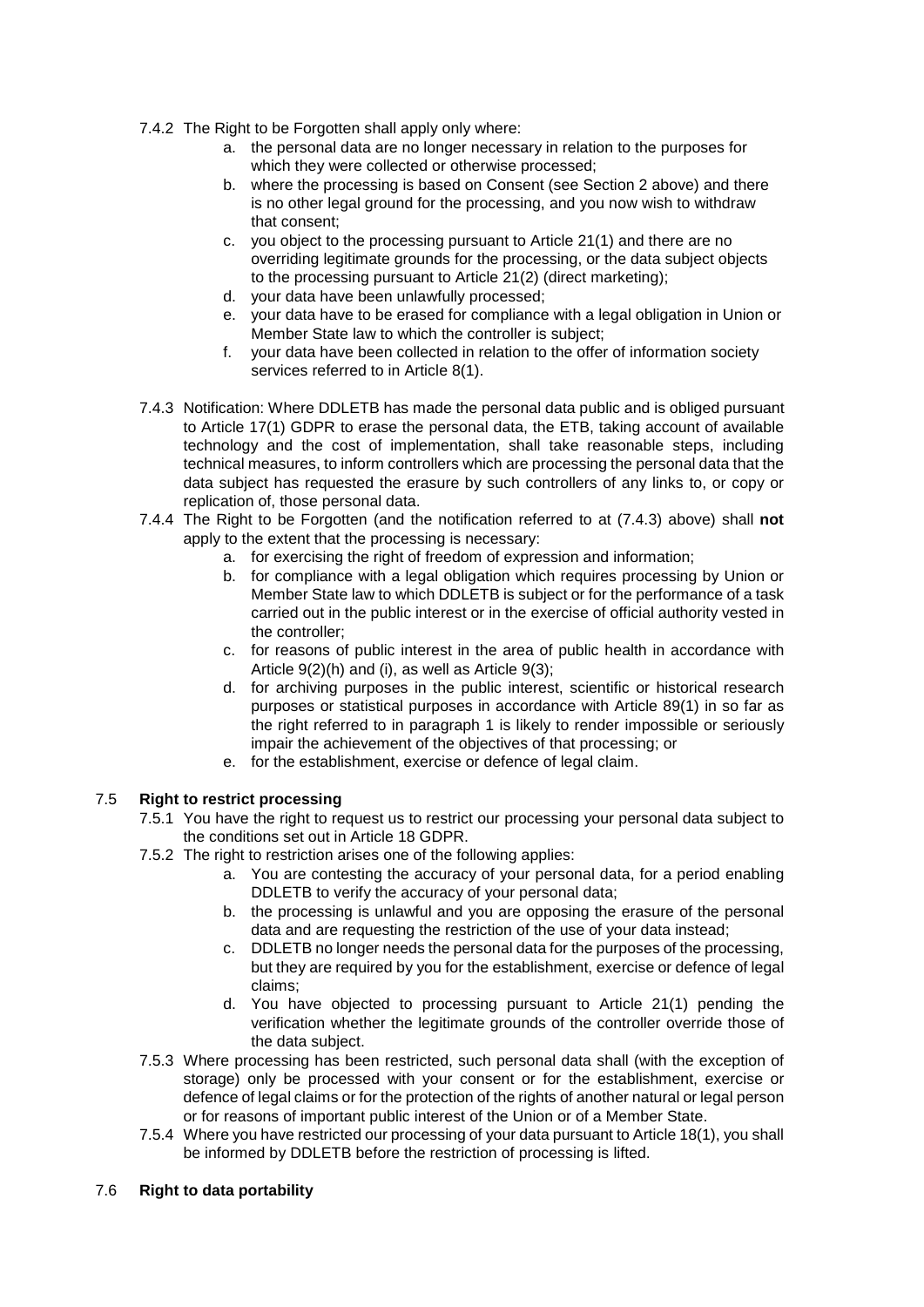- 7.6.1 You shall have the right to data portability per Article 20 GDPR. This means that you shall receive your personal data, which you have provided DDLETB , in a structured, commonly used and machine-readable format.
- 7.6.2 The right to data portability applies where:
	- (a) the processing is based on Consent (Article  $6(1)(q)$  or Article  $9(2)(a)$ ), or on a Contract Article 6(1)(b); **and**
	- $(b)$  the processing is carried out by automated means.
- 7.6.3 For the avoidance of doubt, the right to data portability does not apply to processing necessary for the performance of a task carried out in the public interest or in the exercise of official authority vested in the controller.
- 7.6.4 The right to data portability shall not adversely affect the rights and freedoms of others.
- 7.6.5 You have the right to transmit those data to another controller without hindrance from DDLETB to which the personal data have been provided.
- 7.6.6 In exercising your right to data portability, you shall have the right to have the personal data transmitted directly from one controller to another, where technically feasible.

# 7.7 **Right to object**

- 7.7.1 You shall have the right to object, on grounds relating to your particular situation, at any time, to processing of your personal data based on:
	- (a) Public Interests (Article 6(1)(e)
	- (b) Legitimate interests (Article 6(1)(f)).
	- including the right to object to profiling based on those provisions.
- 7.7.2 DDLETB will no longer process your personal data unless it demonstrates compelling genuine grounds for the processing which override your interests, rights and freedoms, or for the establishment, exercise or defence of legal claims.
- 7.7.3 Where personal data are processed for direct marketing purposes, you shall have the right to object at any time to processing of your personal data for such marketing, which includes profiling to the extent that it is related to such direct marketing.
- 7.7.4 Where you object to processing for direct marketing purposes, your personal data shall no longer be processed for such purposes
- 7.7.5 You have the right to object to processing based solely on automated means, including profiling, which produces legal effects concerning you or similarly significantly affects you however DDLETB does not engage in automated decision making.

#### 7.8 **Data controller's obligation to notify others**

- 7.8.1 DDLETB shall communicate any rectification (7.3 above), or erasure (7.4 above) of personal data, or restriction of processing (7.5 above) carried out to each recipient to whom the personal data have been disclosed, unless this proves impossible or involves disproportionate effort.
- 7.8.2 DDLETB shall inform you about those recipients if you request it.

#### 7.9 **General information relating to all the rights referred to above**

- 7.9.1 Upon receipt of a valid request, DDLETB shall attend to your request without undue delay and in any event within one month of receipt of the request. That period may be extended by two further months where necessary, taking into account the complexity and number of the requests. DDLETB shall inform you of any such extension within one month of receipt of the request, together with the reasons for the delay.
- 7.9.2 In the case of an access request (see section 7.2 above, "Right of Access") where a subsequent or similar access request is made after the first request has been complied with, the ETB has discretion as to what constitutes a reasonable interval between access requests and this will be assessed on a case-by case basis.
- 7.9.3 If DDLETB does not take action on foot of the request of the data subject, the controller shall inform you without delay and at the latest within one month of receipt of the request of the reasons for not taking action and on the possibility of lodging a complaint with the Data Protection Commissioner and seeking a judicial remedy.
- 7.9.4 Where requests from you are manifestly unfounded or excessive, in particular because of their repetitive character, DDLETB may either: (a) charge a reasonable fee taking into account the administrative costs of providing the information or communication or taking